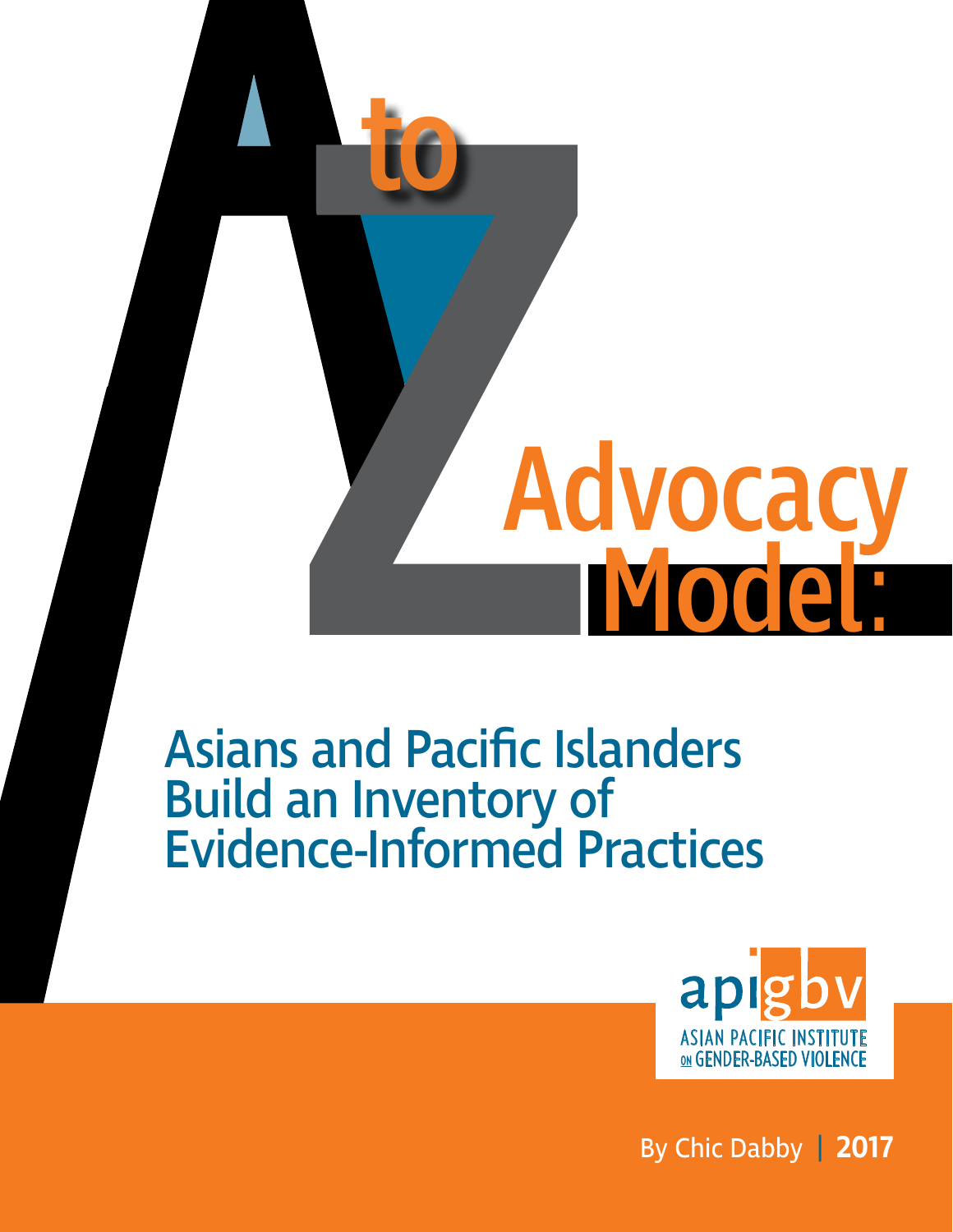

Dabby C. (2017). A to Z Advocacy Model: Asians and Pacific Islanders Build an Inventory of Evidence-Informed Practices. Oakland CA: Asian Pacific Institute on Gender-Based Violence.



This publication was funded by Grant Number 90EV0411 from the Department of Health and Human services (DHHS); Administration for Children and Families (ACF); Administration on Children, Youth and Families (ACYF); Family Youth Services Bureau (FYSB); Family Violence Division. The viewpoints contained in this publication are solely the responsibility of the authors and do not necessarily represent the official views or policies of the Administration for Children and Families.

© Asian Pacific Institute on Gender-Based Violence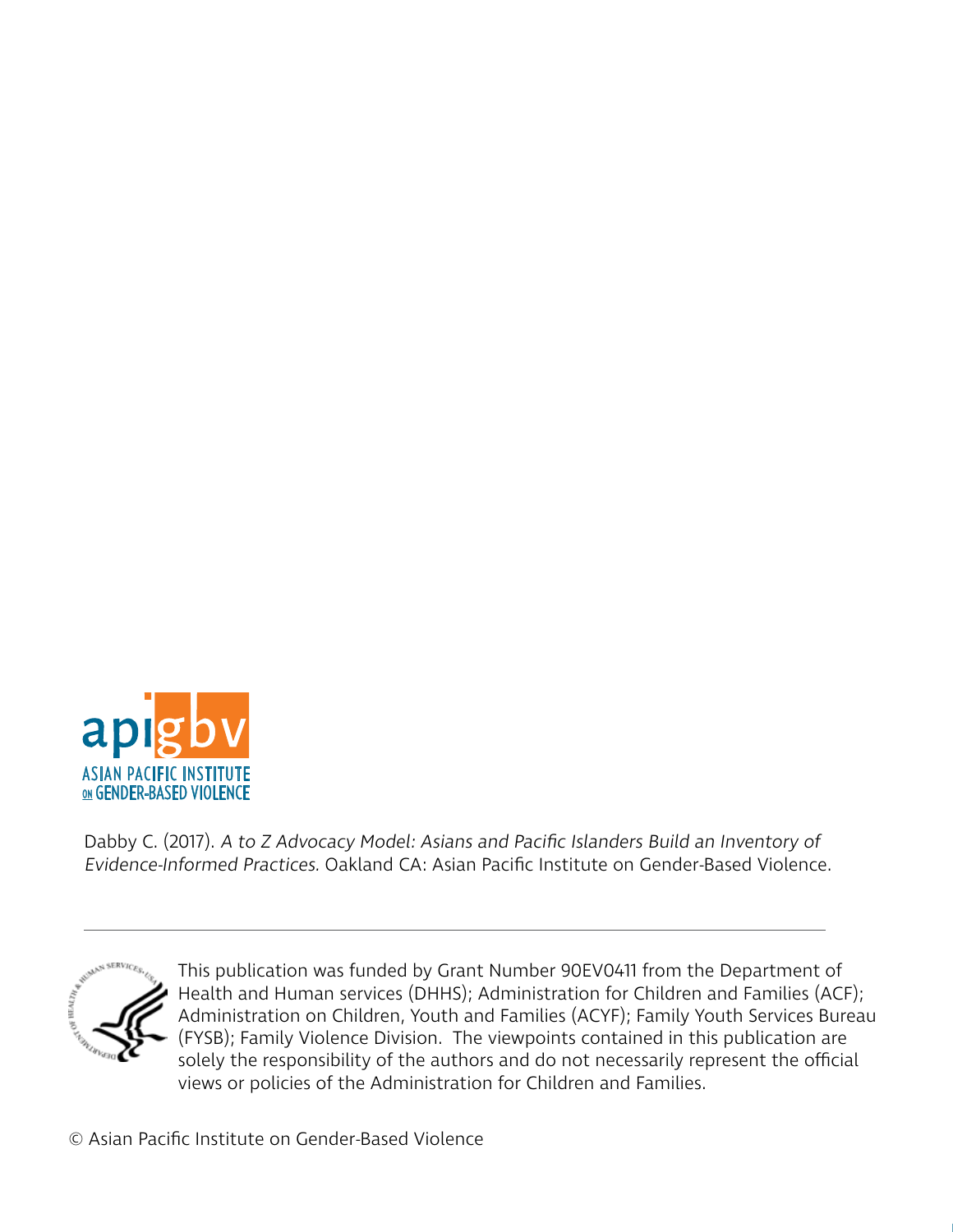# Table of Contents

| 3. A-Z Advocacy Model's Applications   A Tool for Unique Organizational Profiles14 |  |
|------------------------------------------------------------------------------------|--|
|                                                                                    |  |
| Principle One: Analyzing Intersectionality, Patriarchy and Root Causes             |  |
|                                                                                    |  |
|                                                                                    |  |
|                                                                                    |  |
|                                                                                    |  |
| Principle Two: Serving Inter- and Intra-API Ethnic and Linguistic Diversity        |  |
|                                                                                    |  |
| 2. What Does this Mean for Survivors and Community-Based Organizations?  20        |  |
|                                                                                    |  |
|                                                                                    |  |
| Principle Three: Defining the Cultural Contexts of Domestic Violence               |  |
|                                                                                    |  |
|                                                                                    |  |
|                                                                                    |  |
| Principle Four: Addressing Gender-Based Violence and its Impact                    |  |
|                                                                                    |  |
|                                                                                    |  |
|                                                                                    |  |
|                                                                                    |  |
| Principle Five: Engaging in Systems Advocacy                                       |  |
| 1. Ensuring Language Access for Survivors with Limited English Proficiency 31      |  |
|                                                                                    |  |
|                                                                                    |  |
|                                                                                    |  |
|                                                                                    |  |
|                                                                                    |  |
|                                                                                    |  |
|                                                                                    |  |
|                                                                                    |  |
|                                                                                    |  |
|                                                                                    |  |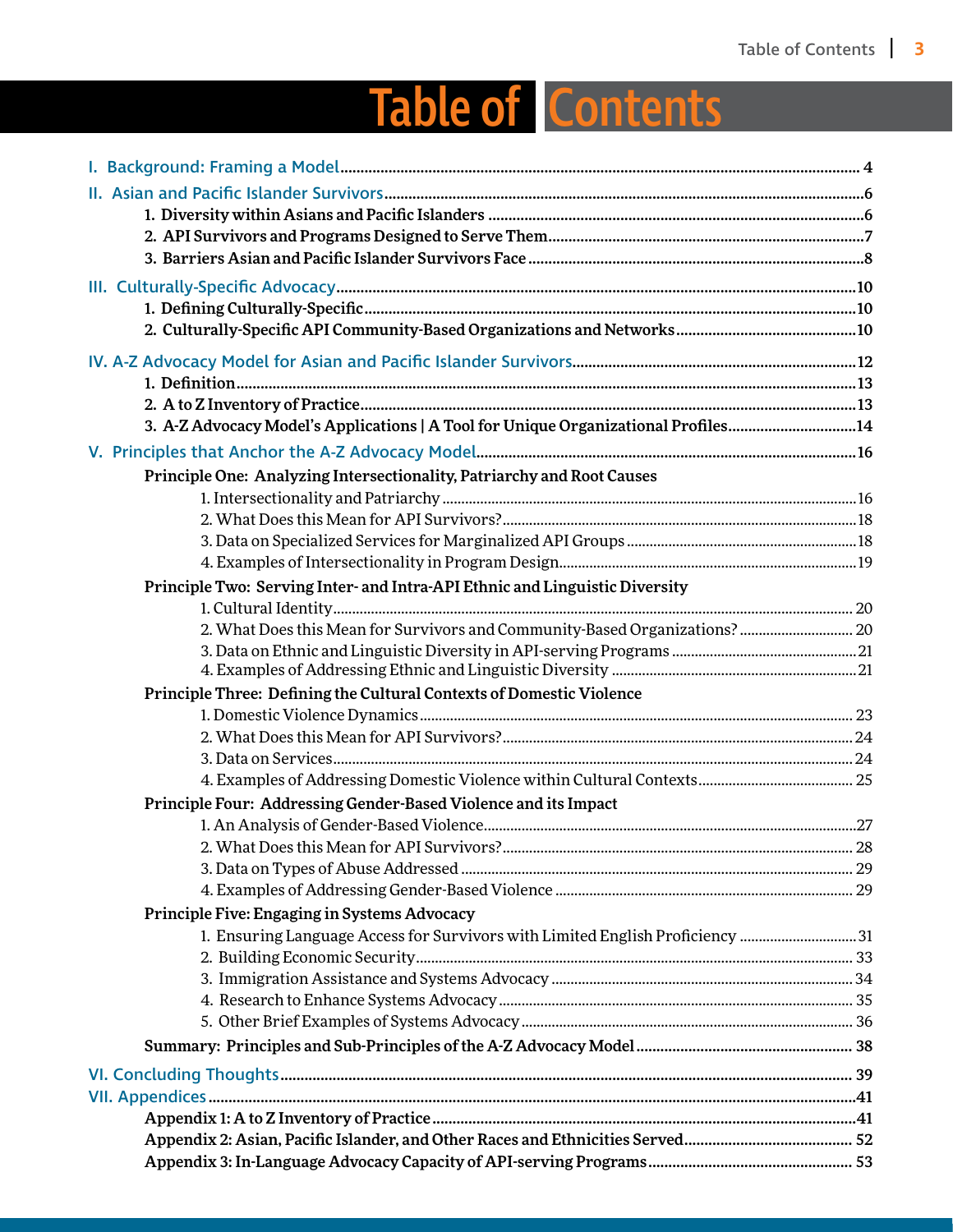# Advocacy Model

Asian and Pacific Islander (API) communities in the U.S. have built a strong tradition of organizing against domestic violence: starting with the first agency in 1978, and growing to over 160 agencies and programs by 2016. API advocates, many of whom were already involved in the national anti-domestic violence movement, questioned the lack of access for survivors from API communities and founded culturally-specific programs: adapting existing models, designing new ones, developing innovative practices and policies out of design and necessity, and incorporating cultural contexts. This program building work is the result of many collective internal discussions and individual innovations that rely on an intimate knowledge of communities. **Advocacy Model**<br>Asians and Pacific Islanders Build an<br>Inventory of Evidence-Informed Practices<br>and Pacific Islander (API) communities in the U.S. have built a stre<br>ition of organizing against domestic violence: starting w

# **I. Background: Framing a Model** I. Background: Framing a Model

to

How can we best describe these intervention and prevention models and strategies? A review of API domestic violence agencies across the country challenges simple notions of language access and cultural relevance. Are domestic violence services and community engagement strategies adopted from traditional models "translated" to API contexts? Or are advocates creating intervention and prevention responses that better fit community contexts? The Asian Pacific Institute on Gender-Based Violence (formerly, Asian & Pacific Islander Institute on Domestic Violence) first investigated these questions in *Innovative Strategies to Address Domestic Violence in Asian and Pacific Islander Communities: Examining Theories, Models and Interventions.*<sup>1</sup> In 2013, we collected data from advocates attending our National Summit, *Putting Our Work on the Map*, as a first step to describing an inventory of practice. In 2016, we systematically collected information from API-serving domestic violence providers about their services, types of gender violence addressed, in-language services, and ethnic communities served.<sup>2</sup>

<sup>1</sup> Kim M. (2002, revised 2010). Innovative Strategies to Address Domestic Violence in Asian & Pacific Islander Communities: Emerging Themes, Models and Interventions. Oakland CA: Asian Pacific Institute on Gender-Based Violence.

<sup>2</sup> From April to August 2016, we collected data from stand-alone community-based organizations and programs within larger multiservice agencies providing advocacy to Asian and Pacific Islander survivors of domestic violence and other forms of gender violence. Key staff at 200+ agencies received an individualized email with a survey requesting data about shelter and housing services, social, legal and specialized services, types of abuse addressed, language capacity and API ethnic groups served. Survey recipients received follow-up emails and/or phone calls and were offered assistance to complete their survey form. Data from all respondents was entered into a customized Salesforce database, and after data cleaning, the results were analyzed to produce the Directory of Domestic and Gender Violence Programs Serving Asians and Pacific Islanders with a total of 160 listings. [http://www.api-gbv.org/](http://www.api-gbv.org/download/2016.12.8 API-GBV Directory.pdf) [download/2016.12.8 API-GBV Directory.pdf](http://www.api-gbv.org/download/2016.12.8 API-GBV Directory.pdf) This report contains selected summary data and analyses.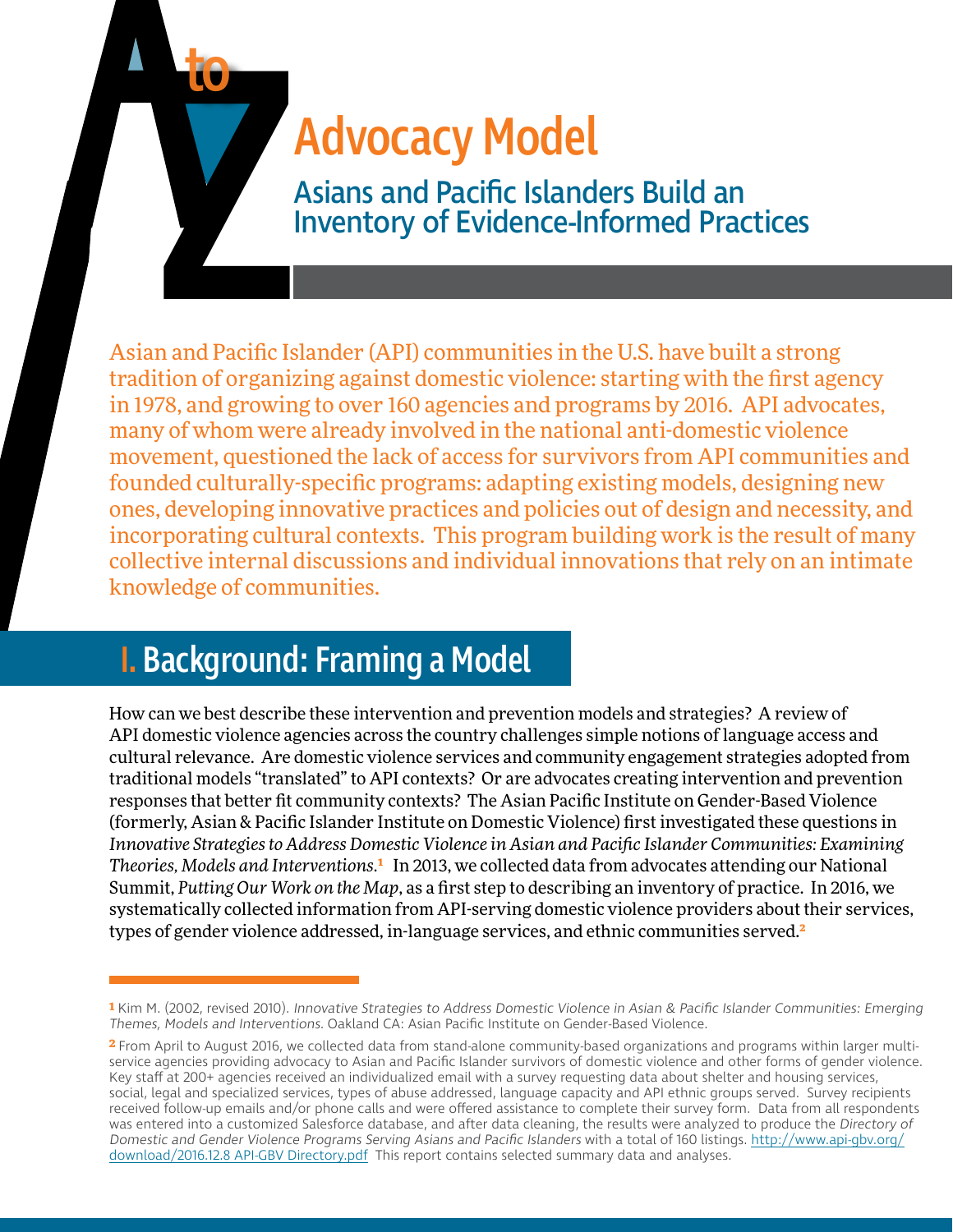Most importantly, since 2001, because of the technical assistance and training we have provided and the summits, working groups, roundtables, listening sessions, and community engagement events we have convened and supported, we have learnt all we know from advocates and survivors. We have found ourselves well positioned to analyze trends and critical issues, identify strengths and needs, and influence practice, policy, research, and systems change. All these factors have revealed an extraordinarily rich tapestry of approaches where advocates do everything it takes to mitigate barriers, challenge patriarchy, strategize to build safety and well-being, and redefine culture.

**The A-Z Advocacy Model**: captures a do-everything-it-takes approach. By undertaking an inventory of practices and analyzing their underlying principles, the Institute has named a model that describes the ways advocacy and engagement has, and is, being done by API-serving programs. The Institute's aim of articulating a body of practice as a model is not to impose a prescriptive check-list of qualifying activities and principles for community-based organizations, but rather to recognize and elevate the complexity and impact of culturally-specific programs developed by Asian and Pacific Islander advocates. And, to illustrate to the field that the A-Z Advocacy Model represents a departure from prevailing models, and, that it can be credited to Asian and Pacific Islander advocates.

**Evidence-Based and Evidence-Informed Practice**: In recent years, as evidence-based practice (EBP) in domestic violence programming started gaining increased attention, foundations and federal funders wanted to see models based on outcome measures, even expecting (at times) that conventional research methodologies such as Randomized Control Trials would provide a trove of evidence. Around the same time, an emphasis on trauma-informed care (as distinct from trauma-specific interventions) in domestic violence programs and how it contributes to emotional and social well-being started to grow. These two theoretical strands have accelerated a review of how evidence and practice are, and can be, integrated; arguing for broader, contextualized understandings of evidence and its applications. Thus, whilst evidence-based practice may be the gold standard, Evidence-Informed Practice (EIP) and practicebased evidence are equally compelling. In response to these pressures, researchers and practitioners developed the Domestic Violence Evidence Project;<sup>3</sup> and conducted a literature review of evidencebased trauma treatments for survivors of domestic violence. 4

Given that formally designing and implementing an EBP research project for API-serving agencies was beyond the Institute's scope and that few programs would have the capacity to participate in such a research endeavor, we embarked on analyzing the principles fundamental to API programs and collecting data on their intervention and engagement practices. Our goal was not to create or prescribe a new model for evidence-informed and evidence-based practice, but to show that it was already operating. And that the three components of evidence in EBP/EIP — external evidence (available research), experiential evidence (advocates' experiences and expertise), and contextual evidence (survivors' values and expectations) overlap in the A-Z Advocacy Model.

<sup>4</sup> A Systematic Review of Trauma-Focused Interventions for Domestic Violence Survivors by the National Center on Domestic Violence, Trauma and Mental Health provides an analysis of nine trauma-based treatments specifically designed or modified for survivors of domestic violence with caveats and recommendations for research and practice going forward. [http://www.nationalcenterdvtraumamh.org/wp-content/uploads/2013/03/NCDVTMH\\_EBPLitReview2013.pdf](http://www.nationalcenterdvtraumamh.org/wp-content/uploads/2013/03/NCDVTMH_EBPLitReview2013.pdf ) 

<sup>3</sup> The Domestic Violence Evidence Project "is designed to help state coalitions, local domestic violence programs, researchers, and other allied individuals and organizations better respond to the growing emphasis on identifying and integrating evidence-based practice into their work. The National Resource Center on Domestic Violence (NRCDV) established an online resource center to house a conceptual framework, theory of change and comprehensive evidence reviews, and profiles of innovative programs and practices related to domestic violence core services. NRCDV continues to develop technical assistance and training tools to enhance the domestic violence field's capacity to thoughtfully and responsibly review and/or translate evidence-based practices and practice-based evidence into their work." [http://www.dvevidenceproject.org.](http://www.dvevidenceproject.org)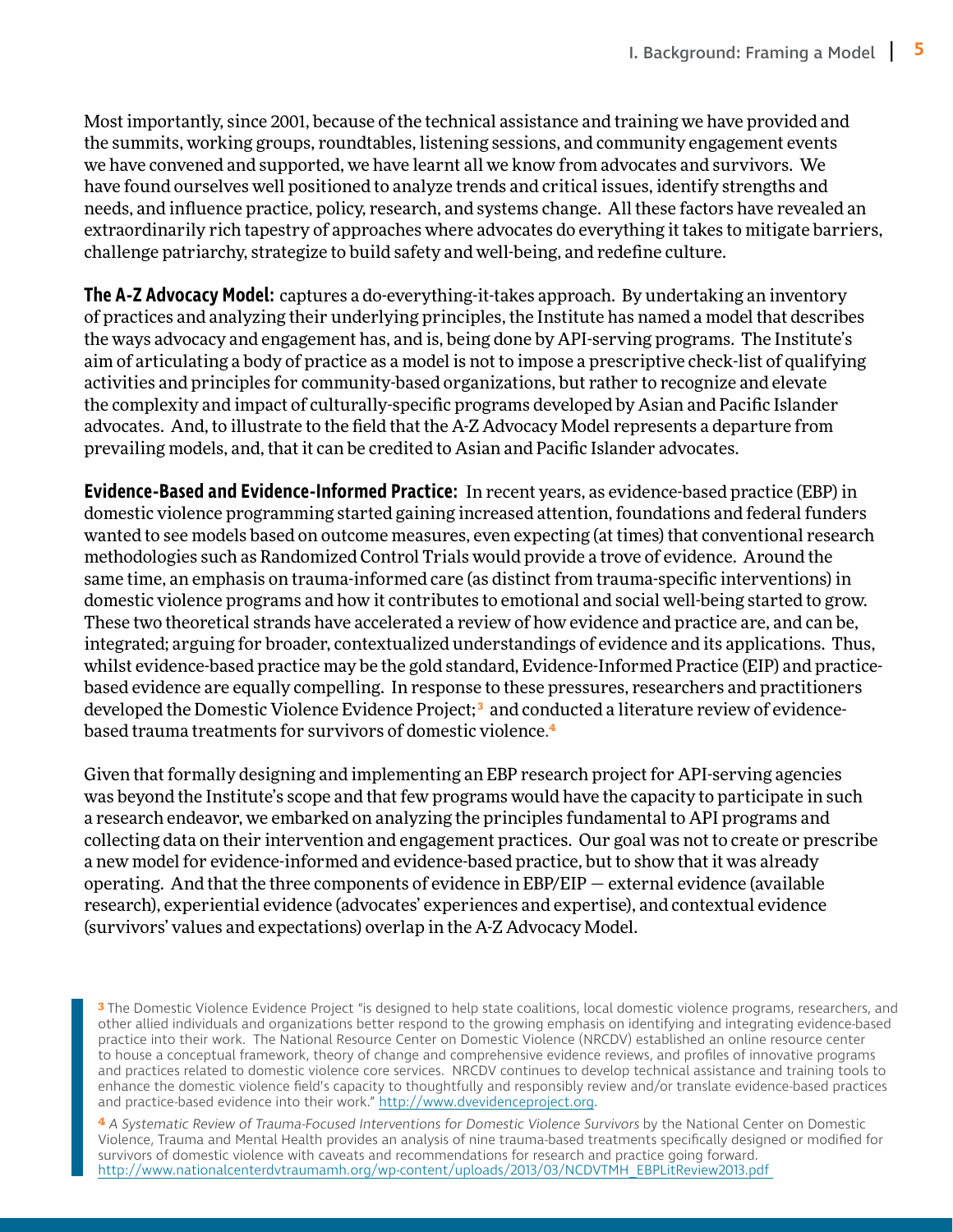Because the A-Z Advocacy Model is inspired and grown by community-based organizations, we urge them to use the concept to document their organization's inventory of practices to demonstrate the critical issues facing immigrant and refugee API survivors and the extensive scope that they address. The A-Z Advocacy Model serves to expand and reframe what is regarded as evidence, thereby identifying how evidence-informed practices are integrated into program design. Most importantly, it is a tool to educate public and private funders about the breadth and complexity of program design; and therefore analyze, and potentially increase the levels of funding necessary to prevention and intervention in historically marginalized communities.

# II. Asian and Pacific Islander Survivors

#### **1. Diversity within Asians and Pacific Islanders**

It is important to understand the extent of regional and cultural diversity to appreciate how many population groups and languages API-serving organizations can have the capacity to advocate for.

Asian and Pacific Islander populations in the U.S. have tremendous ethnic,<sup>5</sup> demographic, and linguistic diversity. • In addition to API communities' demographic diversity of LGBTQ,<sup>7</sup> rural, urban, youth, elderly, first- and multi-generation immigrants, and refugees; there is significant variation in socioeconomic status<sup>8</sup> and acculturation levels, depending on education,<sup>9</sup> English fluency,10 employment, family and community support, health, and well-being.

Asia has more than 40 countries<sup>11</sup> and there are many more ethnicities than countries, e.g., the Hmong are an ethnic group from Laos. Also, Asian diasporas are extremely large and ethnic identity oversimplifications do not apply. For example, people of Japanese origin in Brazil culturally identify as Brazilians, those of Chinese origin in Guatemala identify as Guatemalans; whereas hyphenated identities are more common in the U.S. as evidenced by descriptors like Asian-American or Korean-American.

<sup>5</sup> The Asian Pacific Institute includes people of Arab and Middle Eastern origin (though Arabs are categorized as Whites in Census) as Asians, since they are geographically from West Asia.

<sup>6</sup> The U.S. Census recognizes 20 Asian and Native Hawaiian and Other Pacific Islander (NHOPI) ethnic groups and over 100 languages spoken by these groups.

<sup>7</sup> A 2005 study of pan-Asian Pacific American LGBT community members by the National Gay and Lesbian Task Force Policy Institute found that they varied greatly along ethnic, religious, language, citizenship and class lines. 96% of the respondents agreed that homophobia and/or transphobia is a problem in their community, and more than 82% agreed that they experienced racism within the white LGBT community. From http:/[/aapidata.com.](http://aapidata.com/)

<sup>8</sup> In 2010, the median household income for Asian Indians was \$86,660 (up from \$78,315 in 2006) but only \$45,953 for Bangladeshis. Eleven Asian ethnic groups have poverty rates above the national average (9.9%); 24.5% Hmong live below the poverty line. Census Bureau, 2007-09 American Community Survey 3-year estimates.

<sup>9</sup> Some Asians are more likely to have graduated college than the general population (29.3% vs. 17.6%), but 4 Southeast Asian groups have some of the lowest educational levels in the nation. U.S. Census Bureau, 2007-09 American Community Survey 3-year estimates.

<sup>10</sup> An estimated 32.4% of the Asian population has limited English proficiency according to the 2010 U.S. Census.

<sup>11</sup> National Geographic lists the following countries on the Asian continent: Afghanistan, Armenia, Azerbaijan, Bahrain, Bangladesh, Bhutan, Cambodia, China, Georgia, India, Indonesia, Iran, Iraq, Israel, Japan, Jordan, Kazakhstan, Kuwait, Kyrgyzstan, Laos, Lebanon, Malaysia, Maldives, Mongolia, Myanmar (Burma), Nepal, North Korea, Oman, Pakistan, Philippines, Qatar, Russia (20% in Europe and 80% in Asia), Saudi Arabia, Singapore, South Korea, Sri Lanka, Syria, Tajikistan, Thailand, Timor-Leste (East Timor), Turkey (20% in Europe and 80% in Asia), Turkmenistan, United Arab Emirates (UAE), Uzbekistan, Vietnam, and Yemen. <http://travel.nationalgeographic.com/travel/continents/asia/>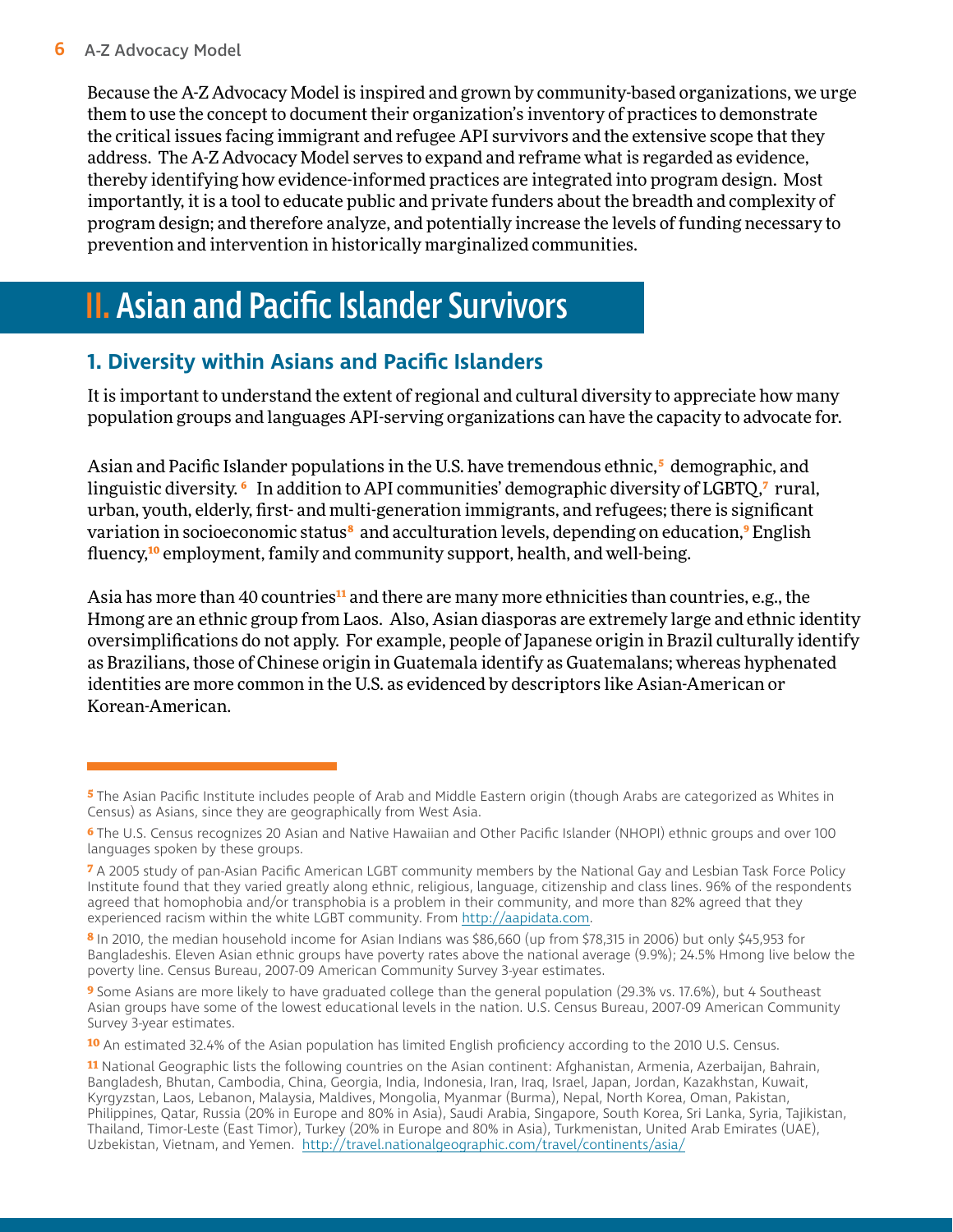The Institute uses the term Asians and Pacific Islanders<sup>12</sup> to include all people of Asian, Asian American, or Pacific Islander ancestry who trace their origins and identities to the countries, states, jurisdictions and/or the diasporic communities of the following geographic regions. We recognize that these regional groupings can be politically controversial.

- **Central Asia**: Afghani, Armenian, Azerbaijani, Georgians, Kazakh, Kyrgyz, Mongolian, Tajik, Turkmen, Uzbek.
- **East Asia**: Chinese, Japanese, Korean, Okinawan, Taiwanese, Tibetan.
- **Hawai'i and Pacific Islands**: Carolinian, Chamorro, Chuukese, Fijian, Guamanian, Hawaiian, Kosraean, Marshallese, Native Hawaiian, Niuean, Palauan, Papua New Guinean, Pohnpeian, Samoan, Tokelauan, Tongan, Yapese.
- **Southeast Asia**: Bruneian, Burmese, Cambodian, Filipino (also regarded as Pacific Islanders), Hmong, Indonesian, Laotian, Malaysian, Mien, Singaporean, Timorese, Thai, Vietnamese.
- **South Asia**: Bangladeshi, Bhutanese, Indian, Maldivians, Nepali, Pakistani, Sri Lankan.
- **West Asia** is typically referred to as the Middle East. Geographically, it includes the countries of Bahrain, Iran, Iraq, Israel, Jordan, Kuwait, Lebanon, Oman, Palestine, Qatar, Saudi Arabia, Syria, Turkey (straddles Europe and Asia), United Arab Emirates, and Yemen.

#### **2. API Survivors and Programs Designed to Serve Them**

Based on a compilation of studies, 21-55% of Asian women experience domestic violence (physical and/or sexual) during their lifetime.<sup>13</sup> The low end of the range is close to the NISVS data, i.e., that 19.6% of Asian or Pacific Islander women reported experiencing rape, physical violence, and/or stalking by an intimate partner. However, the high end of the range is higher than prevalence findings for American Indians or Alaskan Native women (46.0%), Black women (43.7%), Hispanic women (37.1%), and White women  $(34.6\%)$ <sup>14</sup>

*Facts & Stats: Domestic Violence in Asian and Pacific Islander Homes, Updated 2015* is a compilation by the Institute of published and unpublished studies and reports in the U.S. It contains extensive data on (1) prevalence, (2) domestic violence in specific communities, (3) types of abuse, (4) attitudes towards domestic violence, (5) help-seeking attitudes and experiences, (6) service utilization, (7) health and mental health consequences, (8) exposure to family violence in childhood, and (9) domestic violence related homicides. The work of researchers and advocates compiled in the *Facts & Stats Report* reflect the API communities' concerns about understanding the scope and depth of the problem — thereby informing program design and research questions.

Domestic violence programs have been founded by and are an integral part of local API communities often located within an ethnic enclave or an easily accessible location. The close identification between program and community and between advocates and community members, can have both positive and negative impacts. Survivors may readily call on the program or a specific advocate for help, sensing trust and knowing that their language and cultural context and values will be understood. On the other hand, advocates may be identified as having ties with abusive members of the community, or not trusted to maintain confidentiality — making survivors reluctant to seek help from people so close to home.

13 Yoshihama M, Dabby C. (2015). Facts & Stats: Domestic Violence in Asian & Pacific Islander Homes, Updated 2015. Oakland CA: Asian Pacific Institute on Gender-Based Violence. <http://www.api-gbv.org/download/Facts.Stats-APIIDV-2015.pdf>

14 Black M, et al. (2010). The National Intimate Partner and Sexual Violence Survey: 2010 Summary Report. Washington DC: Centers for Disease Control and Prevention.

<sup>12</sup> Asians and Pacific Islanders were grouped together in the 1990 Census by government classifications and also intentionally by themselves, as part of a community-based strategy to build coalitions with one another. In the 2000 Census, they were disaggregated into two separate categories: Asians, and Native Hawaiian and Other Pacific Islanders (NHOPI).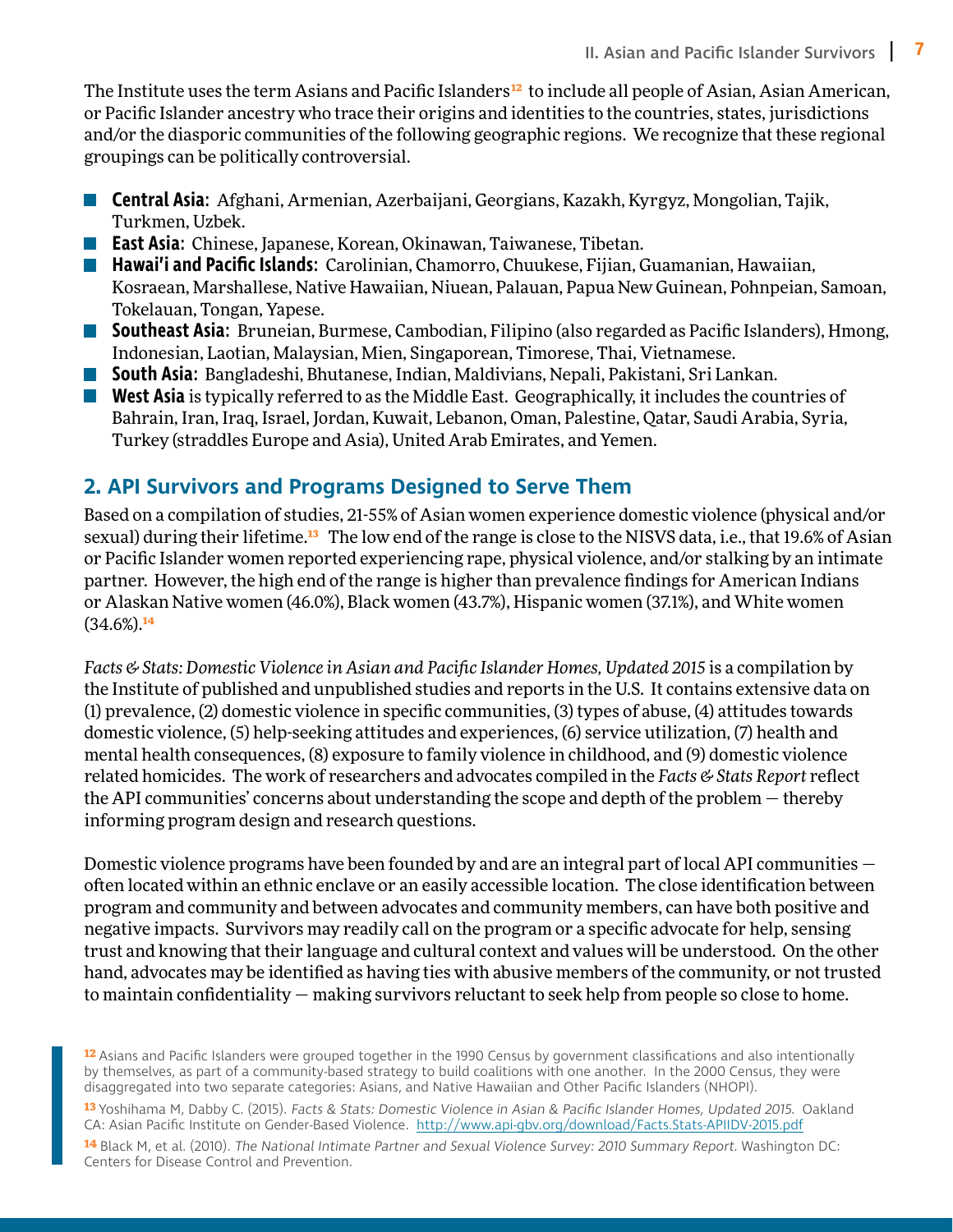#### **8** A-Z Advocacy Model

A program may be embraced as an integral part of a community — serving as a valued symbol and resource affirming the community's opposition to domestic violence and honoring the importance of healthy families and gender equality in relationships. It may also be viewed with antagonism  $$ threatening the prevailing hierarchical order which often supports patriarchal values including tolerating or even promoting domestic violence. Individual advocates can, and are, vulnerable to emotional and physical harm — negotiating public exposure as they struggle for personal privacy and protection from community hostility. Being centered in the community is definitely considered an asset by programs that are most organically linked to the community they represent, but it also carries certain risks.

Nevertheless, organizing around domestic and other forms of gender-based violence has been central to the activism and leadership of API women. There are currently over 160 (up from ~70 programs first counted by the Institute in 2001) established and start-up programs <sup>15</sup> in 36 states and territories, spanning all U.S. regions, that explicitly address the special circumstances, challenges and complexities specific to API survivors. These programs have amassed a wealth of expertise and innovative practices. Their visibility and effectiveness is evidenced by increased public awareness in API communities: small programs are seeing a large number of callers, indicative of changes in the help-seeking attitudes of survivors,<sup>16</sup> a large volume of unfunded work,<sup>17</sup> and an overwhelming demand for services<sup>18</sup> that are also reflected in national trends.<sup>19</sup> They build programs fundamental to their community: 89% provide services in one or more Asian and Pacific Islander languages (including Arabic), 26% in over 10 Asian and Pacific Islander languages.

Whilst most of these programs started off with a focus on domestic violence, they keep expanding to address multiple forms of gender-based violence affecting APIs such as abuse by in-laws, abusive international marriages, child abuse, dating/hook-up abuse, elder abuse, forced marriage, homicide, LGBTQ intimate partner violence, sexual assault, impact of sexual violence in conflict zones and refugee camps, trafficking of domestic and international victims, and transnational abandonment.

#### **2. Barriers Asian and Pacific Islander Survivors Face**

By dint of their immigrant, refugee, and/or other historically marginalized identities, API survivors face barriers that are compounded by sociocultural factors such as economics (dependency on men as sole wage-earners in traditional families, low wage work for immigrant women), immigration status (e.g., threats of deportation and dependency on abusive family members), culture (e.g., tightly prescribed gender roles), religion (e.g., expectations to submit to male authority), systems failure (e.g., in providing interpreters), homophobia, victim-blaming communities, and limited English proficiency.

<sup>15</sup> We were as thorough as possible in identifying programs, and recognize that because of the changing service landscape, we may have missed some. Whilst the Directory prepared in 2016 has 160 listings, there are small grass-roots, often entirely volunteer run (sometimes with just one person), efforts across the country that have not yet developed or do not have the capacity or structure to respond systematically to service requests from survivors; so we have not listed them in the 2016 Directory. However, new listings can be added at any time by contacting [info@api-gbv.org](mailto:info%40api-gbv.org?subject=).

<sup>16</sup> Narika in Berkeley CA responded to over 1,500 calls and emails for support from January 1 to December 31 2015 while working with 200 families over the course of the year. From [www.narika.org](http://www.narika.org/).

<sup>17</sup> In a one-year period, 22 organizations spent a total of 9,200 (mostly volunteer) hours on outreach sessions that reached a total of 31,500 individuals. Asian Pacific Institute on Gender-Based Violence, Unpublished data.

<sup>18</sup> Asian Women's Shelter reports providing almost 4,000 shelter bed nights for Asian women and children and responding to over 700 crisis calls. From [www.sfaws.org.](http://www.sfaws.org/)

<sup>19</sup> National Network to End Domestic Violence found in its 2015 24-hour census that 71,000 individuals were provided services in a 24-hour period while 12,197 additional requests were not met because of a lack of resources. From [www.nnedv.org.](www.nnedv.org)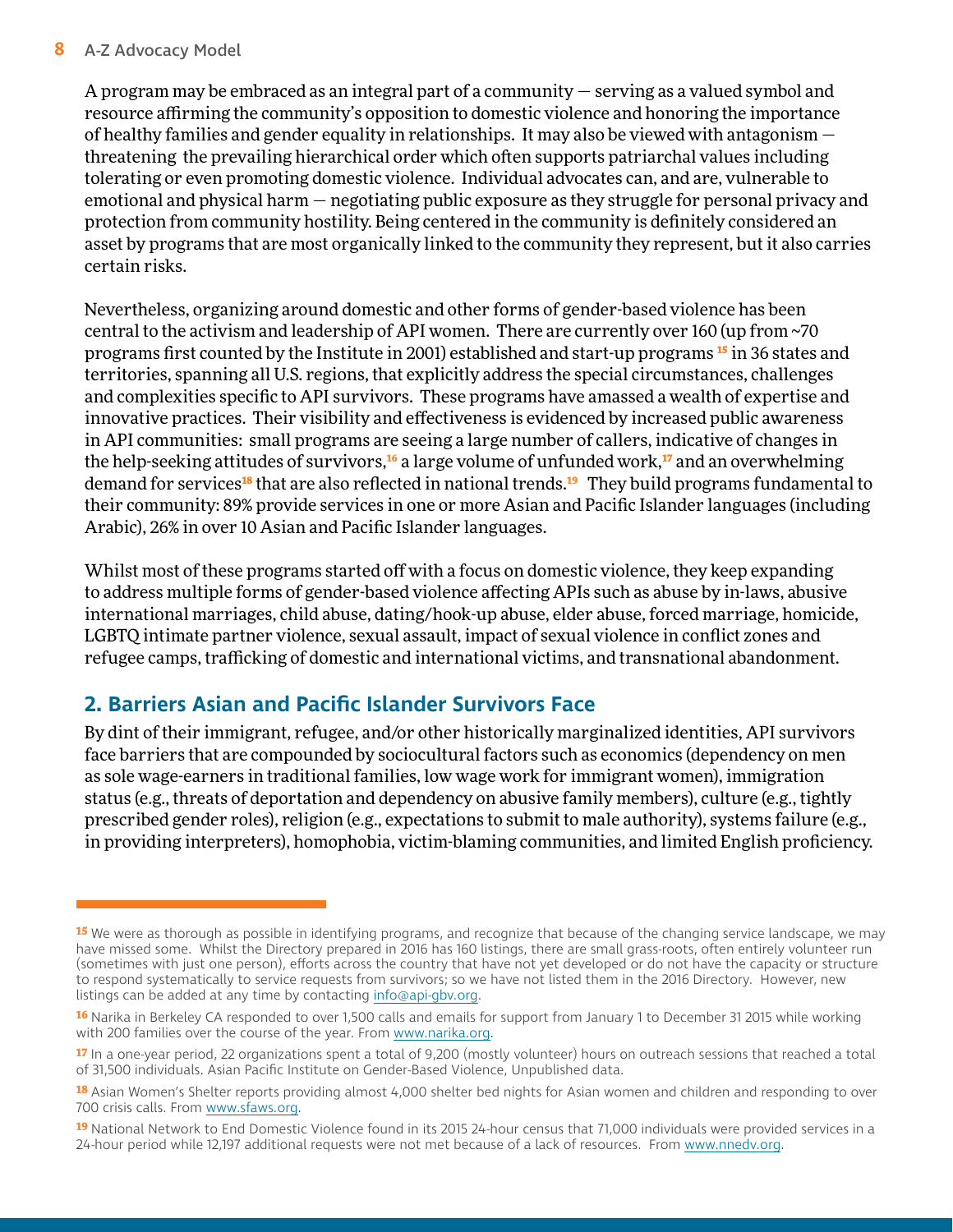In the changing landscape of gender violence, unique dynamics, new trends, stringent barriers, and increased manipulation by batterers, API survivors face complex service barriers. Trends include: increased rates of abusive international marriages; survivors losing custody of their children as batterers exploit a partner's limited English proficiency and immigration status (regardless of whether the mother is documented or not);<sup>20</sup> familicides; and transnational abandonments or 'marryand-dump' occurring after periods as short as three months. Unique domestic violence dynamics in API homes, such as abuse by male and female in-laws and/or abuse related to immigration status compound barriers because these dynamics and trends are not well-understood, and at times not even identified as domestic violence.

Sub-groups of survivors can face unique barriers: Islamophobia exerts a chilling effect on the helpseeking behaviors of Muslim survivors; refugees from conflict zones cope with the triple traumas of war, escape and life in refugee camps, and re-settlement; immigrants can face daily macro- and microaggression; victims with limited English proficiency struggle to be understood and establish their credibility; and LGBTQ Asian and Pacific Islander survivors are confronted by a tangle of homophobic familial, community and system structures.

Because patriarchal community norms and leaders prevent change instead of preventing gender violence, survivors and their children contend with community-generated barriers. Community reinforcements that keep gender violence in place utilize victim-blaming, silencing, shaming, and rejecting survivors who speak up or seek help. Because the nexus of battered women's public disclosure and shame is strong, batterers enjoy covert or overt community support and even immunity from accountability.

Help-seeking is severely compromised by barriers, backlash, and trauma. All too often, women have experienced or been exposed to violence across the lifespan, and these abuses can be accompanied by negative help-seeking experiences. Negative help-seeking experiences in the past influence future attempts. Japanese women analogize help-seeking to being trapped in a spider web — the more one struggles to get out, the more the web tightens. Indian women use the image of a coiled metal spring — where, with each incident the coils of the spring tighten to end in feelings of subjugation and despair. Complex trauma has long-term negative impacts in many domains and a convergence of different sources and types of traumas can, and do, impinge on trust, including the ability to trust advocates. Though trauma has been understood as an effect of gender-based violence, it is, in our view, also a barrier to help-seeking and healing — and the move to establish trauma-informed systems and interventions attests to that.

Survivors from API communities face batterer-generated, family-generated, community-generated, and system-generated barriers, exerted in, and fortified by, a culture of hostility towards immigrants and refugees. In response, activists, survivors, and advocates have organized and built unique culturally-specific models of advocacy.

20 Asian Women's Shelter, San Francisco CA, reported in 2011 that almost half the battered women in the shelter are coming from jail, following a dual or wrongful arrest.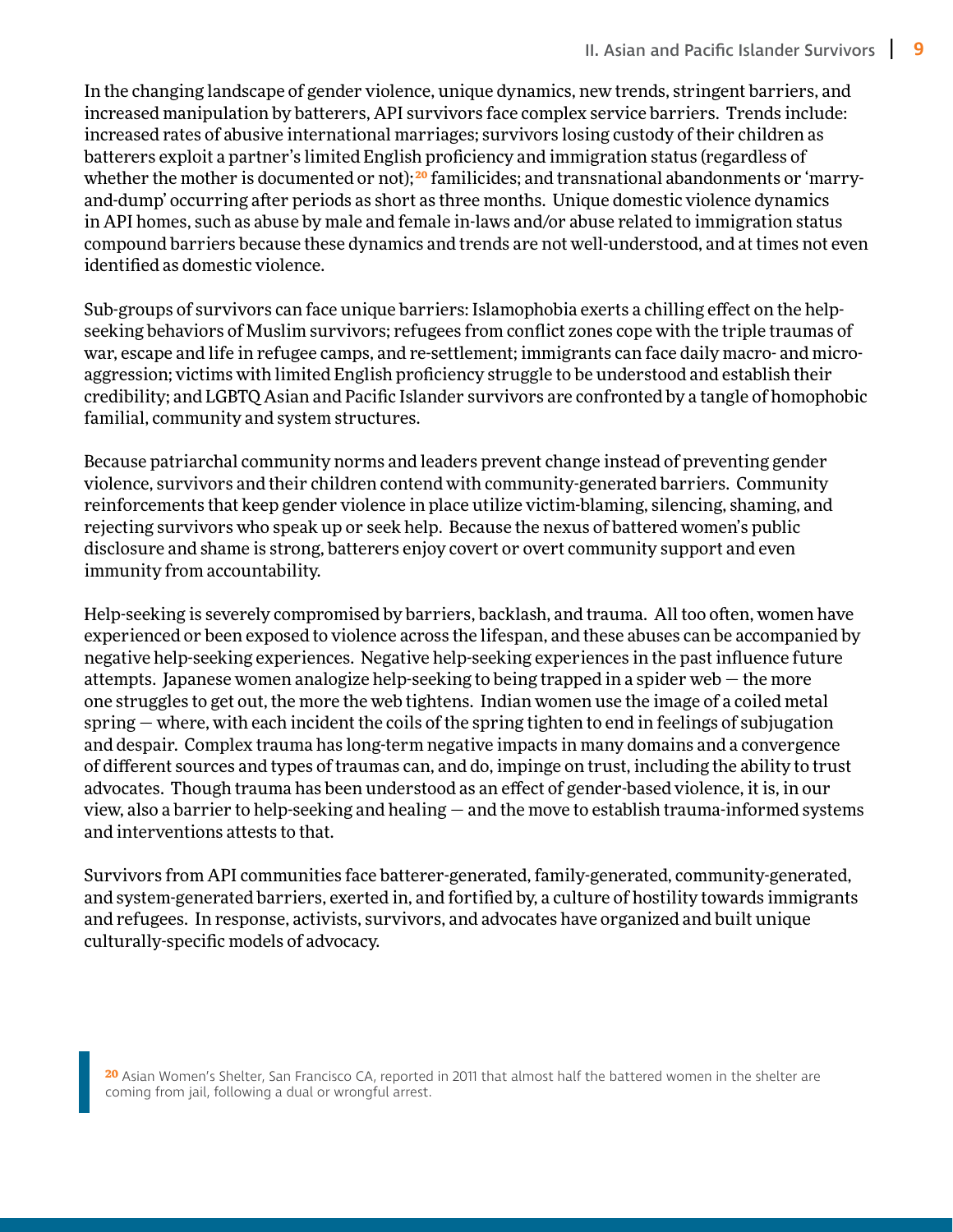# **III.** Culturally-Specific Advocacy

#### **1. Defining Culturally-Specific**

Here are some of the terms that are used by the field, sometimes interchangeably and sometimes to denote a broader, revised meaning.

**Cultural competency** is a system of care that acknowledges and incorporates, at all levels, the importance of culture, the assessment of cross-cultural relations, vigilance towards the dynamics that result from cultural differences, the expansion of cultural knowledge, and the adaptation of services to meet culturally unique needs.<sup>21</sup>

**Culturally-relevant programs** refers to services designed to meet the needs of the specific communities they serve, counteracting stigma and discrimination, moving past cultural stereotypes and biases, recognizing and addressing historical trauma and the healing value of cultural and spiritual traditions and connections.<sup>22</sup>

**Culturally-responsive** is defined as the "understanding that culture profoundly influences individuals' beliefs, practices and behaviors, and the outcomes of interventions and services."<sup>23</sup>

**Culturally-specific** is understood as reaching, engaging and delivering services to correspond to the needs and issues affecting individuals in the context of their communities.

**Advocacy within cultural contexts** denotes providing a range of services to address differing types and dynamics of gender-based violence, working to counteract various forms of stigma within communities and discrimination within systems, recognizing the importance of connection to community and the healing value of cultural and/or spiritual practices, and identifying and addressing historical trauma.

**Culturally-specific community-based organizations**(CBOs) are intentionally designed to serve an ethnic- or identity-specific group, taking into account the identity, language, history, and contexts of historically underserved communities; with advocates drawing on their knowledge of, and connection to, their community's social, political, economic, cultural, and gender issues. <sup>24</sup>

#### **2. Culturally-Specific API Community-Based Organizations and Networks**

In the early years of the anti-domestic violence movement, the injuries, harms, trauma and isolation caused by abuse were compounded by difficulties survivors had of finding advocates who could speak their language, understand their experiences of violence, relate to their cultural contexts, and connect them to appropriate assistance. Activists from Asian immigrant communities started setting up domestic violence programs to address the needs of their local communities, knowing that

22 Email communication with Carole Warshaw, MD, of National Center on Domestic Violence, Trauma and Mental Health, September 26 2012.

- 23 Camphinha-Bacote J. (2001). A Model of Practice to Address Cultural Competence in Rehabilitation Nursing. Rehabilitation Nursing 26(1), 8-11.
- 24 Communication with Mimi Kim, October 30 2013.

<sup>21</sup> Cross T. (1988). Services to minority populations. Cultural competence continuum. Focal Point, 3, pp. 1-9.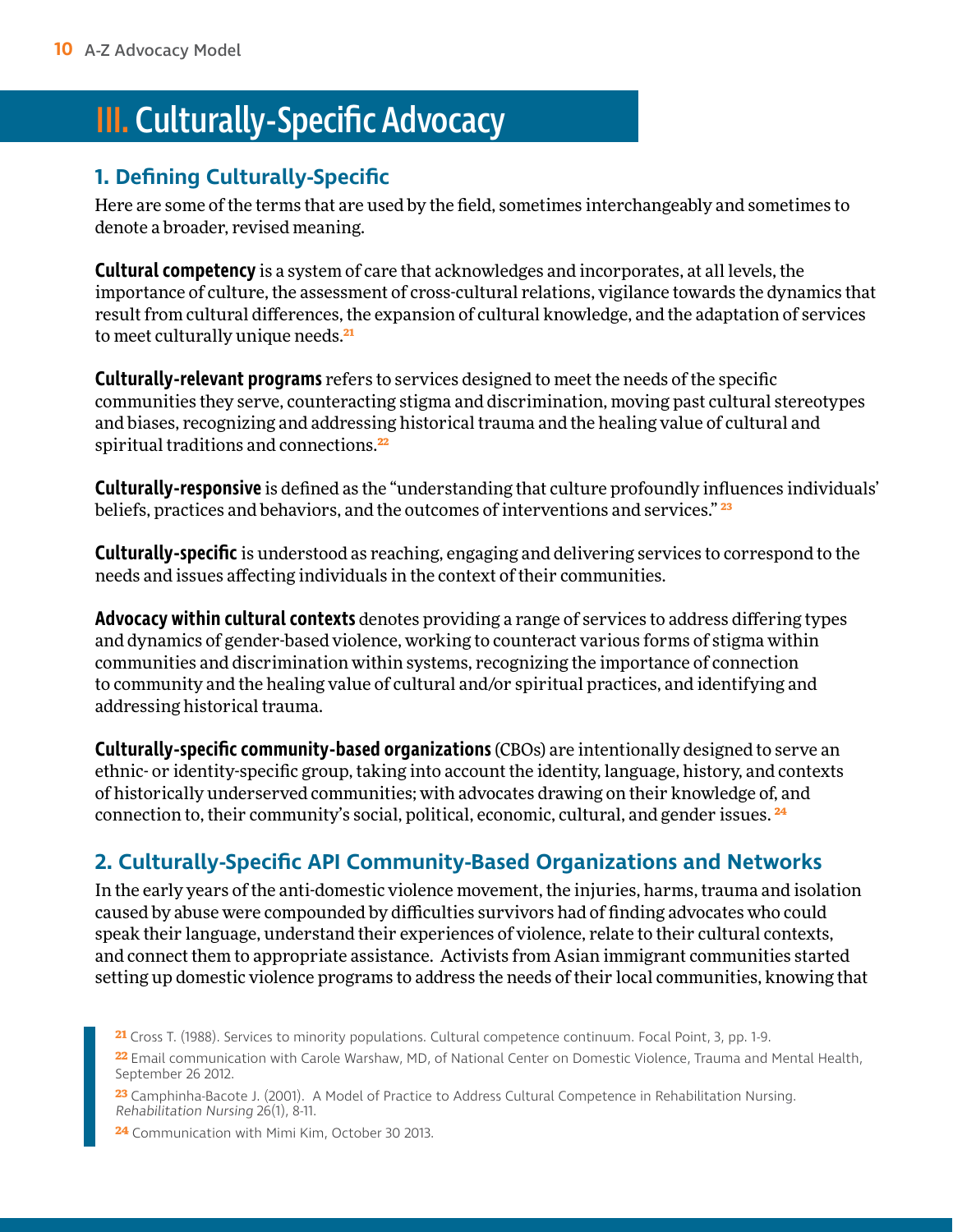cultural differences between Asian groups (e.g., between Japanese and Indonesian survivors) and within groups (e.g., between Hindu, Muslim, Buddhist, Sikh, and Christian survivors of Indian origin) were significant. Programs recruited volunteers, hired and trained staff, creating pools of bilingual, bicultural (or multilingual, multicultural) advocates able to work directly with survivors and engage with community members who shared a common language and culture.

Culturally-specific domestic violence agencies serving APIs have been designed to serve:

- (1) A single ethnic or language group (e.g., Korean),
- (2) Several groups that come from a single geographic region (e.g., South Asia),
- (3) An underserved identity-group (e.g., Muslims, or LGBTQ Asians), and
- (4) All Asian, i.e., Pan-Asian, or all Asian and Pacific Islander, i.e., Pan-API, survivors.

It is crucial to note that despite being designed for API survivors, agencies in fact serve all survivors seeking help, do not discriminate against individuals requesting services, and pride themselves on extending their culturally-specific programing to include shifting demographics (e.g., API-serving agencies also have Spanish-speaking advocates).

Structurally, culturally and linguistically specific services for API survivors are provided in:

- (1) Agencies addressing a range of domestic violence issues and needs (e.g., Center for the Pacific Asian Family, Los Angeles CA),
- (2) API-specific civil rights agencies that include domestic violence services (e.g., API Legal Outreach and Asian Law Alliance in the San Francisco Bay Area),
- (3) Multi-service agencies for API immigrants and refugees offering healthcare, childcare, job training, citizenship classes, programs for seniors, etc., that also establish a domestic violence program (e.g., Refugee & Immigrant Center — Asian Association of Utah), and
- (4) Programs serving all populations that have developed services for an underserved API ethnic group in the community (e.g., the International Institute of the Bay Area provides immigration law assistance in their Fremont office in Dari due to the large concentration of Afghanis in the area).

#### **Asian and Pacific Islander Advocacy Networks**

Asian and Pacific Islander advocates have built networks to reduce isolation, learn from each other, strategize, share resources, act in solidarity, and defy and strengthen their communities. They have organized themselves into formal and informal networks, e.g., Building Our Future (BOF) is an international campaign on ending gender-based violence in Hmong communities; California Hmong Advocates Network (CHAN) organizes around abusive international marriages; Korean American Coalition to End Domestic Abuse (KACEDA) gathers and provides resources; Muslim Advocacy Network Against Domestic Violence (MANADV) exchanges information and designs trainings; and a network of South Asian Women's Organizations (SAWO) collaborates with other national South Asian organizations and held conferences every 3-4 years, organized by Manavi (New Brunswick NJ).

#### **Challenges**

That there are pioneering leaders in this movement to build services for survivors is a given; but that should not tempt us into overlooking the multiple challenges and problems small organizations face to survive and grow. Building a strong base that nourishes an experienced volunteer and paid staff to enact far-reaching interventions requires stable, significant levels of funding. All too often programs struggle on shoe-string budgets, affected by funding trends or being expected to come up with new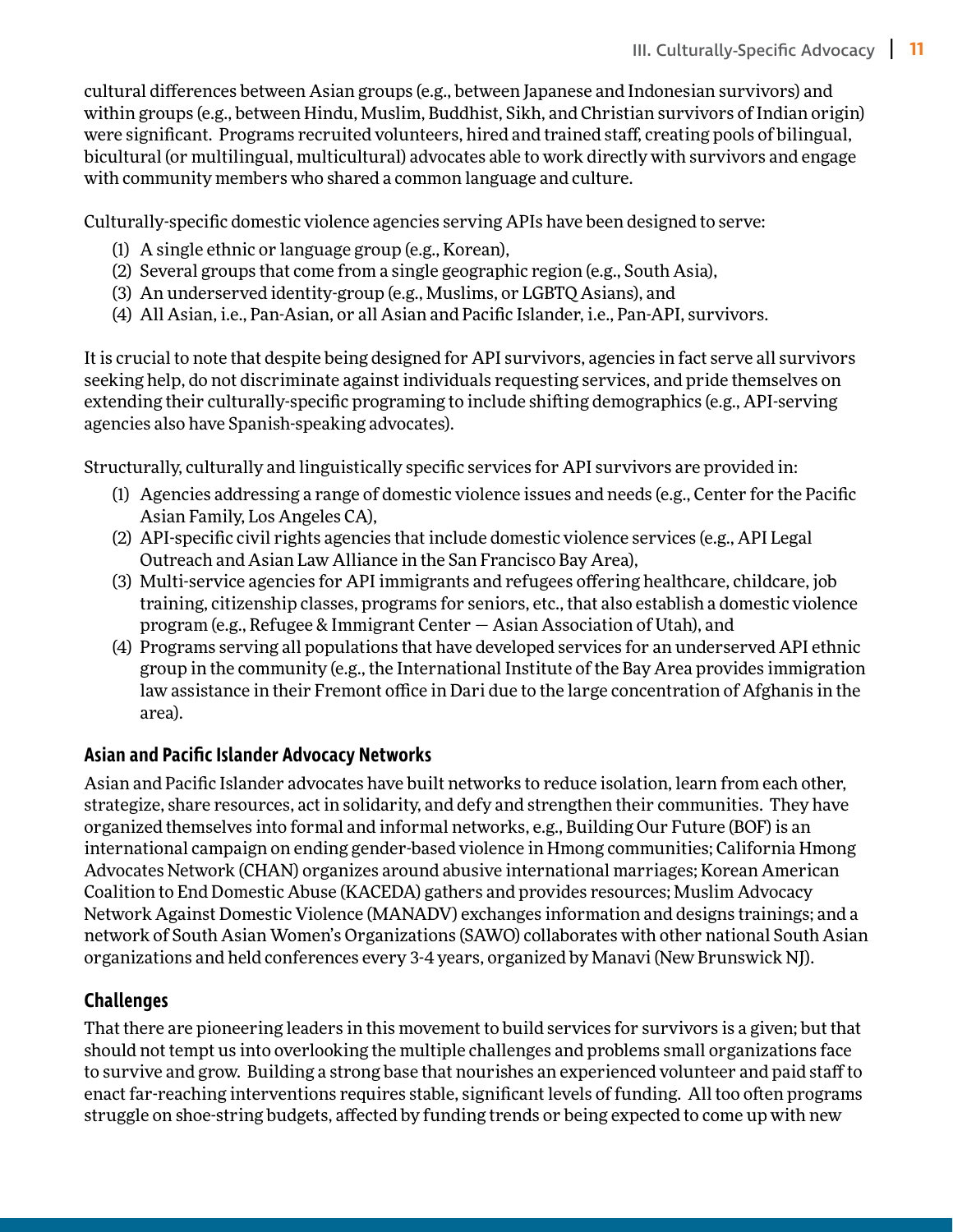to

services, design elegant evaluation components, and/or satisfy unrealistic outcome measures to get funding. Smaller programs compete with more established ones when the fact of the matter is that there is not enough funding for services anyway. Whilst this report does not delve into the funding challenges community-based organizations serving historically marginalized groups face; we hope that elaborating on the A-Z Advocacy Model reveals the depth and breadth of the work that is being done regardless.

We now turn to articulating the model that has implicitly shaped advocacy in Asian and Pacific Islander communities.

# IV. A-Z Advocacy Model for Asian and Pacific Islander Survivors

# **Advocacy Model**<br>for Asian and Pacific Islander Survivors

For Asian and Pacific Islander Survivors<br>
In over a decade of working on constituent-led initiatives, provi<br>
technical assistance and training and analyzing critical issues In over a decade of working on constituent-led initiatives, providing technical assistance and training, and analyzing critical issues, it is clear to us at the Institute that whilst cultural sensitivity and language access are foundational, community-based organizations are essentially doing whatever it takes to meet the needs of API victims/survivors. This approach, of doing whatever it takes, may seem haphazard or dependent on what an individual advocate is able to do, but it is in fact a model that has been evolving, with different permutations that go beyond a single formulaic structure. We are calling this the A-Z Advocacy Model for Asian and Pacific Islander Survivors (A-Z Advocacy Model). The alphabet is an elegant, yet simple metaphor of the essence of a complex and practical model.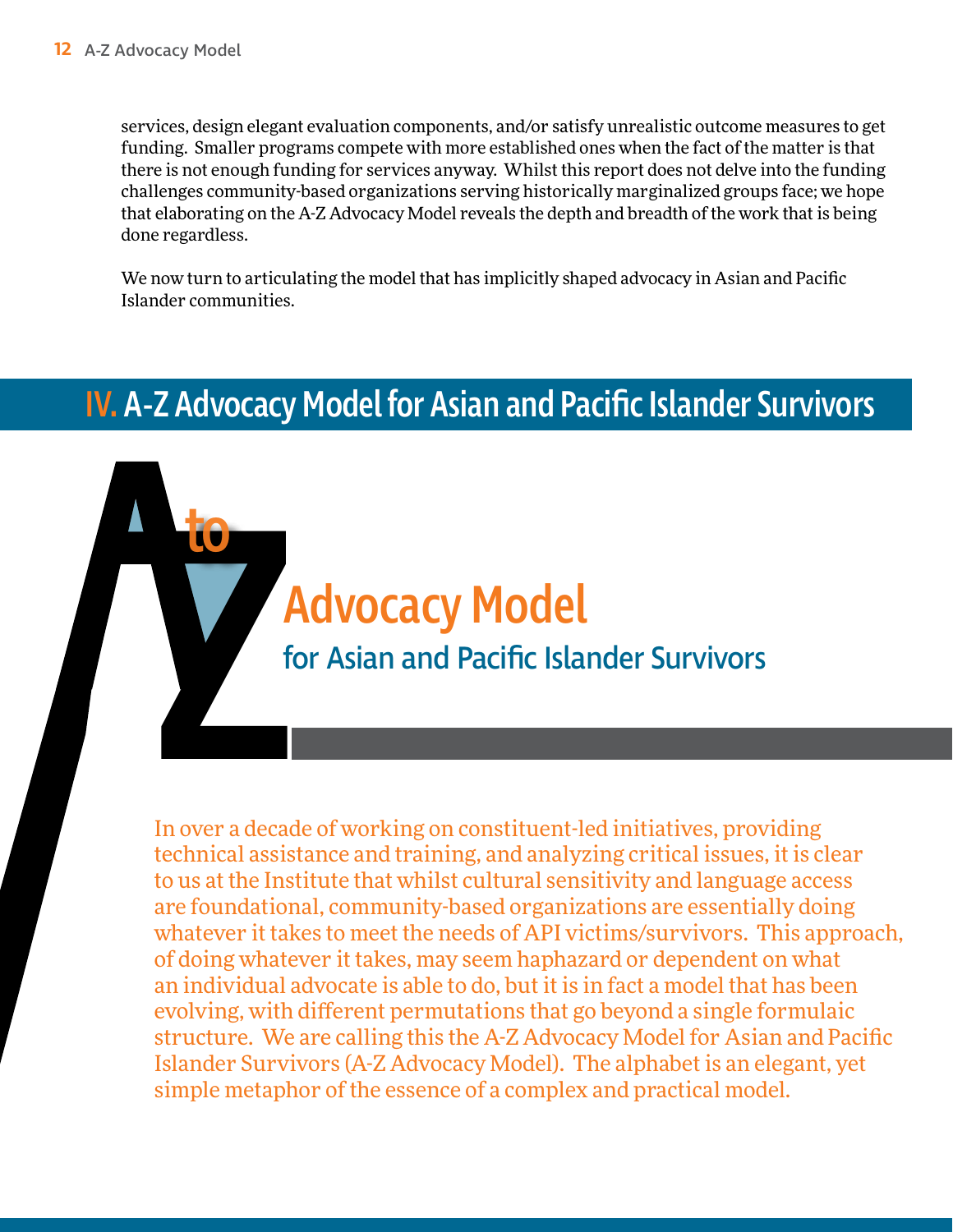#### **1. Definition**

The A-Z Advocacy Model for Asian and Pacific Islander Survivors is defined by the nexus of an extraordinary inventory of evidence-informed practices in response to existing and new trends in gender-based violence and inter- and intra-API cultural and linguistic diversity. It is anchored in principles that analyze gendered and racialized cultural contexts, confront root causes, engage in systems change and cultural transformation; all the while, holding women's equality and empowerment central to community well-being.

#### **2. A to Z Inventory of Practice**

The A-Z Advocacy Model is multi-faceted because survivor-centered advocacy has to be meaningful in a range of contexts. In the *A to Z Inventory of Practice*, multiple aspects of culturally-specific programs are organized alphabetically in the following categories:

- (1) Types of gender-based violence<sup>25</sup> addressed,
- (2) Services/interventions offered,
- (3) Languages of service,
- (4) Ethnic and demographic groups served,
- (5) Systems that programs work with,
- (6) Community engagement/prevention activities, and
- (7) Other activities such as research and policy advocacy.

(See *A to Z Inventory of Practice* in Appendix)

Based on the work of API advocates, who are the Institute's main constituents, data collected from CBOs, and stakeholder discussions, we have developed an inventory of practices and communities served in the above categories that can map culturally and linguistically specific intervention and prevention. An illustrative example for the Letter "A" is on following page.

25 Gender-based violence describes acts of violence that result in, or are likely to result in, physical, sexual or psychological harm or suffering to women, including threats of such acts, coercion or arbitrary deprivations of liberty, whether occurring in public or in private life. Gender violence includes rape, sexual assault, relationship violence in heterosexual and same sex partnerships, sexual harassment, stalking, sex trafficking, and many other types of abuses. [1993 UN Declaration on the](http://www.un.org/documents/ga/res/48/a48r104.htm)  [Elimination of Violence Against Women.](http://www.un.org/documents/ga/res/48/a48r104.htm)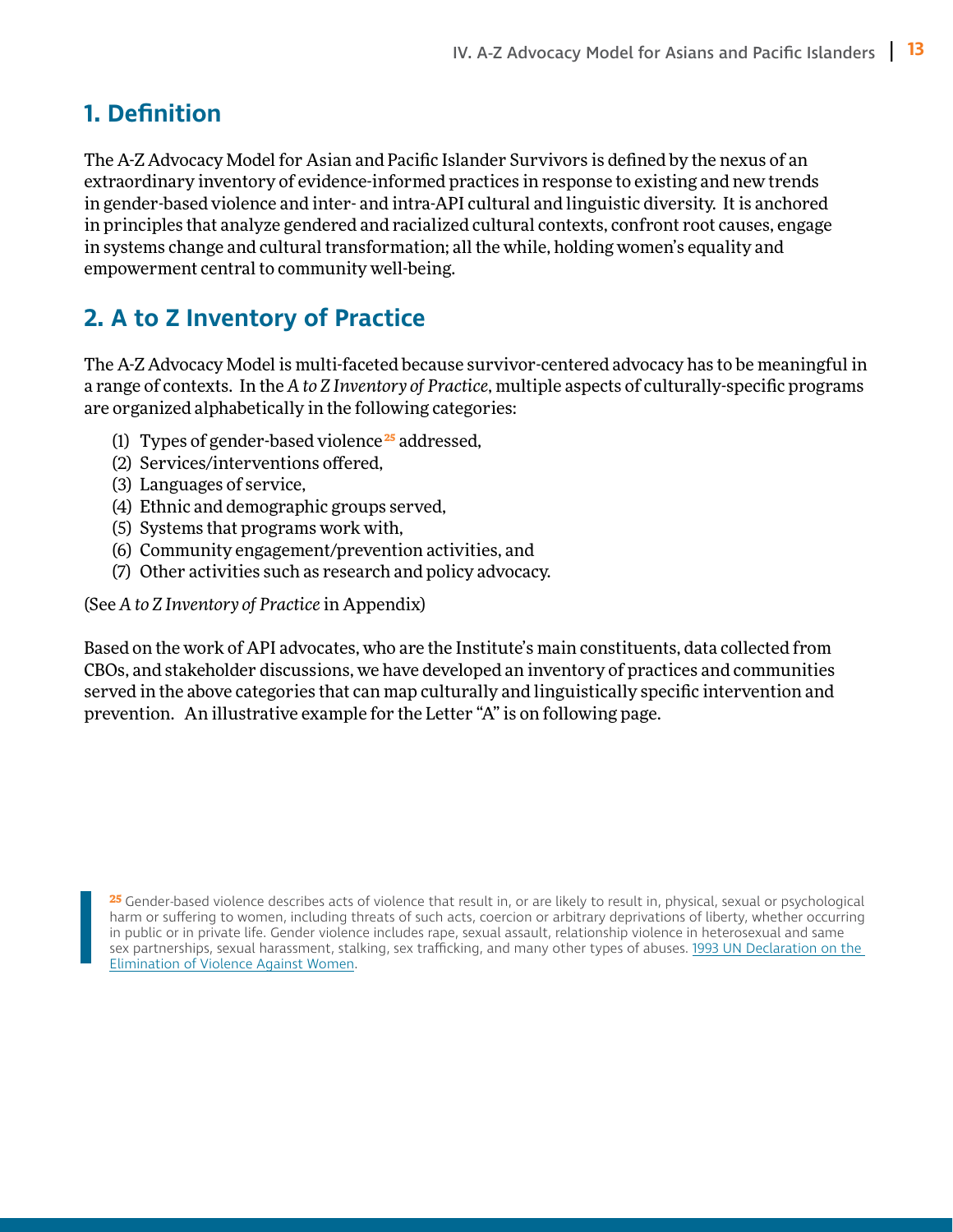#### Types of GBV

- Abandonment, transnational  $\blacksquare$
- **Abduction, child**
- **Abortion: forced by partner, in-laws**
- **Abusive international marriage**
- **Adoption coercion: mothers forced to** relinquish infant daughters or children from a previous marriage
- **Adultery: women forced to accept or be** blamed for men's affairs
- **Alcohol-facilitated rape**

#### Intervention | Prevention

- **Accompaniment: by bilingual advocates** for appointments, applications for legal and social services, housing, healthcare, benefits, etc.
- **Accountability: strategies that promote** abuser and community accountability
- **Acculturation: for new immigrants** and refugees, e.g. addressing inter-generational issues, providing ESL classes, minimizing survivor isolation
- **AIDS/HIV: identifying elevated risk** factors for API battered women to prevent exposure or encourage testing and treatment
- **Alternatives to incarceration**
- Anger management programs for men ш.
- **Art therapy: for kids, adults; for healing;** for raising awareness
- **Asylum, Gender-based: preparing and** filing applications to USCIS for asylum to demonstrate a well-founded fear of persecution for survivors of gender violence as a protected class
- Attitude-change: tools and  $\blacksquare$ activities to change gender norms that devalue women and girls
- Autonomy: practices that  $\blacksquare$ promote survivor autonomy, e.g., driving lessons
- Awareness campaigns to  $\blacksquare$ prevent domestic violence

#### Demographic Groups

- **Adults**
- **Adolescents**
- **Asylees**

#### Ethnic Groups

- **■** Afghani
- Arab
- **Ratmenian**
- **Azerbaijani**

#### Languages

- **American Sign Language (ASL)**
- **Arabic**
- **Rathmenian**
- **Assamese**

#### Systems Advocacy

- **Adult Protective Services**
- **AIDS/HIV Clinics**

## **3. A-Z Model's Applications | A Tool for Unique Organizational Profiles**

How can the A-Z Advocacy Model be used? As stated earlier, the A-Z Advocacy Model is not a prescription but in fact a description of how culturally-specific work has been operationalized by API-serving programs. As an intentionally versatile tool, it has some direct applications.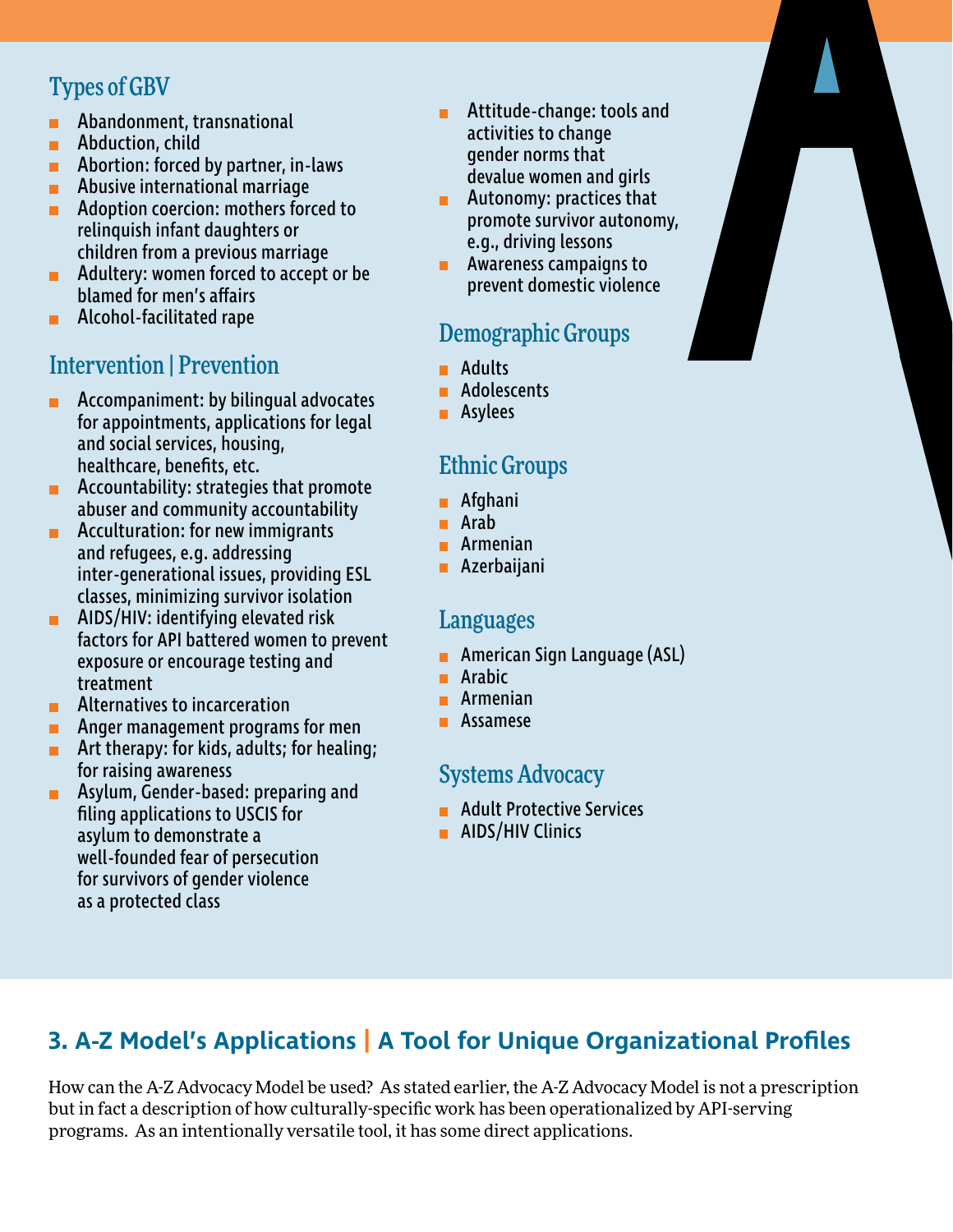- (1) It can be used to describe an organization's unique A-Z Advocacy Model by listing types of gender-based violence addressed, range of interventions offered, in-language services, ethnic and demographic groups served, systems collaborations, and other special initiatives.
- (2) It can be presented to funders as an API-specific, survivor-centered model that has been developing in many agencies across the U.S.
- (3) Given the pressures the field faces for evidence-based/evidence-informed practices, this model allows programs to identify and establish how their practices integrate external evidence (research), experiential evidence (advocates' culturally-specific program expertise), and contextual evidence (survivors' expectations and values).
- (4) It can be used to demonstrate how culturally-specific advocacy integrates an analysis of intersectionality and patriarchy and a critique of culture to be effective.
- (5) It substantiates that survivor-centered advocacy needs to be meaningful in a range of contexts.
- (6) It lays the foundation for understanding the complexity through which programs address the diverse needs of survivors.
- (7) Finally, it acts as a primer for broader discussions around how we have come to define culturallyspecific efforts.

Originally designed to serve Hmong survivors in Madison WI, Freedom Inc.'s programs include:

- **Building a Unique Organizational A-Z Advocacy Model | Freedom Inc.**<br> **Dorginally designed to serve Himong survivors in Modison WI, Freedom Inc.'s programs include:**<br> **Examily Strenthening Project:** Services for domestic v **Family Strenthening Project:** Services for domestic violence and sexual assault across the life span to include advocacy, outreach, referral, direct services and support services to victims/survivors and their families. Intervention and prevention also address domestic violence related homicides and abusive international marriages where (mostly) older men are marrying young brides in Laos/Southeast Asia.
	- **Elders**: Gardening to Heal from Historical Trauma: Trauma-informed care that reduces isolation, prevents elder abuse from going unreported, promotes healing as elders use their traditional skills, connects them to resources.
	- **IPV Prevention:** Assisting youth who are victims of racial profiling and in return they have to attend a 6-week IPV prevention class.
	- **Youth Justice**: By sharing stories, leadership/social justice trainings, theater, arts, popular education, anti-violence trainings and advocacy, teens develop their capacity to advocate and build shared analysis to create social change and justice.
	- **Health Justice:** Addresses the structural inequalities that have caused disparities in health outcomes.
	- **Positive Action Center:** Skills training and critical thinking to promote movement building and leadership development.
	- **PLUS | People Like Us:** Organizing to build, decolonize and liberate queer identities of youth of color, recognizing the influence of race and culture on these identities.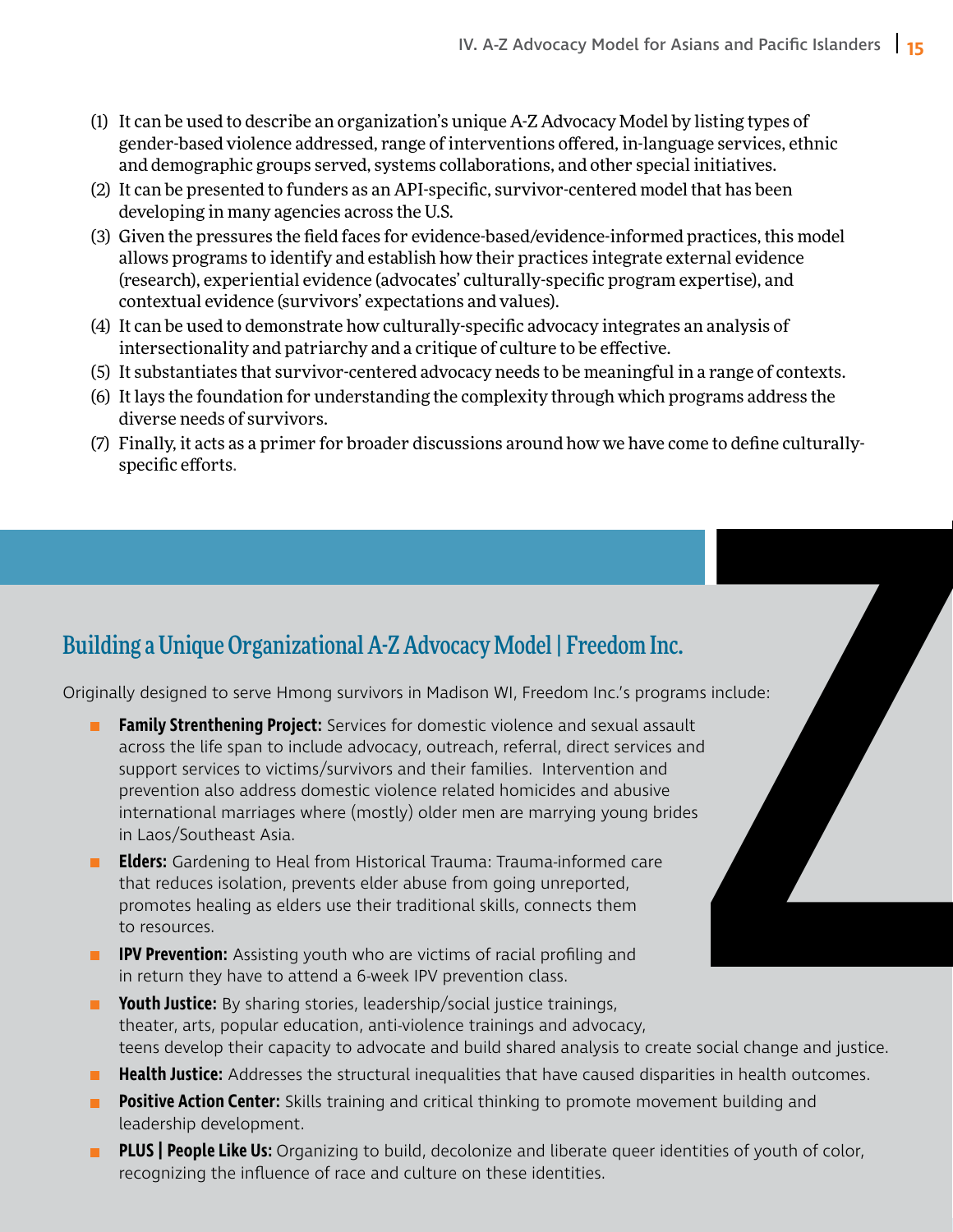# Freedom Inc.'s A-Z Advocacy Model

## Types of GBV & Critical Issues Addressed

- Abandonment, transnational  $\mathbf{m}$  .
- **Abusive international marriage**
- Bride price: changing norms/confronting traditional leaders about a practice that devalues women
- **Civil rights: organizing around Black Lives Matter**
- **Domestic violence**
- Familicide, Familicide-Suicide
- Forced divorce
- **Health disparities to address obesity and diabetes** (65% of Hmong teens are obese)
- **Homicide, Homicide-Suicide**
- Incest disclosure by young adult survivors
- **In-laws perpetrating domestic violence**
- **Lifecourse gender violence**
- **Racial profiling of Hmong youth, of African Americans**
- **Sexual violence**
- Trauma: historical trauma, refugee trauma

# Services & Community Engagement

- Accompaniment
- Autonomy for survivors: established annual Hmong Survivors' Courage Banquet, that now rotates to other Hmong-serving agencies in the state
- m. Bilingual advocacy
- Community accountability: confronting traditional leaders who tacitly condone domestic violence
- Community engagement
- $\mathbf{H}^{\text{max}}$ Prevention: Building Our Future, national and international campaign to prevent abusive international marriages
- Food security: distributing fresh foods bought from Hmong farmers to home-bound elders during Hmong New Year; increasing access to affordable, nutritious, and culturally appropriate food to combat teen obesity, diabetes

# V. Principles that Anchor the A-Z Advocacy Model

The A-Z Advocacy Model is anchored in principles that are sometimes stated at the start or, that get articulated as interventions and strategies develop in response to community needs. We now turn to these principles.

#### **PRINCIPLE ONE:** An analysis of intersectionality and patriarchy deepens the understanding of root causes and becomes fundamental to program design.

#### **1. Intersectionality and Patriarchy**

Intersectionality refers to overlapping or intersecting social identities and related systems of oppression, domination, or discrimination. The interconnected nature of social categorizations such as race, class, and gender as they apply to a given individual or group, are regarded as creating overlapping and interdependent systems of discrimination or disadvantage. <sup>26</sup>

26 The term was first coined in 1989 by American civil rights advocate and leading scholar of critical race theory, Kimberlé Williams Crenshaw.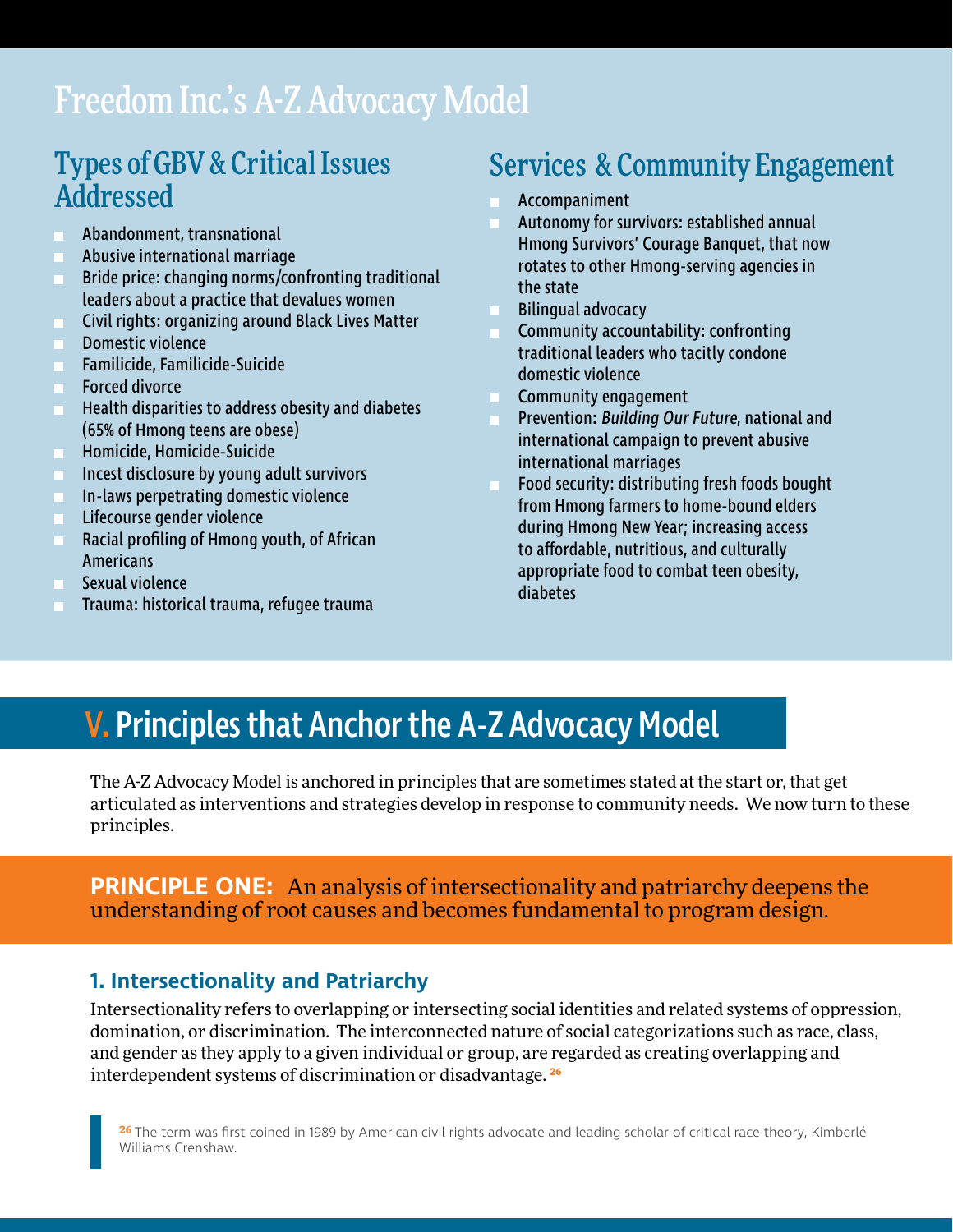#### Services & Community Engagement, continued

- Gardening: establishing community garden on city  $\blacksquare$ land to build inter-generational connection, food security
- Interpretation, language access
- **Legal advocacy to address international and U.S.** laws affecting survivors
- Organizing for social change and cultural change
- Research: collected qualitative information (by convening four retreats over 5 years) to produce a report on the trend and impact of abusive international marriages

# Demographic Groups

- Adults
- Differently-Abled m.
- **Elders**
- **LGBTQ**
- **Refugees**
- Youth

## Ethnic Groups

- Hmong
- **Cambodian**
- Laotian
- **African-American** All races and ethnicities requesting help are served

## Languages

- Hmong
- English

## Systems Advocacy

- Criminal justice system
- **Clan council**
- Law enforcement
- MAA: Mutual Aid Associations

Notions of ethnic, cultural and national identity carry complex political, social and familial meanings that change over time. Identities overlap and occur simultaneously, not discretely or serially, and are experienced and expressed in many ways. Power or powerlessness do not rest on a single axis or category of identity such as being a man, but on several axes; and being a gay, immigrant man with limited English proficiency diminishes the power associated with being a man. Identities and positional status change as they are expanded or constrained by access to power and resources. For example, the identity and access of a neurosurgeon trained in Pakistan who cannot practice in the U.S. and is abused and isolated by a violent husband changes once she gets help for domestic violence and for her immigration status, takes her Board exams, and can build her career.

Patriarchy is a significant oppressive structure — a force that influences power relations, whether they are abusive or not. Patriarchy is about the social relations of power between men and women, women and women, and men and men. It is a system for maintaining class, gender, racial, and heterosexual privilege and the status quo of power — relying both on crude forms of oppression, like violence; and subtle ones, like laws; to perpetuate inequality. Patriarchal beliefs of male, heterosexual dominance and the devaluation of women and girls lie at the root of gender-based violence — although of course, they differ from culture to culture and within cultures. For example, the culture of patriarchy on a military base in Nevada would differ from the culture of patriarchy in metropolitan areas like Chicago or Seoul, just as patriarchal norms in downtown Dhaka differ from those in rural Bangladesh. While all cultures have to contend with patriarchy, it is deeply entrenched in API communities and the extent to which it defines and rigidly maintains gender norms and misogyny, differs.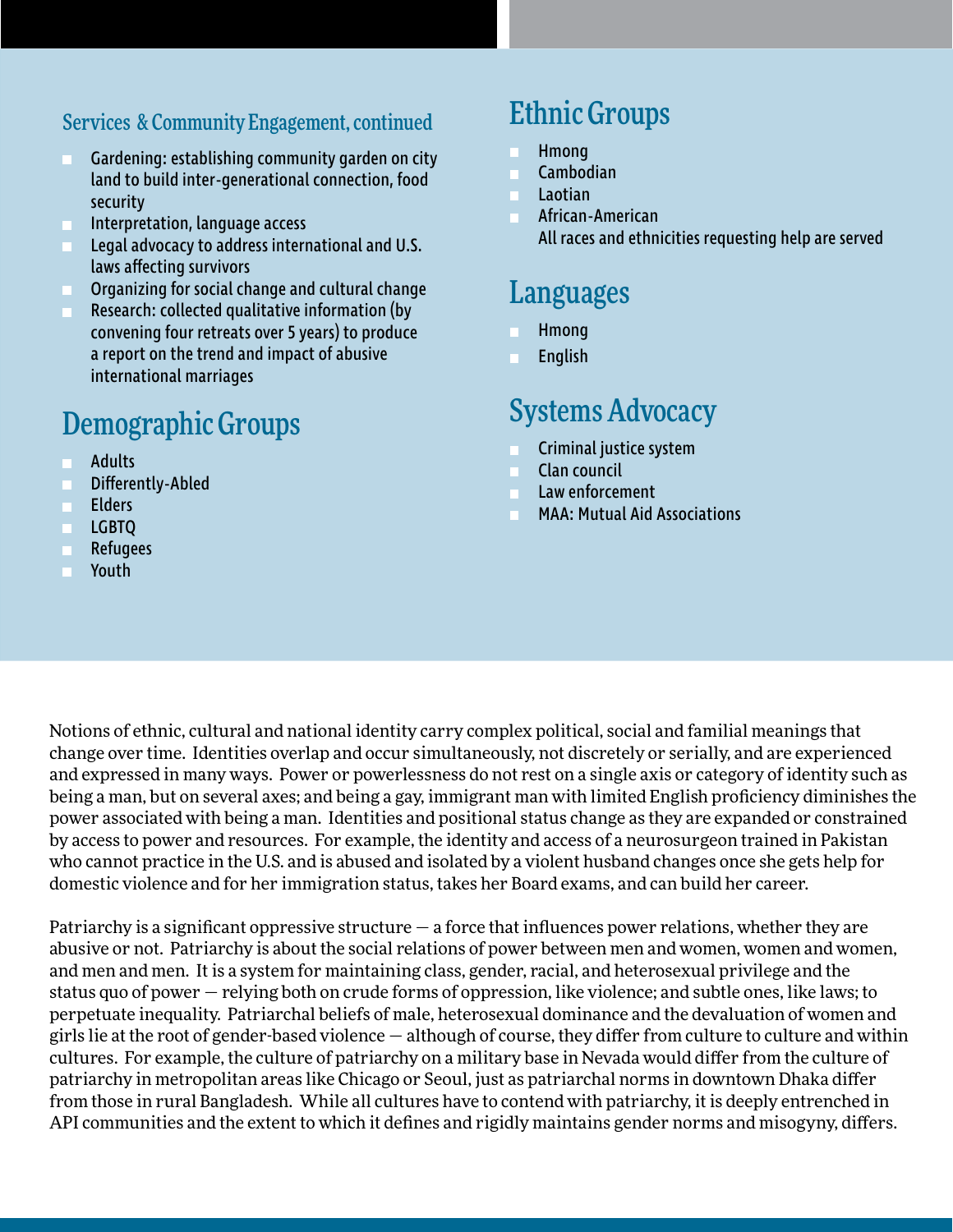#### **18** A-Z Advocacy Model

The nexus of racialized and gendered oppressions arising out of patriarchy and intersectionality, and the systems and cultural barriers they cause (see *Barriers* section), pose significant challenges because of how tight this nexus is in many API communities. Immigrants and refugees who have fled conflicts in their own countries may carry historical animosities and political mistrust that cannot be expected to abate easily just because they are in U.S. now. Many advocates face these issues in their own lives, as survivors of domestic or other forms of gender violence; or because of political oppression as immigrants or refugees. When they and other women in these communities speak out about domestic violence, they can face hostility from their own communities, at times acted out in attacks (slashed tires, for example), and threats to their physical safety.

For survivors, the levels of victim-blaming from the community coupled with systems and community bias can cause a chilling effect on other survivors. Furthermore, survivors are themselves influenced by, and products of their own culture and are not immune to homophobia, racism and sexism. Advocates have to contend with these intra-API and inter-racial challenges in their service models. The proximity and connection to their culture combined with the daily, lived experience of intersectionality and patriarchy, informs and accounts for the strength of culturally-responsive programming.

#### **2. What Does this Mean for API Survivors?**

Clearly, gender violence is experienced in the context of additional oppressions based on race, ethnicity, age, sexual orientation, gender identity, type of labor performed, level of education, class position, disability, and/or immigration or refugee status. Identifying the impact of intersectionality means that survivors are not reduced to a single identifying factor. For example, a Burmese survivor can be Karen, Mon, Chin, or Rohingya — but this last group has suffered from intra-Burmese oppression because they are not Buddhists, but Muslims. Taking into consideration how the sociopolitical history of a survivor's home country impacts her, an Asian advocate knows to ask a Rohingya domestic violence survivor if she prefers an agency serving Muslims. Survivors can trust that advocates from their communities will understand how marginalization caused by identity oppression and institutionalized racism, along with other risks posed by the community, impacts them.

Furthermore, because API advocates anchor an analysis of patriarchy in their approach, survivors feel comforted that their culture is understood rather than stereotyped; that their own traditional ideas about gender roles will not be belittled; and that advocates will believe them, support them, insulate them from victim-blaming, and be a powerful and inspiring connection to the community.

#### **3. Data on Specialized Services for Marginalized API Groups**

Specialized services that integrate an analysis of the intersectionality of oppressions have been designed to address the barriers and needs of survivors from the following historically marginalized groups. Of 160 API-serving programs:

- 93% have specialized services designed for immigrant survivors
- **1** 71% have specialized services designed for survivors with limited English proficiency
- $\blacksquare$  61% have specialized services designed for refugee/asylee survivors
- 26% have specialized services designed for LGBTQ survivors
- **1** 35% have specialized services designed for Muslim survivors
- 26% have specialized services for Deaf or hard of hearing survivors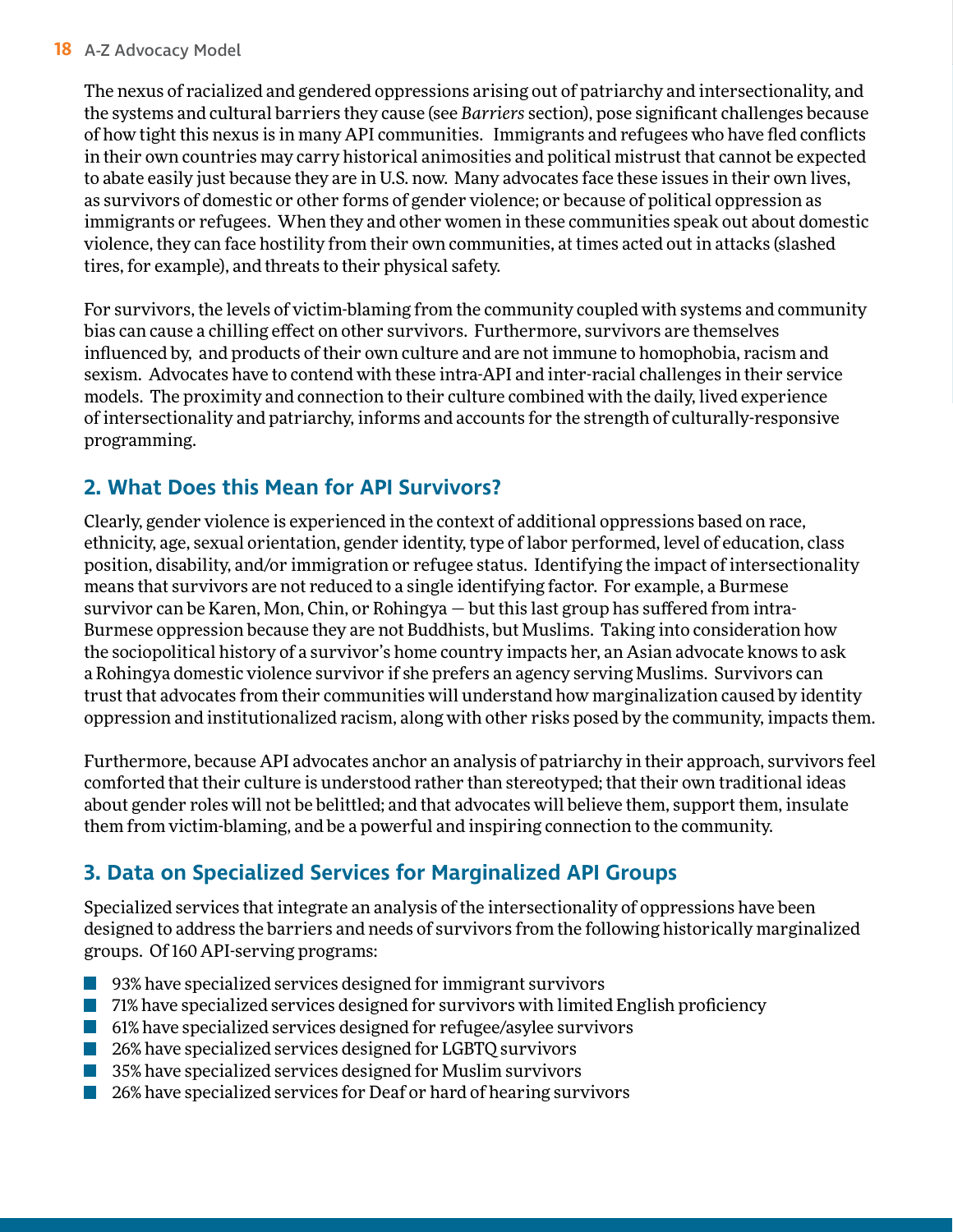An analysis of how power, equality and empowerment are compromised by the intersectionality of oppressions, including patriarchy, is fundamental to the A-Z Advocacy Model.

Confronting root causes and building culturallyspecific interventions are intertwined in the A-Z Advocacy Model.

#### **4. Examples of Intersectionality in Program Design**

- **Acknowledging the impact of homophobia and transphobia in API communities, Asian Women's** Shelter (San Francisco CA) established a program for API LGBTQ survivors; making it the responsibility of the straight staff to be the 'homophobia-busters' and continually educate all staff and shelter residents.
- Serving refugees and immigrants has meant changing policies and services because programs  $\mathcal{L}(\mathcal{A})$ understand the displacements and traumas an individual has suffered as a domestic violence victim *and* as a refugee or immigrant. Many shelters for APIs suspend their usual limits to a shelter stay to ensure they can provide the advocacy and case management traumatized survivors with limited English proficiency and uncertain immigration status and their children need.
- Considering how notions of gender equality might seem confrontational to immigrant and refugee communities with strong patriarchal underpinnings, a coalition called the Refugee & Immigrant Women for Change (in the Twin Cities MN) built the *Gender Democracy Toolkit<sup>27</sup>* that grew out of a series of community assessments, conversations, and trainings <sup>28</sup> amongst community members and advocates.
- In response to community hostility and systems barriers, Tibetan women leaders formed a national network, the Himalayan Sisterhood, to give voice to survivors in their community and confront leaders for not holding abusers accountable.
- Battered women who leave their husbands often face hostility from their family and community; and  $\mathcal{L}(\mathcal{A})$ this victim-blaming can be carried to an extreme, even when she is killed by her abuser — an expression of patriarchal impunity that Asian advocates continually challenge. For example, when the 18 Clan Council refused to bury a (divorced) victim of intimate homicide because they no longer considered her as belonging to the clan of her marital family, Hmong advocates in Wisconsin shamed the clan publicly with a nation-wide campaign to raise money for the dead woman's funeral costs. Since then, they have started a giving circle to pay for other such victims and provide emotional and financial support to a woman's natal family to bury a daughter — effectively changing traditional community practice. Hmong men's groups run by Man Forward (at Asian Women United of Minnesota) make their analysis and opposition to patriarchy central to their advocacy.

<sup>27</sup> <http://womenofwise.org/wp/wp-content/uploads/final-RIWC-Toolkit.pdf>

28 The concept of gender democracy was introduced at one of these trainings for RIWC conducted by the Asian Pacific Institute on Gender-Based Violence in 2012.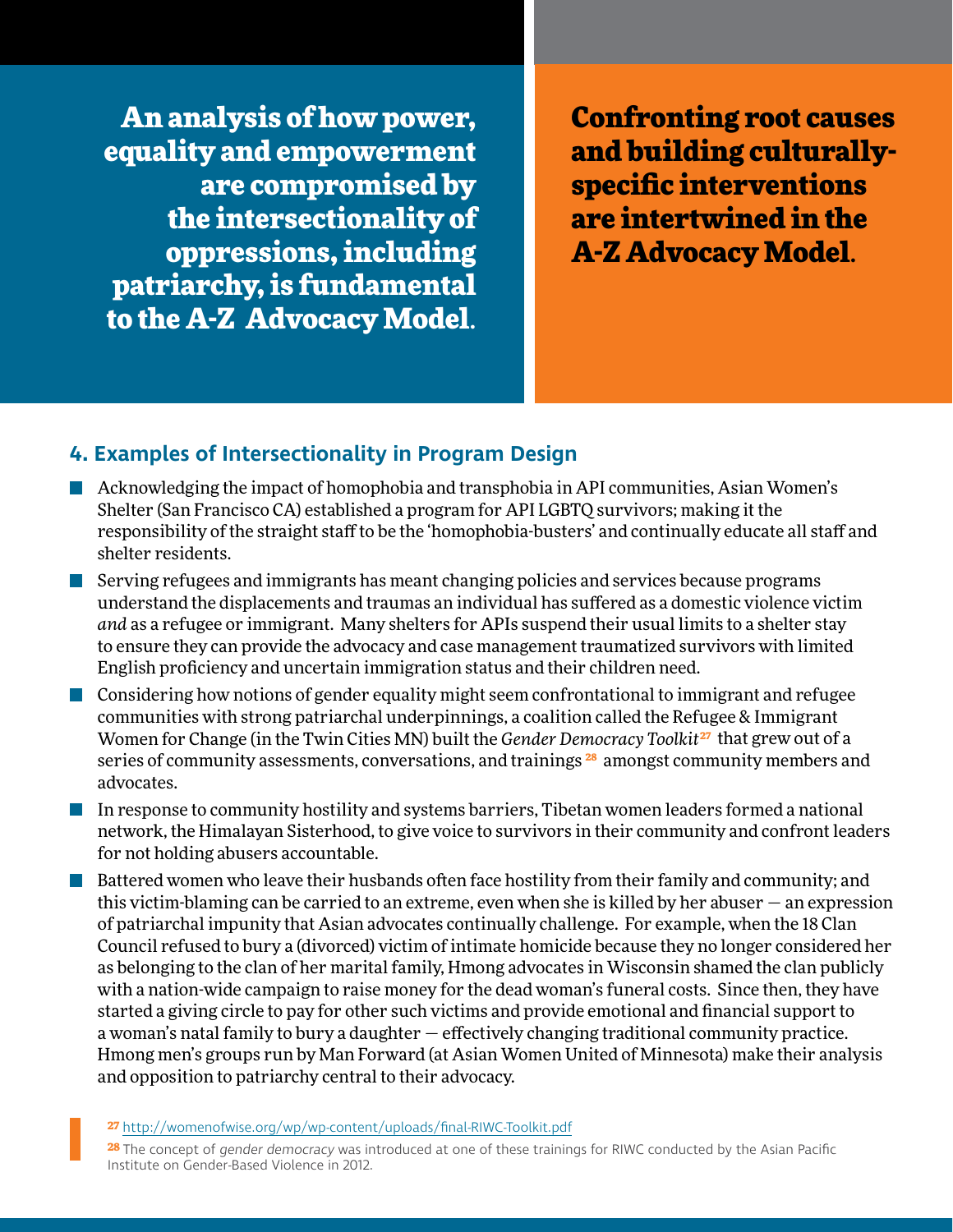#### **PRINCIPLE TW0:** Culturally-specific programming means designing services that address ethnic and linguistic diversity within and among Asians and Pacific Islanders.

Sustaining basic levels of language accessibility and cultural specificity given the diversity of Asians and Pacific Islanders, limited organizational resources, and inadequate levels of local/state/federal funding pose continuing challenges to community-based organizations, but nevertheless remain at the core of program design.

#### **1. Cultural Identity**

Community identity is shaped by cultural meanings and experiences that depend on multiple factors:

- **Race:** single race, bi-racial or multi-racial;
- **Ethnicity:** ethnic diversity within APIs is described in Section II;
- **Demographic:** sex, age, disability, English proficiency, fluency in other languages, religion;
- **Gender:** sexual orientation, gender expression, gender non-conformity; expressions of traditional or new paradigms of masculinity or femininity;
- Geographic location: remote, rural, urban, suburban; living on military bases, in poor or rich/ integrated or segregated neighborhoods, in environments affected by climate change;
- **Family history:** marital status; nuclear, extended, blended, or single parent family; adopted, foster or biological child; only child, sibling order;
- **Social location and history:** type of labor performed; level of education; class position and mobility; citizenship, immigration or refugee status;<sup>29</sup> employment status; levels of wealth and poverty;
- **Political history:** be it shaped by colonialism, imperialism, civil or international wars, racial segregation, dictatorships, capitalism, socialism; and
- **Practices:** food, music, holidays, styles of dress, celebrations.

Even people from a single country of origin consist of multiple ethnic groups with distinct languages, cultures and religions. Diasporic population flows further complicate language and cultural characteristics; as the divides of gender, sexuality and immigration status give rise to differences in the expression of language and culture within the same ethnic community. Therefore, providing culturally and linguistically specific services means taking on ever-changing needs within one's communities.

#### **2. What Does this Mean for Survivors and Community-Based Organizations?**

Survivors know that they are not lumped into a single "Asian" identity and that advocates can differentiate their needs e.g., a Bhutanese refugee survivor with limited English proficiency will need services in Nepali (because their refugee camps were located in Nepal). The lived experience with intra-API diversity that most API advocates have, means that programs are generally nimble enough to meet survivors' needs and understand the nuances of their cultural contexts. Furthermore, this ability to respond to diversity acts as a magnet for non-API survivors as well, e.g., AshaKiran in Huntsville AL, initially set up as a South Asian agency, now serves all foreign-born survivors.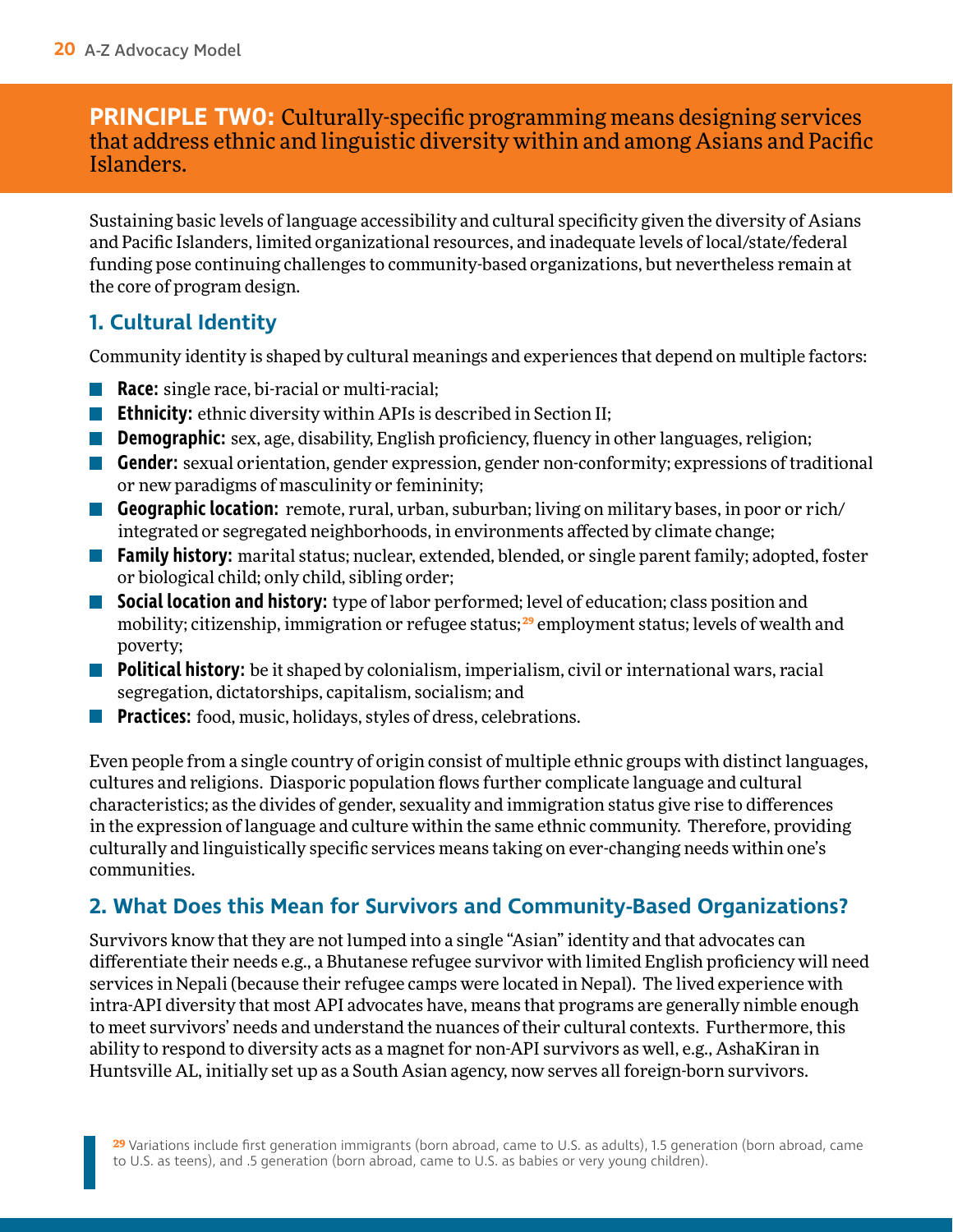Language diversity is *the* most significant key to access. Of 160 API-serving programs surveyed by the Institute, in-language services are offered in 121 languages, 75 of which are spoken by Asian Americans and Pacific Islanders. CBOs serving South Asians have services available in a total of 24 South Asian languages; 17 of which are spoken in India. Some languages, like Punjabi, are spoken in more than one country (India and Pakistan), but its written forms are completely different. Thus, a bilingual Punjabi-speaking advocate who is also biliterate (in English and the written Punjabi script used either in Pakistan or India) increases a Punjabi-speaking survivor's access to services and systems. Given that responsiveness to intra-Asian diversity has led to services for non-Asian communities, language diversity has also expanded — and API-serving organizations indicated having capacity in 46 non-API languages from Albanian to Zaghawa.

#### **3. Data on Ethnic and Linguistic Diversity in API-serving Programs**

Data collected from 160 agencies/programs substantiates the integration of language access and intra-API diversity into program design. See Appendix 3 for data on API and other languages that services are provided in and Appendix 2 for data on the racial and ethnic groups served.

Of 56 distinct Asian and Pacific Islander ethnicities served by 160 programs:

- 41 are Asian
- **15 are Native Hawaiian and Pacific Islander**

Of the 121 languages that services are provided in by 160 programs:

- 75 are Asian and Pacific Islander languages
- 46 are non-API languages

#### Of 160 programs:

- **91%** provide bilingual or multilingual services in languages other than English
- 89% provide services in one or more Asian and Pacific Islander languages
- 54% provide services in five or more Asian and Pacific Islander languages
- **26% provide services in ten or more Asian and Pacific Islander languages**
- 5% provide services in twenty or more Asian and Pacific Islander languages
- **38%** contract for telephonic or in-person interpretation for languages they lack the capacity to provide

#### **4. Examples of Addressing Ethnic and Linguistic Diversity**

In recent years, name changes by community-based organizations (CBOs) have clearly signaled responsiveness to diversity, for example:

- Saheli in Austin TX<sup>30</sup> was set up as a South Asian program, but changed its name to Asian Family Support Services of Austin (AFSSA) to serve the larger Asian community.
- KAN-WIN, established in 1990, went by the name of Korean American Women In Need. In 2013, it decided to go solely as "KAN-WIN" because its clientele became much more diverse — this name change showed their commitment to meeting the great diversity of cultural and linguistic needs in the greater Chicago area.

**<sup>30</sup>** Not to be confused with Saheli in Boston MA.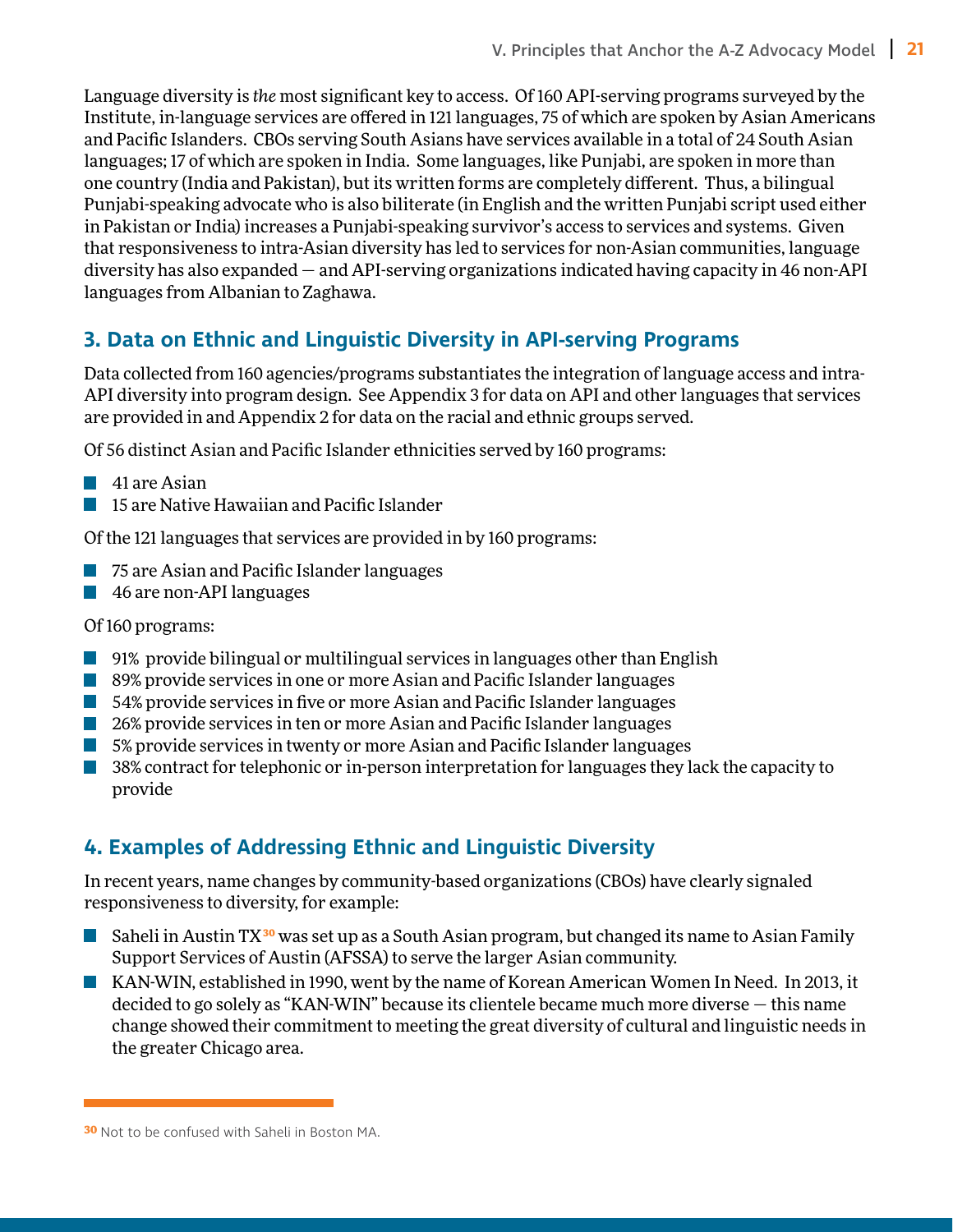Here are a few examples of operationalizing cultural and linguistic diversity:

- **Programs have expanded the culturally-specific services they offer beyond the scope of the** original target community to meet the changing needs of the populations that seek their services; e.g., Hamdard Healthcare (Chicago IL), initially designed for Muslim immigrants and refugees from Europe, Asia, and the Middle East, has added Korean advocates to serve Korean survivors.
- In-language services at CBOs can include more than bilingual advocates. There can be access to trained legal or medical interpreters; language access plans that include contracts for telephonic interpretation; and accompaniment to social services. The Center for the Pacific Asian Family (CPAF), (Los Angeles CA) has Public Service Announcements in Korean, Mandarin, Tagalog, Thai, and Vietnamese.
- **The Translated materials such as brochures, educational and safety planning materials, forms, and** client surveys are part of language access. CPAF has "mini-sites" on their website in Chinese, Hindi, Korean, Japanese, Tagalog, Thai, and Vietnamese; with 3-4 translated materials such as safety plans, for each of these seven languages.
- Relatively small programs can have large in-language service capacity; e.g., Narika (Berkeley CA) with its volunteers and four staff offers services in 14 South Asian languages. Its website is powered by Google Translate, instantly offering information in languages ranging from Afrikaans to Zulu.
- **E** Even with food, keeping in mind Asian regional cuisines, varieties of staples like rice and noodles have to be stocked — there might be seven types of rice or five varieties of noodles for shelter residents; or a need to provide halal meals for a Muslim or kosher meals for a Jewish resident.

Expanding services to match the changing needs of ethnic communities, in some cases, even beyond the original target population, is a principle of the A-Z Advocacy Model.

Providing language access, often for multiple API and non-API languages, is a principle of the A-Z Advocacy Model.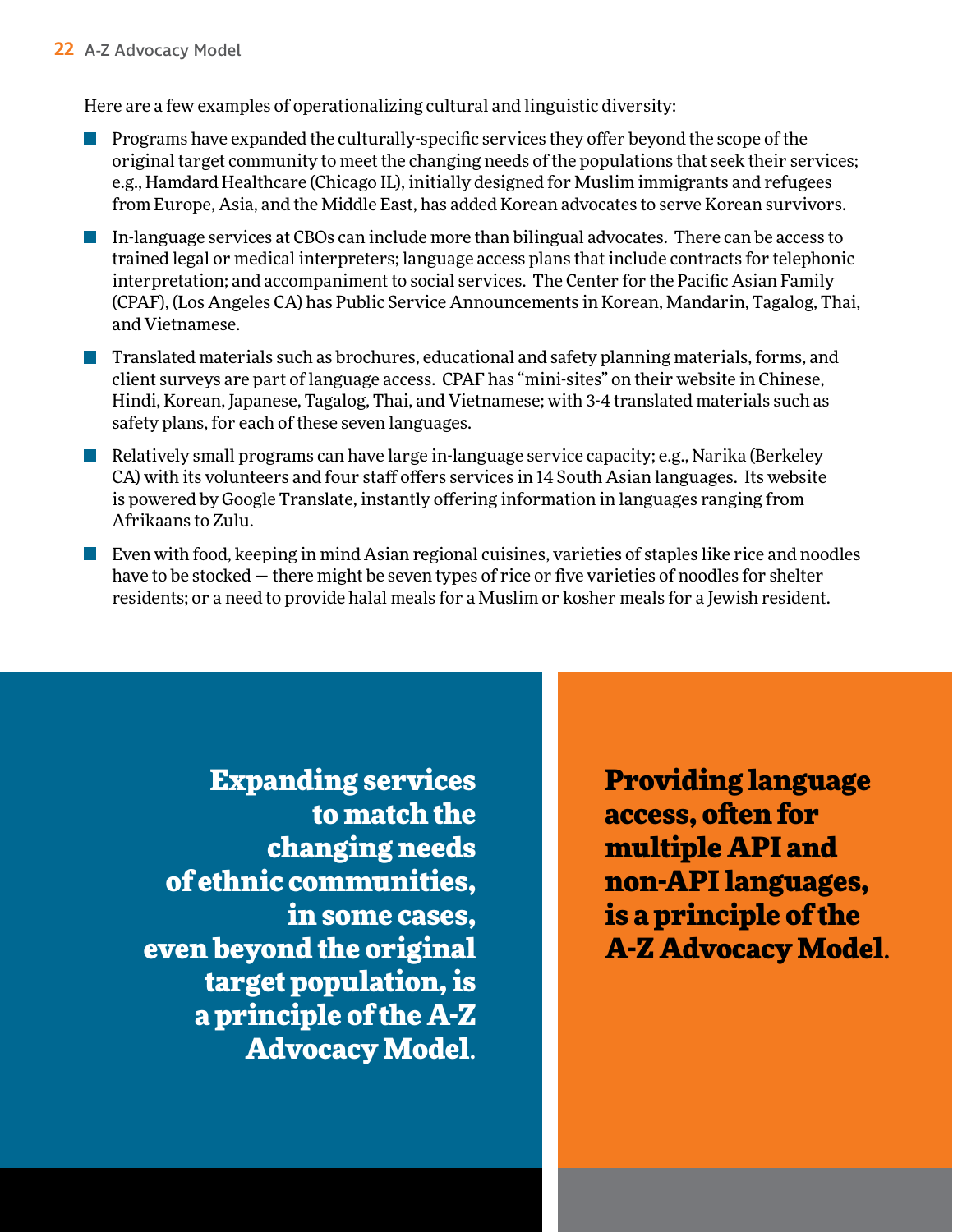#### **PRINCIPLE THREE:** Survivor-centered advocacy is based on a culturally-specific analysis and definition of domestic and family violence.

That so many Asian and Pacific Islander women leaders have organized their communities to address domestic violence is a point of pride. Asians are a small minority of the U.S. population, but they have, and continue to, build a huge and vibrant network of programs to address violence against women.

#### **1. Domestic Violence Dynamics**

Most API-serving programs start with a focus on domestic violence and as they gain their community's trust, women, girls, and LGBTQ individuals also start to seek help for undisclosed histories of abuse and trauma. Given that many API communities organize as extended families or even groupings of families or clans, and that abuse may not be confined to adult intimate partners or within a nuclear household, advocates' social and legal interventions needed to take into account safety from multiple perpetrators. In addition, they have to advocate for systems and traditional programs to recognize community-specific forms of domestic violence to ensure that survivors are not denied services and can get help.

After initially adopting a traditional definition of physical, sexual, emotional and economic abuse, it soon became clear that domestic violence needed to be re-defined because the dynamics and types of domestic violence can differ in many Asian, and some Pacific Islander communities, in the following ways:

- $\blacksquare$  Multiple perpetrators abusing a single victim: In the extended Asian family structure, male and female in-laws, in addition to her husband, may abuse the newest or youngest bride that enters the home. Hence, a woman's mother- and sisters-in-law and father- and brothers-in-law can subject her to a range of physical, sexual, emotional, and economic violence.<sup>31</sup>
- **The abuses and dynamics of domestic violence and coercive control can differ. Here are a few examples:** emotional abuse may involve 'push' factors out of the home rather than 'pull' factors<sup>32</sup> back into the relationship, compromising a woman or mother's ability to make self-protective decisions; sexual violence may involve being forced to watch and mimic degrading pornographic acts; economic abuse may involve forcing a South Asian woman's natal family to increase the initial agreed-upon dowry, enforced by credible death or divorce threats.
- $\blacksquare$  Behaviors not typically identified as abuse, are in fact abusive because of the cultural meanings attached to them. For example, in Japanese culture, a husband or in-laws throwing water (even a small amount) on a woman signifies that she is unclean and impure; Arab women, expected to cook large meals for a large number of people at short notice, can experience this demand as coercive control.
- **Additional layers of oppression are used as an abuse tool because of a partner's immigration status** and/or limited English proficiency. All too often, Asian women fall out of status because a husband/ fiancé does not file the papers needed to regularize her immigration status, or he threatens her with deportation if she speaks out about the abuse, or an English-speaking abuser provides false information on police reports and other proceedings. For example, an abuser can accuse his wife of entering into the marriage for the sole, and therefore fraudulent purpose, of obtaining a green card.

<sup>31</sup> The dynamic of multiple perpetrators abusing a single victim is familiar to those who address elder abuse — where all too often, there can be different forms of victimization and predation from a range of individuals.

 $32$  Push and pull factors generally refer to factors that influence internal and international migration  $-$  e.g., individuals may leave a country, region, rural area because of a lack of jobs, i.e., 'push' factors, and be drawn by 'pull' factors such as educational opportunities for their children, to another country/region/metro area. Push and pull factors in the context of domestic violence are borrowed from this concept.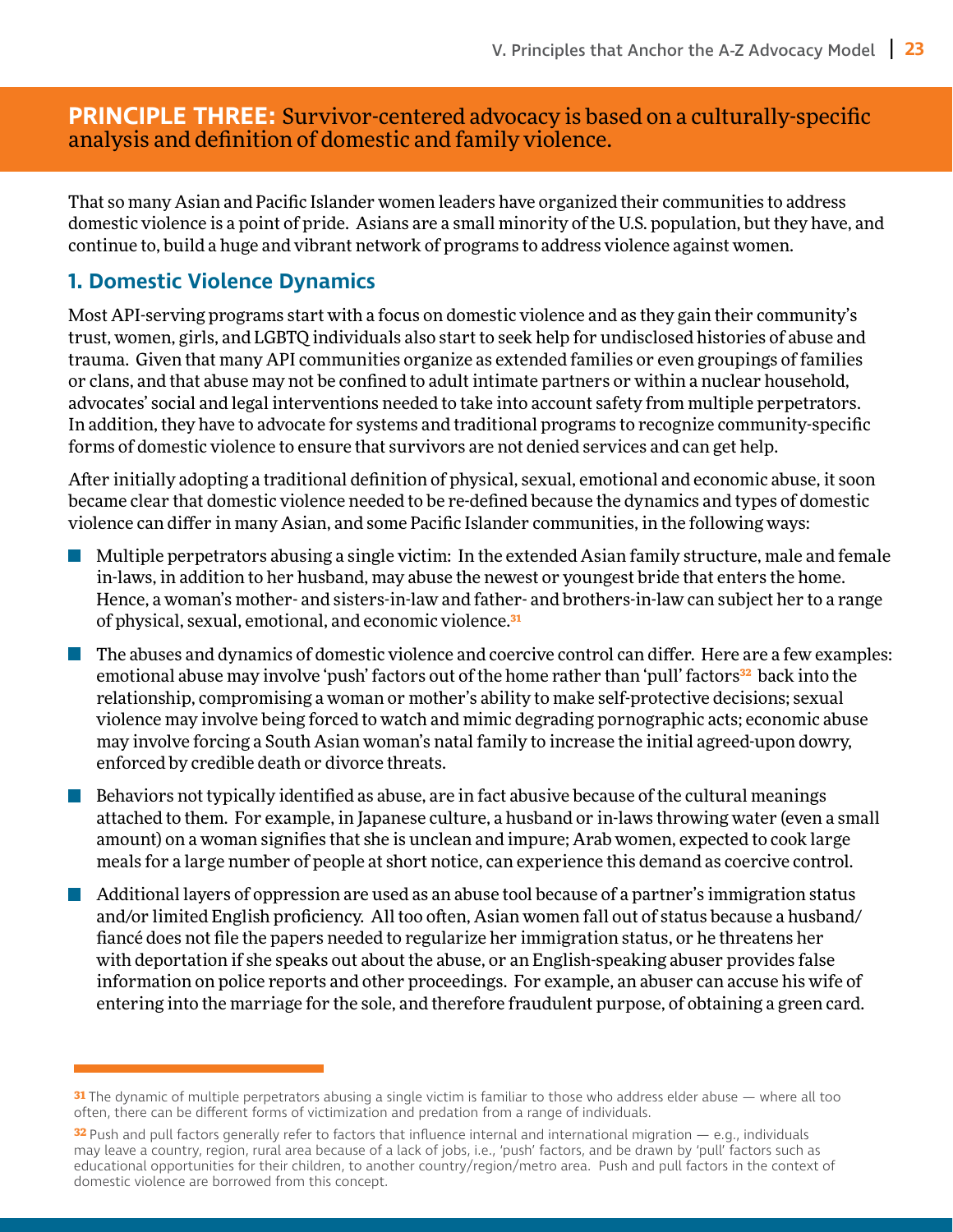To counter such claims, advocates ask women to keep copies of wedding invitations from both sides of the family, marriage videos, and other types of proof to show that they entered into a good faith marriage.

**Coercive control and digital abuse can involve extreme and constant surveillance enforced by** extended family or other community members, e.g., Vietnamese American fishermen warn their wives not to leave home whilst they are at sea, and that other wives in the community will report on them if they do. In another example, an overseas Filipina mother-in-law may text her daughter-in-law a daily to-do-list and send it to her son as well, then check with her son that his wife completed it.

**Finally, new types of abuses (often lacking an overtly violent component) that would not typically be** defined as domestic violence have arisen, e.g., forced divorce, transnational abandonment, or marryand-dump.

See the *A to Z Inventory of Practice* for types of domestic and family violence identified in programs serving API survivors.

#### **2. What Does this Mean for API Survivors?**

Analyzing and identifying these differing dynamics lies at the core of culturally-specific, survivorcentered programming. What this means for survivors is that they don't have to explain cultural and familial contexts, feel scrutinized because they are not acculturated or feel criticized for being 'Americanized,' fear that their disclosures will be sensationalized to confirm racist stereotypes, or distrust interventions that will rob them of their connection to community. Thus, access and strategies for safety are implemented within culturally-specific contexts, and not necessarily predicated on leaving.

#### **3. Data on Services**

The services listed below are not unique to API programs — most are provided by all domestic violence agencies.<sup>33</sup> What makes them unique is how they integrate multi-layered community contexts into their design and provision: being survivor-centered when there is such inter-API diversity is an amazing achievement.

Of 160 agencies providing services for victims/survivors of domestic violence

51% of agencies provide some type of shelter/housing services  $\mathcal{L}^{\text{max}}$ 

#### Of these 81 agencies:

- 65% provide housing assistance
- **52% provide transitional housing**
- **48% provide emergency shelter**
- 21% provide emergency safe housing

Of 160 agencies providing services to victims/survivors of domestic violence

86% of agencies provide some type of support services to victims/survivors

<sup>33</sup> Domestic violence agencies provide a range of services. The ones itemized in this report are confined to those we collected data on — these agencies may in fact provide additional services.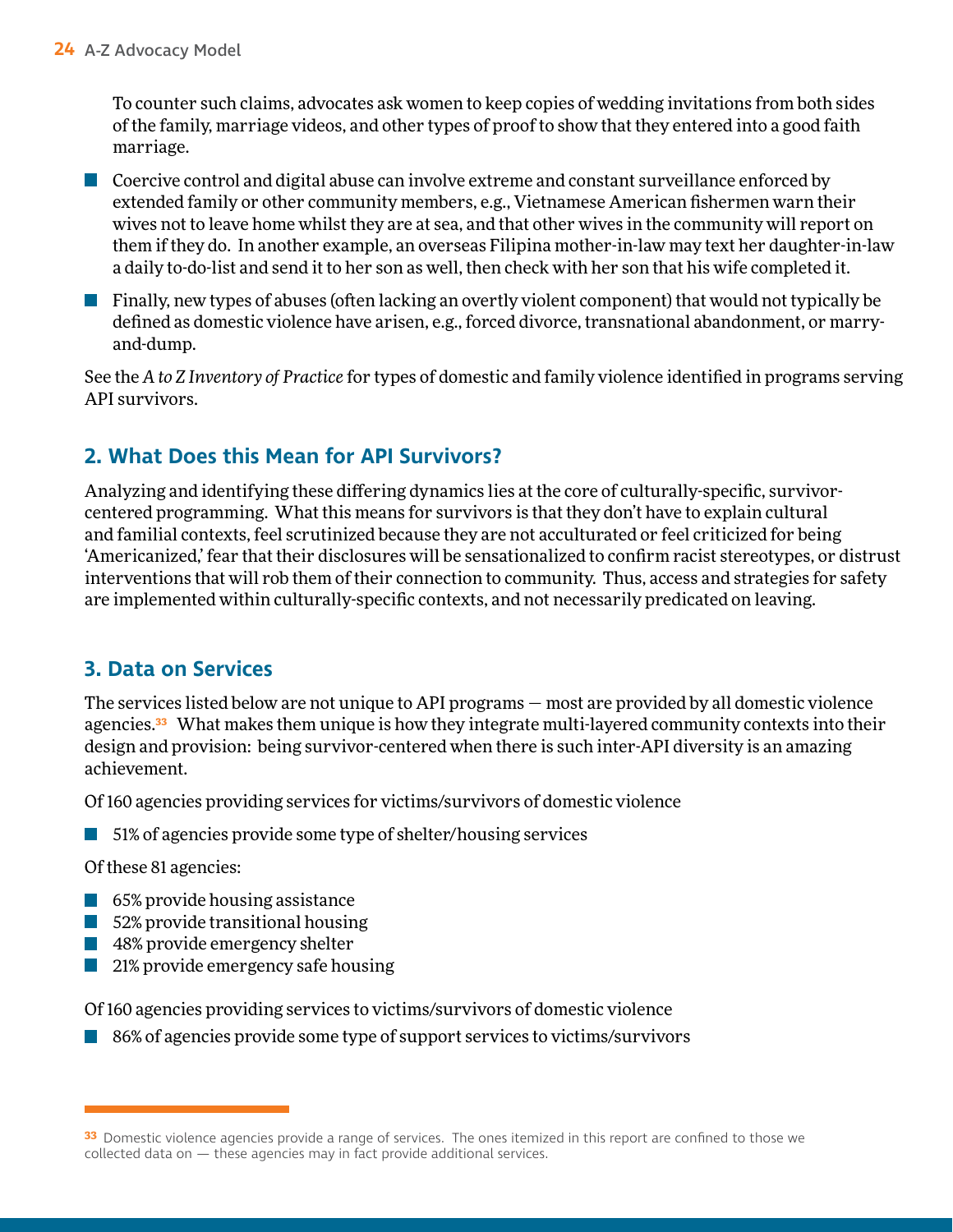Of these 137 agencies:

- **92% provide case management**
- **79%** provide interpretation/translation
- 74% provide counseling for adults
- 66% provide crisis counseling
- 63% provide support groups for adults not in shelter
- **59% provide employment assistance**
- 58% provide counseling for children and/or teens
- 49% provide transportation assistance
- 49% provide assistance to obtain public benefits insurance
- **47% provide healthcare advocacy**
- **41% provide support groups for children and/or teens**
- **1** 36% provide English for Speakers of Other Languages (ESOL) classes
- **80%** provide economic security and empowerment programs
- **35% provide children's programs**
- 29% provide support groups for adults in shelter
- **21% provide Batterer Intervention Programs (BIPs)**
- **18% provide job training**
- 10% provide substance abuse support services

Of 160 agencies providing services for victims/survivors of domestic violence

88% of agencies provide some type of legal services to victims/survivors

Of these 140 agencies:

- 88% provide court accompaniment
- **1** 77% help survivors obtain protective and restraining orders
- 64% provide immigration law assistance
- **51% provide family law assistance**
- **31% provide legal representation**
- **15% are a Board of Immigration Appeal (BIA) certified provider**
- $\blacksquare$  13% provide court interpretation for clients with limited English proficiency

#### **4. Examples of Addressing Domestic Violence within Cultural Contexts**

We provide a few examples to demonstrate how analyzing domestic violence within cultural contexts affects intervention and prevention, and becomes intertwined with cultural and/or systems change.

Advocates serving Muslim survivors realized that abusers were claiming that a religious marriage and/or divorce (performed in the U.S. and/or the home country by an imam) was sufficient to solemnize marriage and finalize dissolution. This meant that without turning to civil law procedures for marriage, divorce, and custody, the rights of wives and ex-wives were not protected. In response, Peaceful Families Project (PFP) and the Institute collaborated to develop a guide for advocates, legal professionals and imams to raise awareness about how Islamic marriage contracts and divorces were being used as a tool of abuse.<sup>34</sup> PFP's curricula and an extensive training repertoire, since its inception in 2000, focuses on the impact of domestic violence by training imams, advocates, lawyers,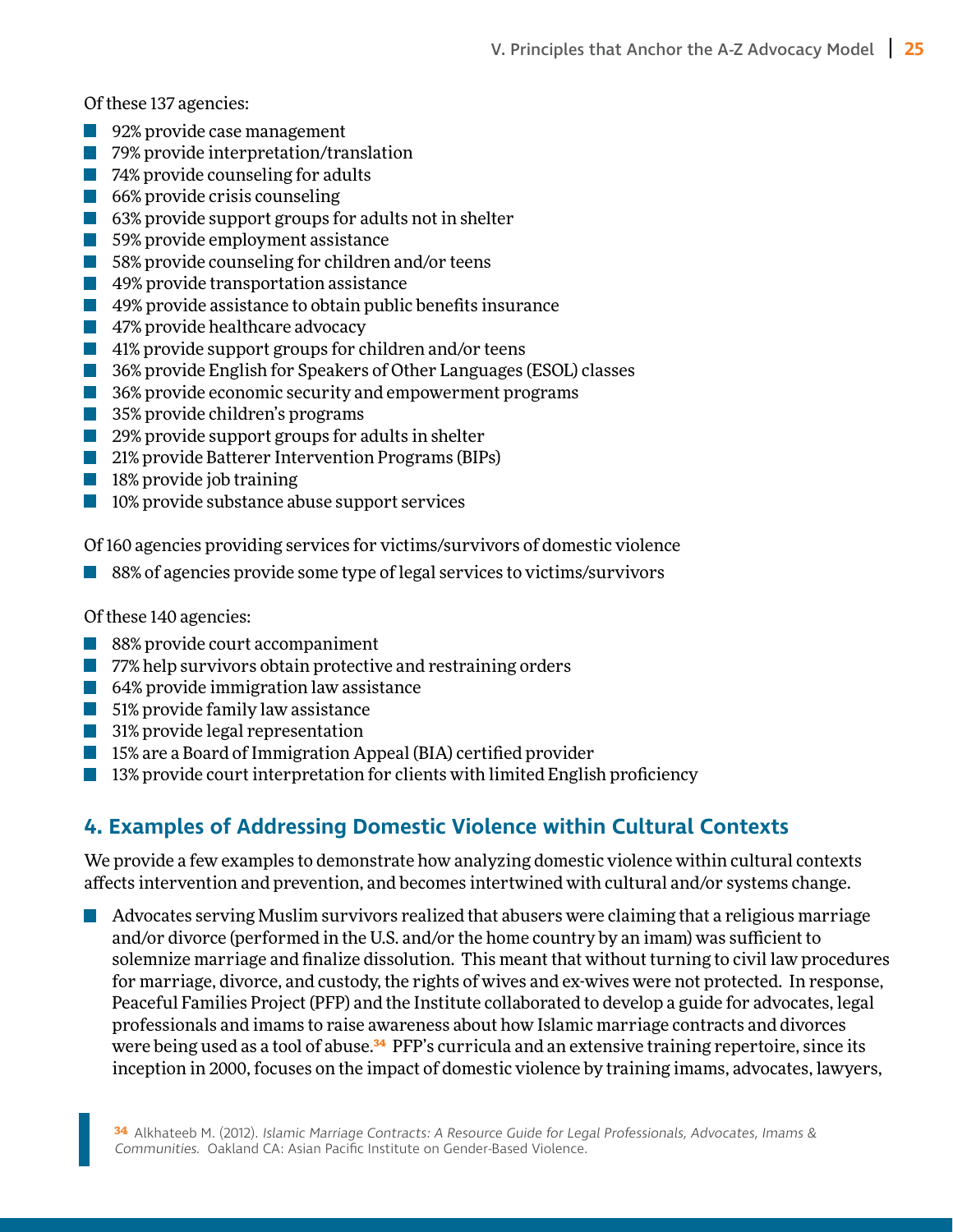Broadening the definition and analyzing the differing dynamics of domestic violence in API families is a principle of the A-Z Advocacy Model.

**26** A-Z Advocacy Model

Culturally-specific definitions, interventions, and prevention of domestic violence become integral to systems change in the A-Z Advocacy Model.

and Muslim communities.<sup>35</sup> Its work is exemplary in analyzing the misuse of religion to justify abuse and training the community on how Islamic teachings affirmatively promote gender equality.

- Intake forms are designed to capture the API-specific dynamics of abuse, which in turn inform interventions — for example, safety planning for a woman abused by her in-laws requires complex levels of systems collaboration.
- **Danger assessments for homicide risk have to take into account that because many refugees had to** make life or death decisions to survive in conflict zones and refugee camps, they may not consider domestic violence as equivalent to those dangers. Outside a culturally-specific program, a refugee survivor could be assessed as minimizing or denying homicide risk.
- Seeing a trend in San Francisco of Asian women with limited English proficiency being arrested  $\mathcal{L}^{\text{max}}_{\text{max}}$ because their batterer claimed he was the victim, Asian Women's Shelter built a relationship with the local jail so it could be contacted for services/advocacy for jailed domestic violence survivors.
- **Understanding that in some communities, a woman who has to flee her country to escape domestic** violence can be at risk of an honor killing if she returns, advocates developed their knowledge and skills to file for and obtain gender asylum for a victim  $-$  researching country conditions, obtaining and preparing a dossier of hard to obtain documents, and submitting affidavits to immigration court. Experiential evidence, particularly from South Asian domestic violence agencies like Narika, Manavi, Maitri, and others, confirms this.
- Building supportive spaces for women, girls, LGBTQ, elder and other vulnerable groups, regardless of whether they have disclosed abuse is often done by organizing culturally meaningful activities that are non-threatening to community members. This creates opportunities for solidarity, safety and education around issues that can promote greater self-determination and strengthen personal and community resources. For example, the New Mexico Asian Family Center (Albuquerque NM) has designed multi-generational programming and education workshops on health, home visitation, parenting, etc., in addition to domestic violence. Advocates from Narika (Berkeley CA), whilst volunteering at a mosque working alongside women packaging groceries to distribute to poor families, informally bring up issues (including domestic violence) affecting women in the community. The agency's Blue-Collar Outreach program, at the invitation of employers, has held informal lunchtime discussions on domestic violence at small workplaces like a laundry or a candle factory with 10-15 South Asian staff, building a supportive network and safe space.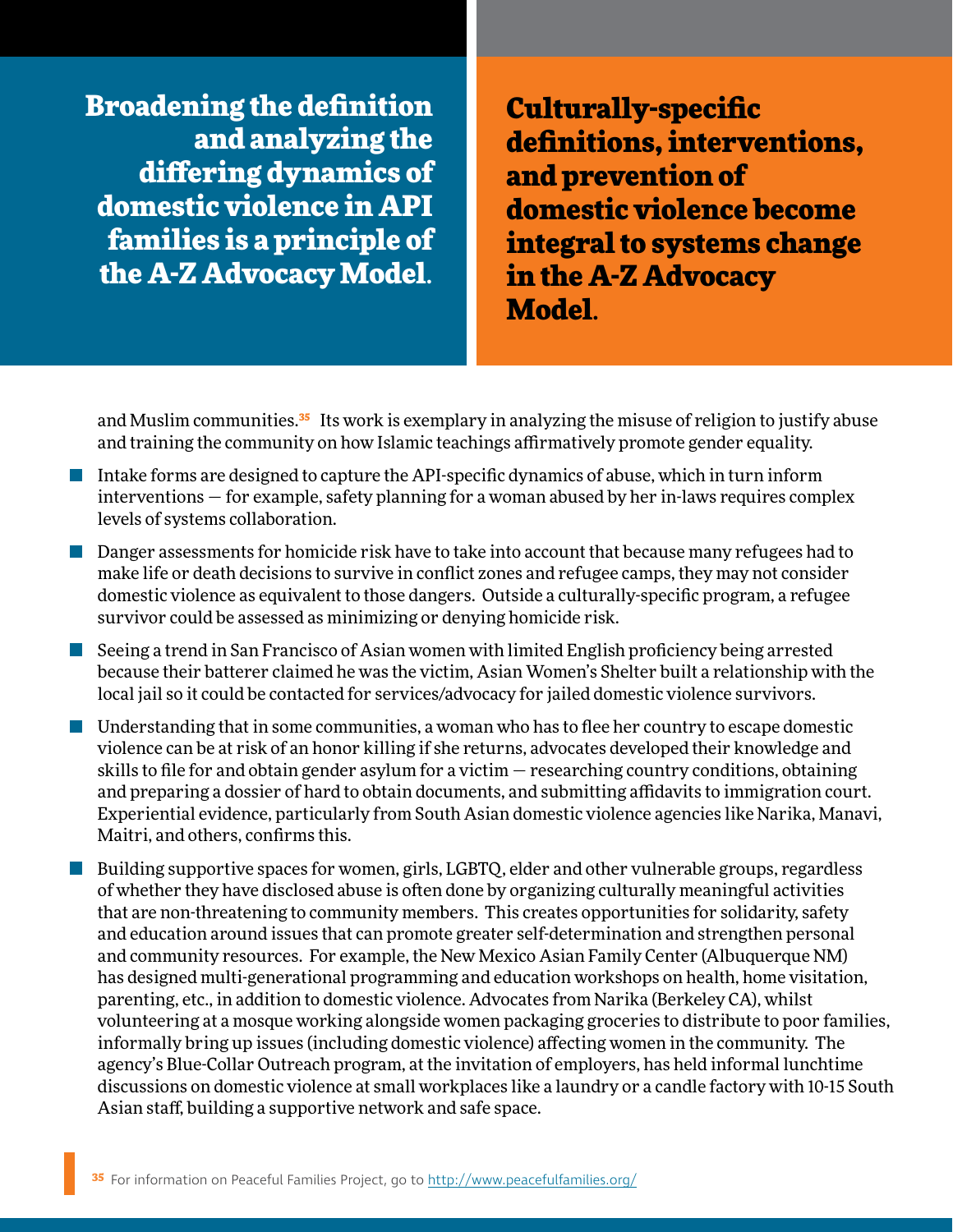**PRINCIPLE FOUR:** Integrating an analysis of, and responses to, gender-based violence when working with API survivors of domestic violence became evidenceinformed practice.

#### **1. An Analysis of Gender-Based Violence** <sup>36</sup>

As API advocates deepened their rapport with domestic violence survivors and gained their trust, women started disclosing other forms of abuse. And, even as advocates struggled to make sense of these disclosures, they recognized their own undisclosed histories of gender violence. They realized that domestic violence was just one form of abuse over the lifecourse, and experiences or vulnerabilities to other forms of gender violence at different life stages had resulted in unresolved traumas and affected survivors' help-seeking behaviors, their resilience, and ability to heal. These experiences were further compounded by high levels of victim-blaming in many API communities and hostility directed to advocates for speaking out about violence against women.

The Lifetime Spiral of Gender Violence was developed by the Asian Pacific Institute to reflect what so Lifetime Spiral of Gender Violencemany victims, survivors, and eventually, advocates, described about their histories of abuse.<sup>37</sup>



## Lifetime Spiral of Gender Violence

**<sup>36</sup>** The term gender-based violence reflects the idea that violence often serves to maintain structural gender inequalities, and includes the victimization of women, girls, men, boys, adolescents, and lesbian, gay, transgender, and gender non-conforming people. Gender-based violence is largely male-patterned violence, and influences or is influenced by gender relations.

<sup>37</sup> Asian Pacific Institute on Gender-Based Violence. (2002, revised 2010). The Lifetime Spiral of Gender Violence. Oakland CA: Author. <http://www.api-gbv.org/violence/lifetime-spiral.php>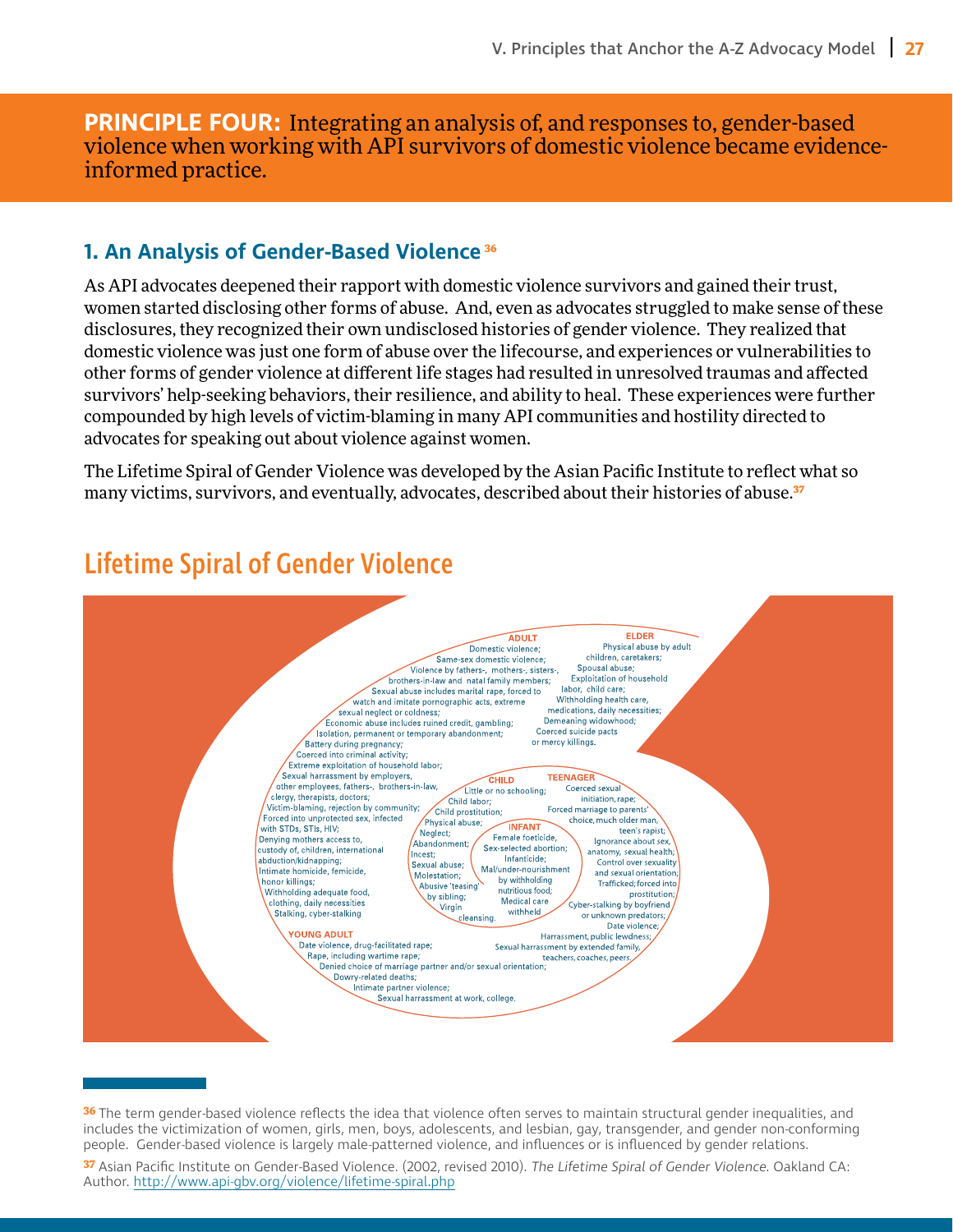What we know from survivors' stories and from research, is that from the aborting of female fetuses to intimate femicide, girls and women encounter numerous oppressions during infancy, childhood, adolescence, adulthood, and as elders — confined to one, or spread across multiple life course stages. The Lifetime Spiral shows that violence against women is historical, not accidental. It surfaces numerous types of abuses; and implicitly locates a range of abusers in the lives of girls and women, revealing patterns of victimization and perpetration.

Lifecourse experiences or vulnerabilities to victimization influence help-seeking behavior. The language and cultural barriers immigrant survivors face compound larger systems barriers. This means that women and girls may have negative help-seeking experiences which accumulate over the lifecourse and by the time domestic violence survivors come to a CBO, these negative experiences may have affected their ability to trust helpers, including family, friends, community, and systems' representatives. Understanding these cultural contexts, Asian advocates have built programs that ensure positive help-seeking experiences for survivors. A study of 143 Filipina, Indian and Pakistani women confirms the importance of designing services to take into account the connection between lifetime abuse and help-seeking, because of the influence this connection exerts on survivors' decisions to turn to preferred and actual sources of help.<sup>38</sup>

The Lifetime Spiral is also an effective tool for community engagement. It has emboldened advocates to advance a gender analysis — especially when a race analysis is used to silence women and girls (disclosure is stigmatized as "washing dirty linen in public" and shaming men in the community); or when a race analysis is oversimplified in the service of excusing men's violence, e.g., claiming that racism against immigrant men is a stressor for abuse. The framing of lifecourse gender violence supports advocates and male allies to focus on gender, and at a minimum, point out that many women and non-abusive men in the community also experience racism, but do not resort to violence. It is beyond the scope of this report to address the impact of privileging race over gender or vice versa, and the importance of an integrated analysis, but these issues are taken up in *Engendering Change: Transforming Gender Roles in Asian & Pacific Islander Communities*. 39

#### **2. What Does this Mean for API Survivors?**

Advocates describe how much the Lifetime Spiral resonates with survivors from their communities, and that by raising awareness about the historical nature of abuse and misogyny, they can offer strength and support to survivors by pushing back on victim-blaming. Another reason for its resonance is that domestic violence is now seen in context and not as a problem that suddenly pops up in adult life because women must have failed at being obedient, "good" partners/wives or must have done something to "provoke anger." For domestic violence survivors, the experience of culturallyspecific advocacy and case management can reinforce their trust in an advocate and create the space for revealing undisclosed histories of abuse over the lifecourse. For survivors to have positive helpseeking experiences and supportive responses from advocates of a cultural background similar to theirs, preserves that all important pride in, and connection to, community.

38 Yoshihama M, Bybee D, Dabby C, Blazevski J. (2010). Lifecourse Experiences of Intimate Partner Violence and Help-Seeking among Filipino, Indian and Pakistani Women: Implications for Justice System Responses. Washington DC: Office of Justice Programs, National Criminal Justice Reference Service. Document No.: 236174. [https://www.ncjrs.gov/pdffiles1/nij/](https://www.ncjrs.gov/pdffiles1/nij/grants/236174.pdf) [grants/236174.pdf.](https://www.ncjrs.gov/pdffiles1/nij/grants/236174.pdf) (Executive Summary: [http://www.api-gbv.org/files/NIJReport\\_LifecourseExpExecSum-APIIDV-12.2011.pdf\)](http://www.api-gbv.org/files/NIJReport_LifecourseExpExecSum-APIIDV-12.2011.pdf)

39 Dabby C, Poore G. (2007). Engendering Change: Transforming Gender Roles in Asian & Pacific Islander Communities. Oakland CA: Asian Pacific Institute on Gender-Based Violence. [http://www.api-gbv.org/download/Engendering.Change-](http://www.api-gbv.org/download/Engendering.Change-Report-APIIDV-2013.pdf )[Report-APIIDV-2013.pdf](http://www.api-gbv.org/download/Engendering.Change-Report-APIIDV-2013.pdf )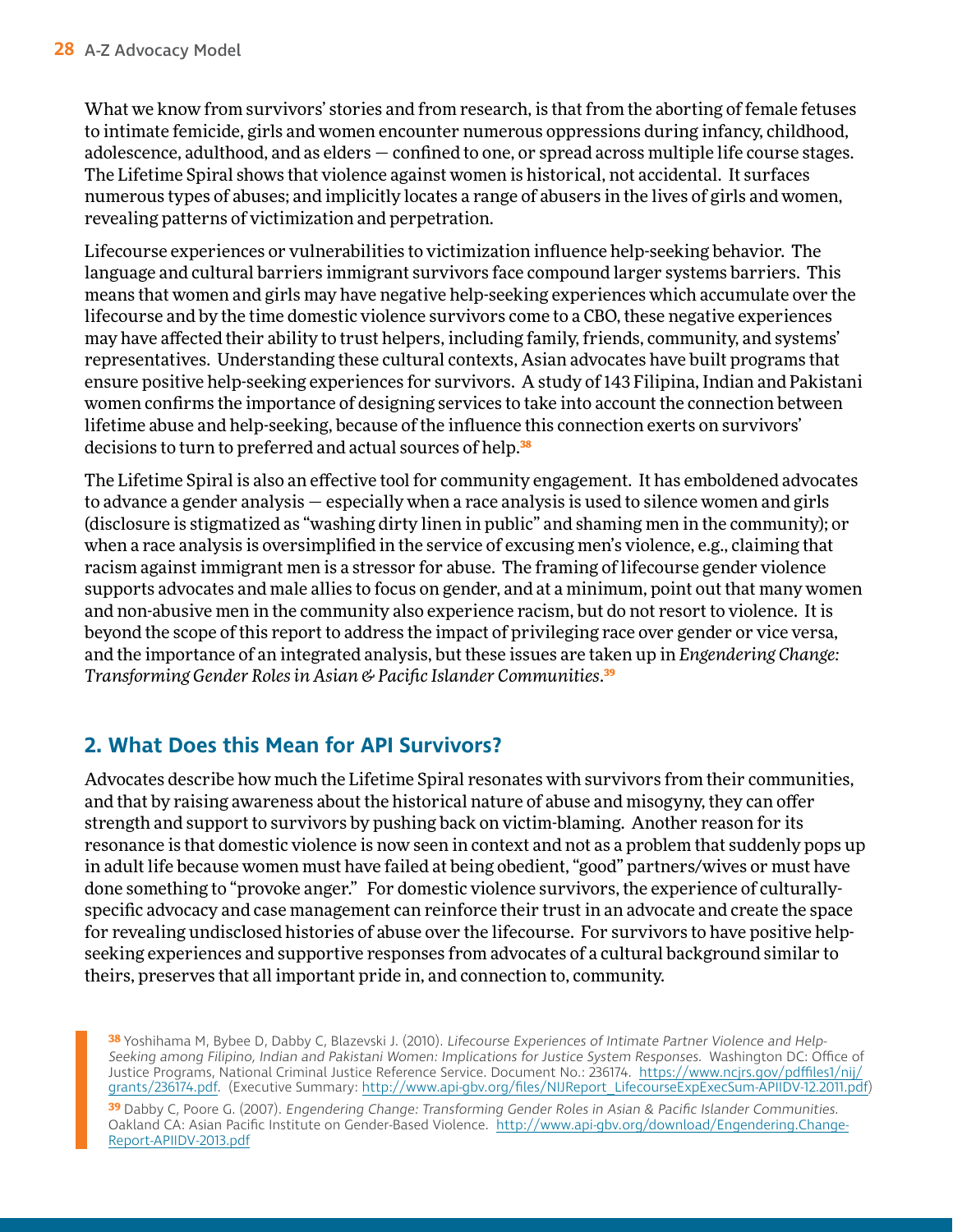This exposure to gender violence over the lifecourse is difficult and even traumatic for advocates because they are confronted by their own history of victimization and/or by the types of violence inflicted and even justified within their communities. And yet, the capacity to address a range of gender violence with culturally-relevant advocacy builds their capacity to respond to trauma and provide safety and well-being.

#### **3. Data on Types of Abuse Addressed**

One hundred and sixty agencies were surveyed to identify which of the following types of gender-based violence they address with culturally-specific programming for API survivors. Of these agencies:

- 95% address domestic violence
- $\mathcal{L}^{\text{max}}$ 69% address sexual violence / sexual assault
- **44% address stalking**
- **44% address abuse by in-laws**
- **43% address elder abuse**
- **1** 37% address child abuse
- $\Box$  36% address forced marriage (of minors or young adults by their parents)
- $\mathcal{L}^{\text{max}}_{\text{max}}$ 35% address international trafficking
- 28% address dating/hook up violence affecting teens and young adults
- 26% address LGBTQ intimate partner violence <sup>40</sup>
- 22% address transnational abandonment<sup>41</sup> L
- **19% address Domestic Minor Sex Trafficking (DMST)**
- 13% address abusive international marriages/relationships in Hmong communities  $42$

The *A to Z Inventory of Practice* lists over 90 types of gender-based violence and coercion, cultural practices that devalue women such as demanding a bride price, and behaviors (e.g., compulsive gambling) that contribute to gendered harms (e.g., poverty/economic insecurity for wives and children). The list grows as survivors speak out about new or hidden types of abuses and advocates identify trends.

#### **4. Examples of Addressing Gender-Based Violence**

Addressing other forms of gender violence is a clear example of how evidence-informed practice guided the expansion of services in API-serving domestic violence programs.

<sup>40</sup> 26% of 160 agencies have designed a specialized program for LGBTQ IPV.

<sup>41</sup> Abandonment is defined as leaving an individual without resources by another on whom s/he is dependent for social and financial survival. Transnational abandonment refers to women who are abandoned in a different country than where their husbands live; severely compromising their access to legal remedies and economic relief. From: Das Dasgupta S, Rudra U. (2009). Transnational Abandonment of South Asian Women: A New Face of Violence Against Women. New Brunswick NJ: Manavi Inc.

<sup>42</sup> Abusive international marriage refers to the practice of older men residing in the U.S. marrying under-age girls in Asian countries. Abusive criteria include: age differences between the couple that can range from 20 to 50 years; men's duplicity in declaring their true marital situation in the U.S.; wives in the U.S. coerced into divorce; and the sexual victimization of young girls. The practice of abusive international marriages causes physical, emotional, sexual and/or economic harms. Its victims include underage brides from Laos, Thailand and China married to significantly older men; first, previous and/or current wives in the U.S.; young, teenage and adult children from the first marriage. From: Abusive International Marriages: Hmong Advocates Organizing in Wisconsin (2012). [http://www.api-gbv.org/download/Abusive.International.Marriages\\_APIIDV\\_4.2013.pdf](http://www.api-gbv.org/download/Abusive.International.Marriages_APIIDV_4.2013.pdf )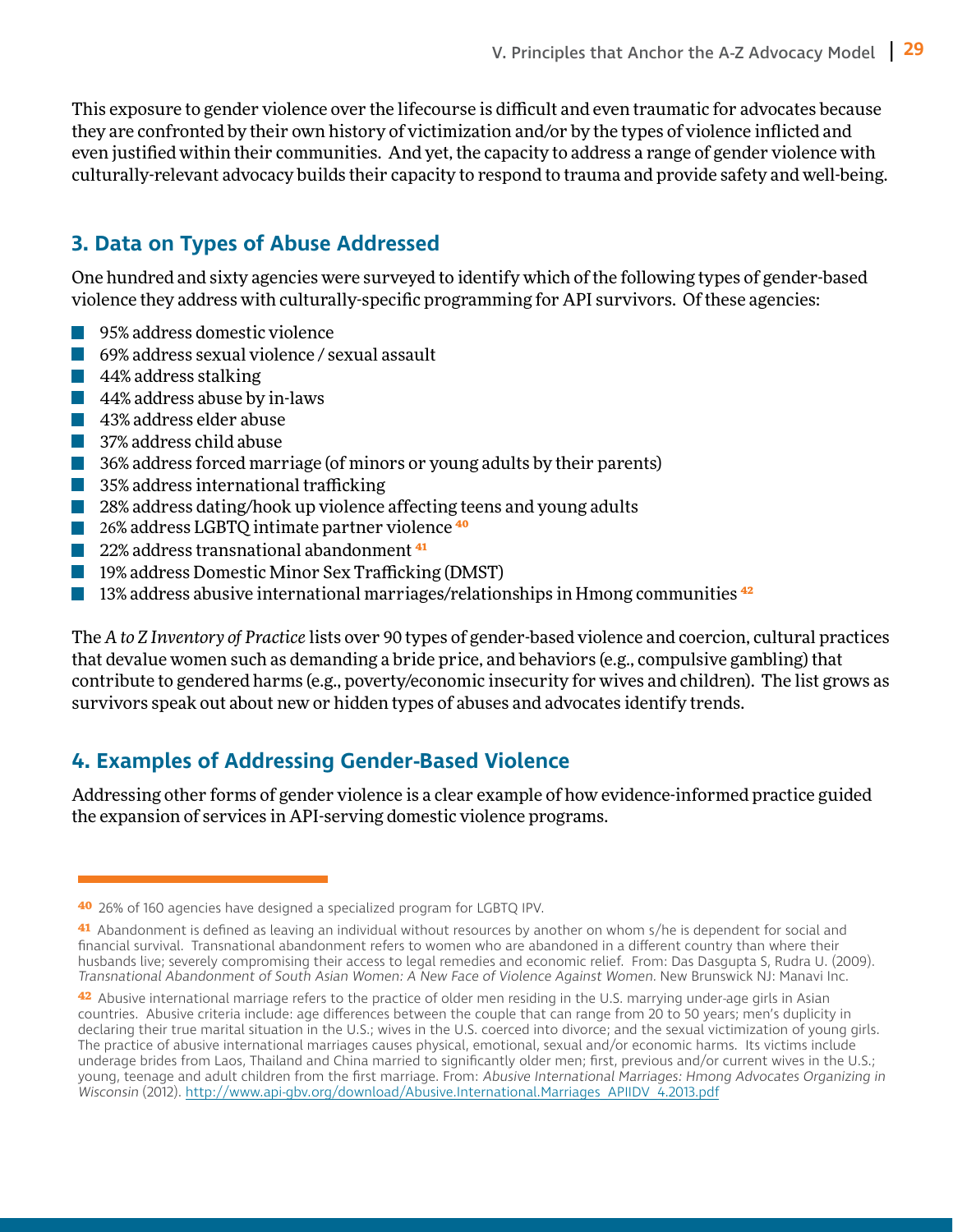- **EXamples of gender-based violence that API women have disclosed to advocates include: coerced** body modification; repetitive, extreme body shaming/humiliation by partner and/or female in-laws; forced divorce; reproductive coercion to produce a male child that can lead to multiple, repeated pregnancies even when they endanger maternal health; incest; abuse by Buddhist, Christian, Hindu, Muslim, Sikh clergy; and others.
- Recognizing that compartmentalized services do not work in their communities, interventions for sexual violence have been integrated in 69% of 160 domestic violence agencies to address APIspecific issues such as: rape in conflict and disaster zones; forced early marriage and possibly abetted rape; sexual assault on immigration routes; assault against Asian foreign college students unfamiliar with American hook-up culture; and addressing how ignorance of sexuality and anatomy (seen by parents as protective) in fact increases young women's vulnerability.
- International sex trafficking first started being addressed in the late 1990s by several Asian CBOs because the largest proportion of victims came from Asia.<sup>43</sup> Narika and Maitri, two agencies in the San Francisco Bay Area, as well as the Asian Anti-Trafficking Collaborative are examples of this work pre-dating the Trafficking Victims Protection Act.
- **Asian Americans for Community Involvement (San Jose CA) established the Center for** Survivors of Torture in 2000, to provide specialized services that include individual and group psychotherapy, psychiatry, psychological and medical evaluations, and medical, social and legal services for political asylum cases. (To date, according to its website, it has served more than 1,200 victims of torture and family members and 500 refugees from 64 countries.)

Broadening domestic violence services to address gender-based violence over the lifecourse is a survivor-centered advocacy principle of the A-Z Advocacy Model.

Understanding the impact of lifecourse abuse and negative and positive help-seeking experiences has expanded a culturallyspecific inventory of practices.

<sup>43</sup> Out of an estimated total of 14,500 to 17,500 individuals trafficked in 2004, 5,200 to 7,800 were Asians and Pacific Islanders, comprising the largest group of people trafficked into the U.S. From: Department of Justice. (2004). Assessment of U.S. Government Activities to Combat Trafficking in Persons. Washington DC: Author.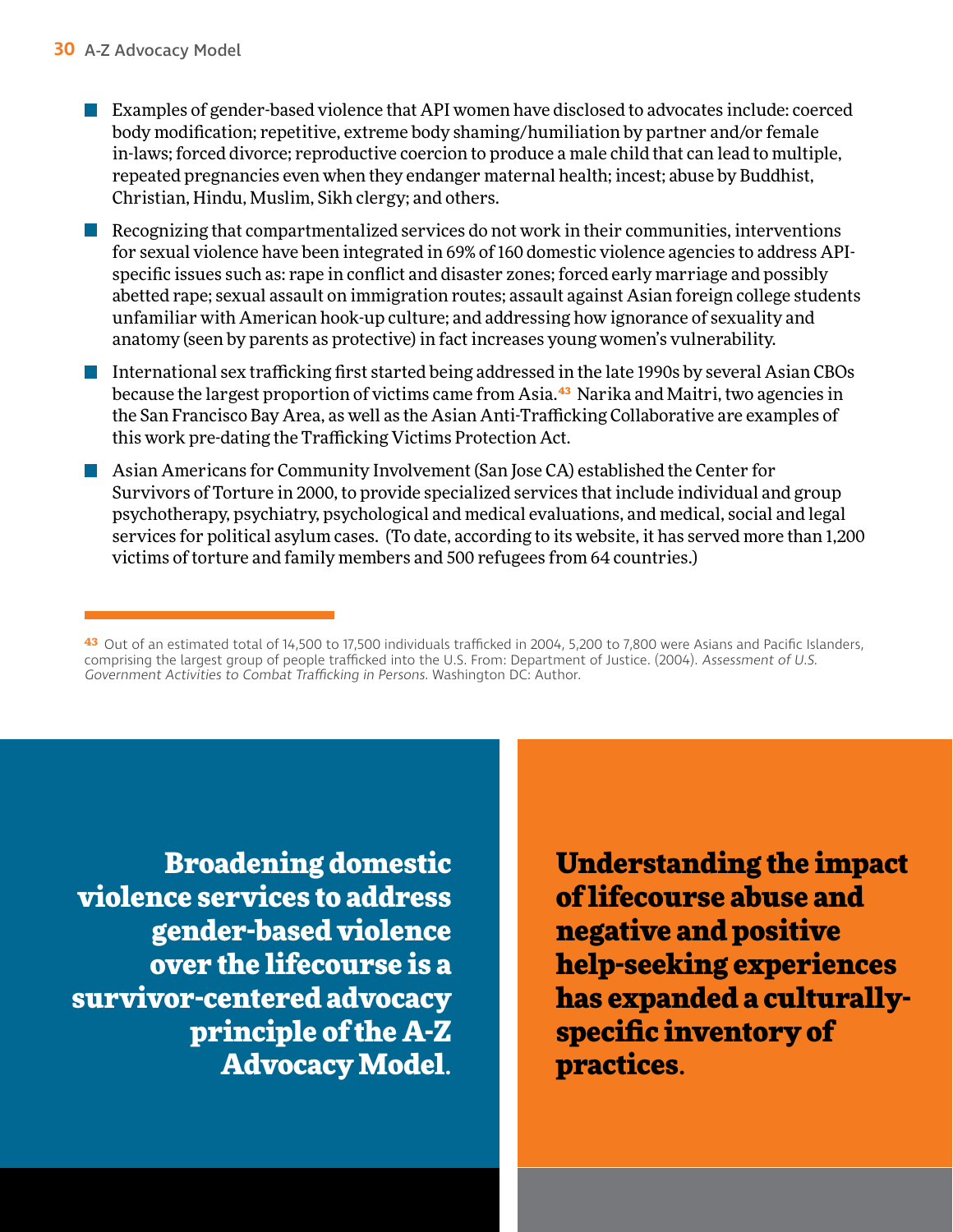#### **PRINCIPLE FIVE:** Engaging in systems advocacy builds gateways to services through collaboration, policy advocacy, and research.

The successful history of institutional or systems advocacy is a corner stone of the battered women's movement. The reach of systems has grown, in large part due to the recognition of the complexity of violence against women and its consequences and the co-occurrence of problems such as domestic violence and child abuse; the need for coordinated responses across multiple systems; and attempts to ameliorate unintended consequences. Ironically, many unintended consequences of system interventions have grown out of multi-system involvements, in which gender-based and race-based discrimination in separate systems have converged. Whilst all domestic violence programs engage in systems advocacy, those serving API immigrants and refugees have focused on systems that pose the most significant barriers for their communities — building collaborations to ensure that systems are not barriers, but in fact, gateways to services and prevention. Included in these collaborations is the task

of continually building the capacity of local "mainstream" agencies to understand the needs of immigrant and refugee survivors.

Within national Asian and Pacific Islander networks and policy organizations, advocates focus on infusing a gender analysis into broader issues impacting the community such as housing, voter registration, economic security, census, healthcare, civil rights, etc. For example, representatives on the White House Initiative on Asian Americans and Pacific Islanders have worked to make survivorcentered policy concerns visible to national policy makers.

As API-serving agencies deepened their reach within their communities, they

Institutionalizing systems advocacy to mitigate system barriers is a principle of the A-Z Advocacy Model.

strategized on systems advocacy to build foundations for culturally-responsive interventions. Because systems advocacy cannot neatly be separated from individual advocacy, many culturally-specific intervention examples in previous sections connect to systems advocacy and cannot be sustained unless systems change. This section provides a few key examples about issues that have been the focus of, or influenced by, advocates in API-serving programs.

#### **1. Ensuring Language Access for Survivors with Limited English Proficiency**

Programs providing in-language services to API survivors with limited English proficiency (LEP) find themselves overwhelmed by local "mainstream" agencies asking them to interpret for their LEP clients. Legal and social services accompaniment can all too often end up with bilingual advocates being expected or forced to provide interpretation. Burdened by these expectations, and knowing that as bilingual speakers untrained in interpretation, they could be jeopardizing women's safety and access, CBOs started advocating for Title VI compliance. Collaborations with law enforcement, courts, social and legal services, child welfare agencies, domestic violence shelters, etc., served as a springboard to establish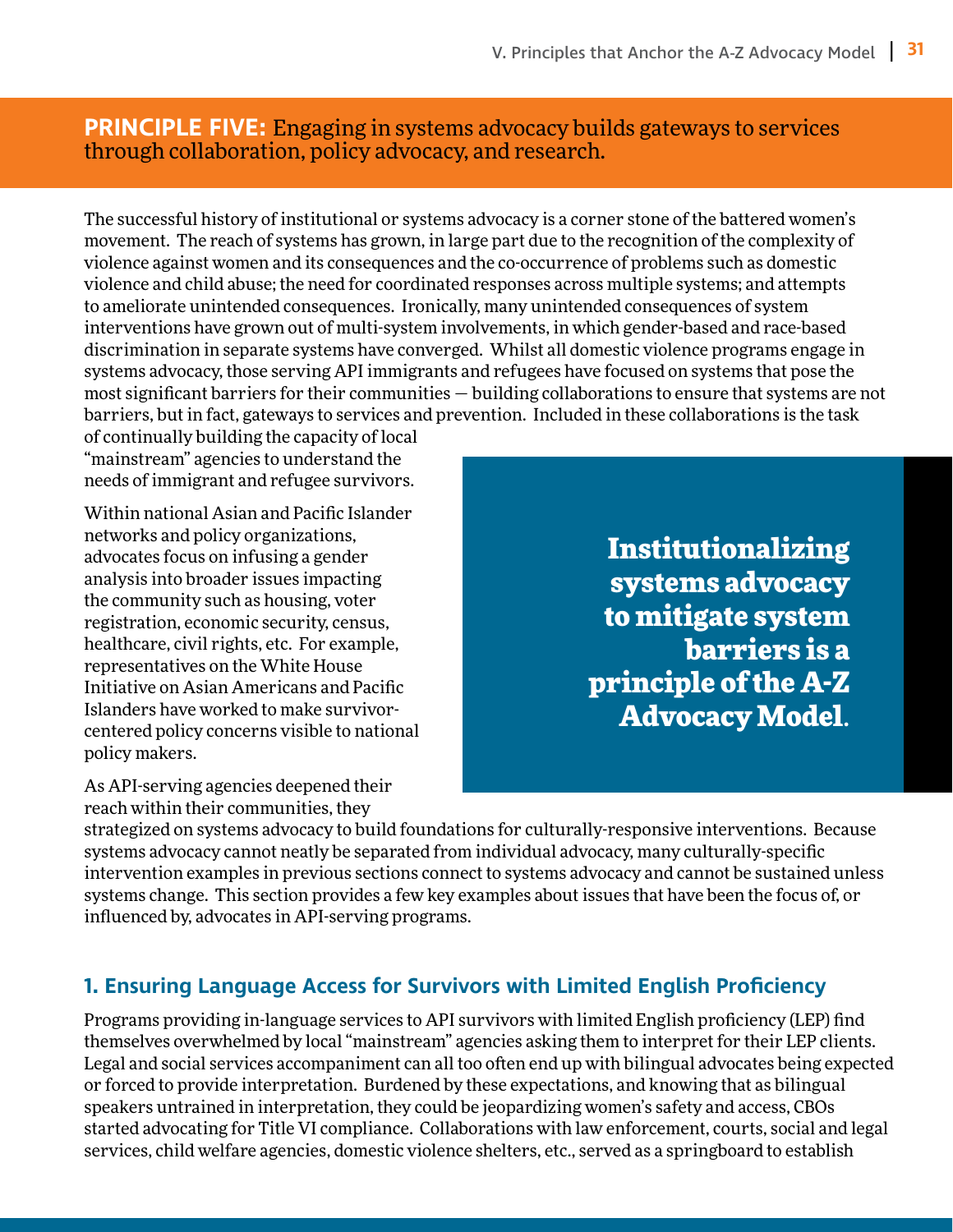and codify city or county-wide language access plans. In 2009, Asian Family Support Services of Austin (AFSSA) <sup>44</sup> successfully established the Limited English Proficiency Initiative that brought service providers, the judicial system, and law enforcement to ensure system-wide language access for victims, building the county's capacity for compliance and implementation of Title VI. Asian Women's Shelter created the Multilingual Access Model (MLAM) which has been adopted and adapted by many programs across the country because it establishes a cadre of multilingual speakers trained to work with domestic violence and sexual assault survivors.<sup>45</sup> Currently, MLAMtrained staff and volunteers at AWS provide advocacy in 43 languages (five non-Asian ones include Dutch, French, Hebrew, Portuguese, and Russian).

Whilst 89% of 160 API-serving agencies provide services in one or more Asian languages, 38% *also* contract for telephonic or in-person interpreters for in-language services that they do not have the capacity to provide. This attests to their commitment to language access for *all* LEP survivors, even when larger institutions often have more resources to provide language services. Despite the fact that these costs strain operating budgets, small CBOs are frequently doing the heavy lifting for systems and agencies that fail or ignore their Title VI obligations.

The Institute's Interpretation Technical Assistance & Resource Center (ITARC) provides comprehensive training, technical assistance and publications (that include the *Resource Guide on Interpretation*, tip sheets,

Taking leadership on systems advocacy to mitigate language access barriers for *all* survivors with limited English proficiency is a principle of the A-Z Advocacy Model.

briefs, sample plans) on language access to state coalitions, state administrators, CBOs, courts and law enforcement.<sup>46</sup> It works with sign and spoken language interpreters on developing protocols and standards for working with victims of gender-based violence and addressing secondary trauma; and designing training curricula on the vocabulary and dynamics of domestic violence, sexual assault, and trafficking — strengthening the interpreter's role as the conduit for a victim's voice.

<sup>44</sup> AFSSA provides services in 13 Asian languages and contracts for telephonic language assistance for additional languages.

<sup>45</sup> Chung C, Kim M, Masaki B. (1999). The Multilingual Access Model: A Model for Outreach and Services in Non-English Speaking Communities. Harrisburg PA: National Resource Center on Domestic Violence.

<sup>46</sup> For resources offered by the Institute's Interpretation Technical Assistance & Resource Center, go to [http://www.api-gbv.](http://www.api-gbv.org/organizing/interpretation.php ) [org/organizing/interpretation.php](http://www.api-gbv.org/organizing/interpretation.php )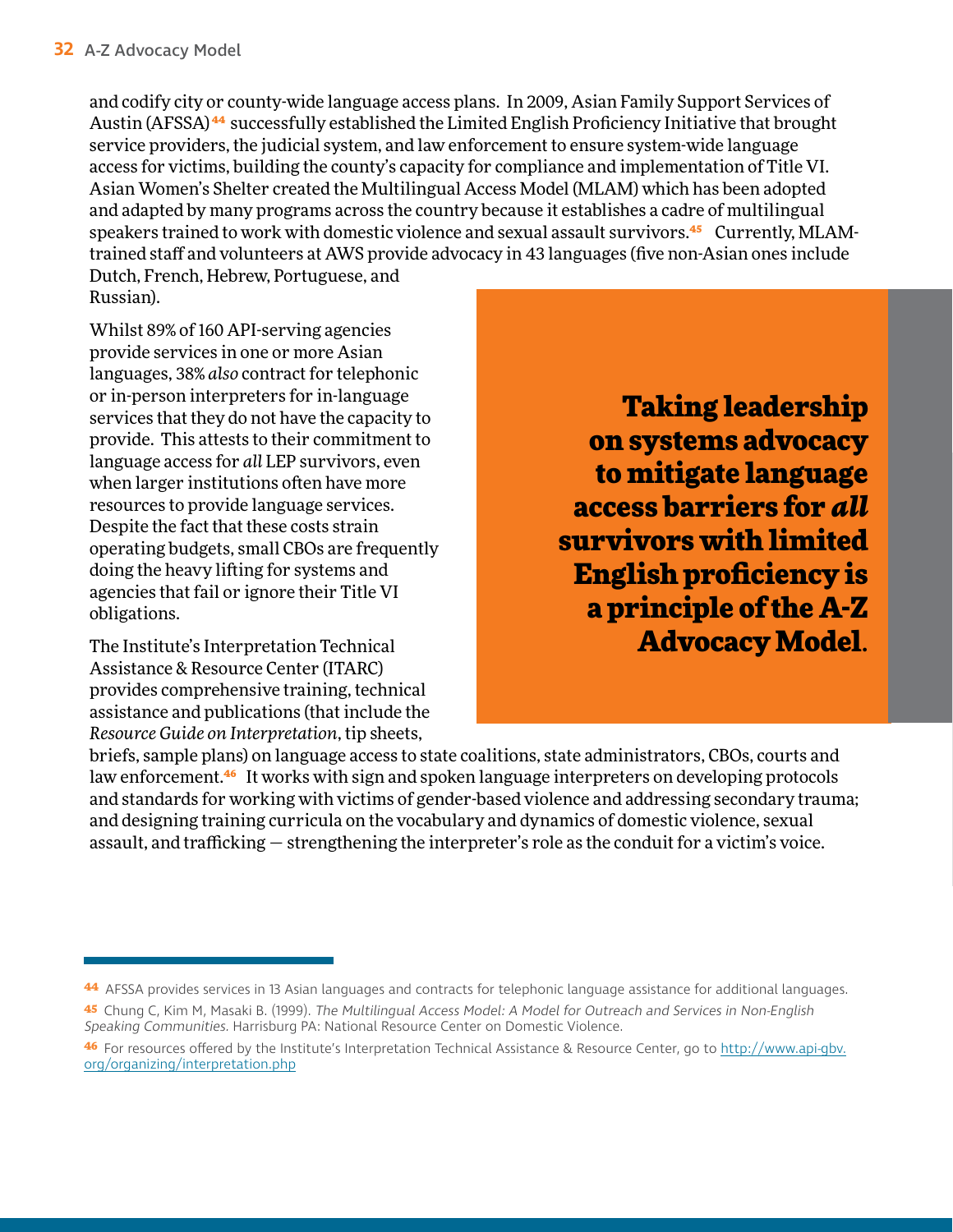#### **2. Building Economic Security**

The systematic devaluation of females over the lifecourse means that many women are not well-prepared to be economic actors — more so, when abuse is added to the equation. Recognizing this, agencies are designing economic security programming that addresses women's insecurities; taps into their resilience, creativity, and practicality; and teaches economic literacy, decision-making, and money management skills. Narika's SEED Program (South Asian Economic Empowerment Development) is one such example. Agencies also identify or establish scholarship funds available to API survivors or their children; set up giving circles; accompany survivors and provide bilingual advocacy in applications/ appointments for benefits, Section 8 or other housing; screen employment opportunities within the community to ensure they are not exploitative, or confront employers who are. To help API survivors acquire job skills, My Sister's House (Sacramento CA) has a café; Maitri (Santa Clara CA) has a boutique of gently-used Indian clothes; License to Freedom (El Cajon CA), founded to help survivors obtain driving licenses, offers learner's permit classes in Arabic. English learning is an important cornerstone of economic security; 31% of agencies offer such classes. Out of 160 programs surveyed, 31% have programming for economic security tailored to Asian survivors.

Integrating tools for economic security is a growing component of the A-Z Advocacy Model.

In 2012, with leadership from Sakhi for South Asian Women, researchers and city offices investigated the types and impacts of economic abuse on domestic violence survivors in New York City.<sup>47</sup> The findings resulted in recommendations such as training to screen for economic abuse, consumer protections and funding for them, and establishing Individual Development Accounts (IDAs) for low income individuals city-wide. The compelling data from the study had an impact on the identification and adoption of policies and practices that promote economic security. Sakhi itself has a robust Economic Empowerment Program providing case management, workshops and trainings, IDAs, and scholarships to women so that they can access public benefits, jobs, credit, banking and other forms of support. Its Scholarship Fund has supported women through nursing school, college, and other programs that have enabled them to provide for themselves and their family.

47 Office of the Manhattan Borough President Scott M. Stringer, Sakhi for South Asian Women, and The Worker Institute at Cornell ILR. (2012). Economic Abuse: The Untold Cost of Domestic Violence. New York NY.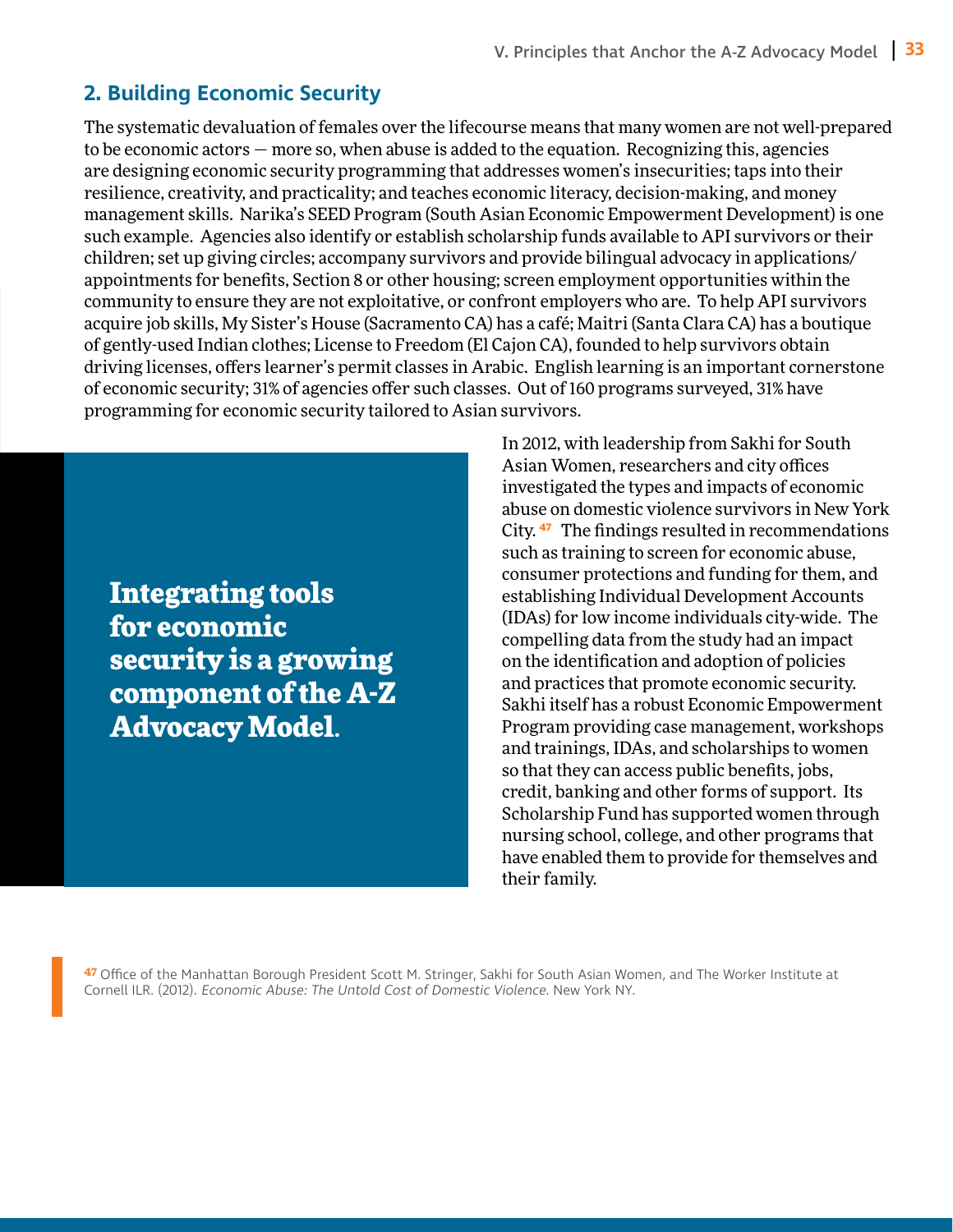#### **3. Immigration Assistance and Systems Advocacy**

Systems advocacy for immigrant domestic violence survivors has long been a hall-mark of activism amongst Asian advocates. The immigrant battered women's provisions in the very first Violence Against Women Act bill in 1994, originated out of experiences of primarily Asian advocates in San Francisco. Language for the immigration provisions of the legislation was initially drafted by two Asian civil rights attorneys from the Asian Law Caucus who had been representing victims (from Asian Women's Shelter). San Francisco established itself as a sanctuary city <sup>48</sup> in 1989 after learning that undocumented Asian and Latina victims of domestic violence were not coming forward to report domestic violence for fear of being deported. Nationally, organizing around protections for immigrant victims of domestic violence, sexual assault, dating violence, and stalking is robust in Latino, African, and Asian communities, and has resulted in improvements to VAWA.

Of 160 programs, 56% provide immigration law assistance and 13% are Board of Immigration (BIA) certified providers. Such services are by definition, integral to systems advocacy — particularly as a strengthened nexus of societal xenophobia and institutional racism threaten the rights to protection that documented and undocumented immigrant and other non-citizen survivors are entitled to.

API Women & Family Safety Center, now API Chaya in Seattle WA, identified the need for increased oversight of international matchmaking organizations and the fiancée (K-1) visa process. This problem was informed by its work with Asian domestic violence survivors who had been abused by fiancés they met through international matchmaking organizations. In response, the agency worked with state and national policy makers to

**Policy** advocacy on behalf of Asian (and other) immigrant survivors is a core organizing principle for systems advocacy in the A-Z **Advocacy** Model.

increase the regulation of international matchmaking organizations in the federal International Matchmaking Broker Regulation Act (IMBRA), thereby creating more safeguards in the fiancée visa process and in legislation at the state level.

The Georgia Immigration and Asylum Network (not an Asian-specific agency) in Atlanta is an example of identified needs growing out of the leadership of and collaborations with Asian and other immigrantserving domestic violence programs. In response to the needs that culturally-specific CBOs faced and lacked the capacity for, GAIN transitioned from a loose affiliation into a referral organization for placing asylum cases with volunteer attorneys.

Under the leadership of Raksha (Atlanta GA), many South Asian domestic violence agencies organized around domestic violence victims who were H-4 visa holders, i.e., dependent spouses of H-1B visa holders.<sup>49</sup> They advocated successfully for work authorization for H-4 victims in VAWA.

<sup>48</sup> Sanctuary city ordinances protect undocumented immigrants from being identified by law enforcement to immigration officials so they feel unafraid to live open lives, access services, and cooperate with police when they witness crimes or are victims.

<sup>49</sup> H-4 visas are issued by USCIS to immediate family members (spouse and children under 21 years of age) of the H-1B visa holders (i.e., work permits for specified periods of time).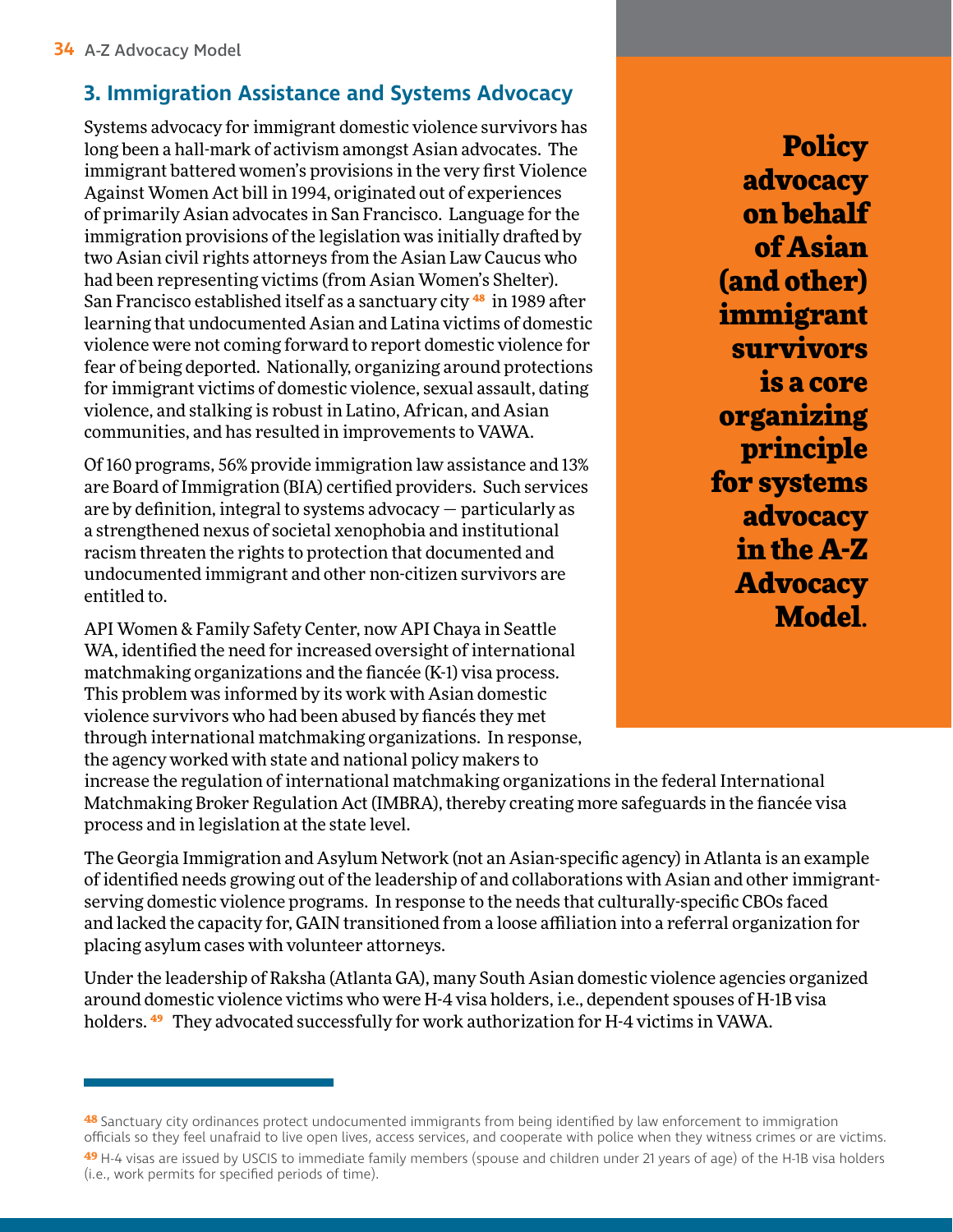#### **4. Research to Enhance Systems Advocacy**

Research is one of the strategies API-serving organizations use to engage with systems about the scope of the problem and to influence advocacy. Here are some examples of the 28 projects we identified that are initiated, led, or developed by essentially small community-based organizations that are committed to research despite being minimally resourced. Their leadership has also stimulated research collaborations with national organizations, university faculty, and state coalitions to include surveys, CBPR projects, literature reviews, needs assessments, and focus groups.

**Evidence-Based Practice**: Asian Family Support Services of Austin systematically collects data to build a body of evidence-based practices that in turn inform systems advocacy. Researching the efficacy of culturally-specific services on survivor progress and well-being, 85% of their clients surveyed rated a positive response to each of 14 indicators of well-being. Surveys are translated in multiple languages. When measuring service utilization rates as an indicator of the need for culturally-specific services, for 20 clients receiving support from AFSSA, the median hours of service utilization was 1,815; for 39 clients who did not receive culturally-specific services, the median utilization rate was 4.5 hours. <sup>50</sup>

Womankind (formerly, New York Asian Women's Center) researched, developed, and implemented the evidence-based Moving Ahead Positively (MAP) model for Asian women survivors of domestic violence, sexual assault, trafficking, and elder abuse.<sup>51</sup>

Texas Muslim Women's Foundation is conducting a four-year, evidence-based research project on culturally-specific trauma-informed services for families impacted by domestic violence (to be completed in 2017). The findings will serve as an architectural blueprint on trauma affecting historically marginalized survivors of domestic and sexual violence, culturally-specific trauma-informed interventions, building a trauma-informed organization, and identifying community-specific indicators of well-being.

**Studies led by CBOs**: A few examples of Asian CBO-led research projects are listed here to illustrate their commitment to engage in research:

- A/PI Domestic Violence Resource Network, Washington DC: Experiences of types of domestic violence, service needs and barriers. 2001.
- Asian Task Force, Boston MA: Asian family violence in Cambodian, Chinese, Korean, South Asian, and Vietnamese communities; attitudes to domestic violence and help-seeking; childhood exposure. 2000.
- **Freedom, Inc., Madison WI: Qualitative report on abusive international marriages developed over** four annual retreats of advocates, survivors and community members. 2012.
- **Sakhi for South Asian Women, New York NY: Economic abuse. 2012.**
- Shimtuh | Korean Community Center of the East Bay, Oakland CA: Needs assessment, 2000; Culturally and linguistically specific IPV intervention and prevention, 2016.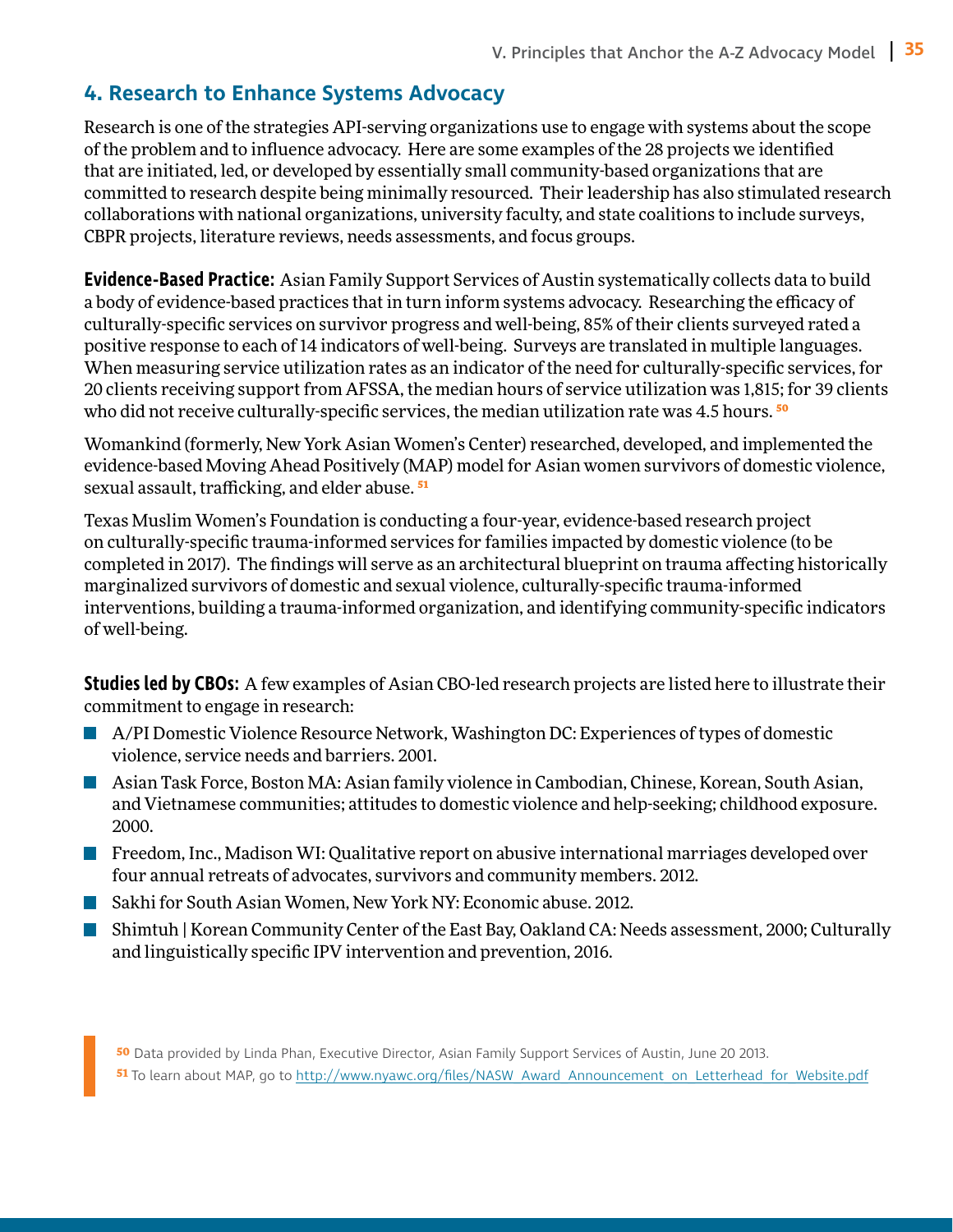**National Research**: Eleven Asian CBOs participated in the National Non-Residential Domestic Violence Services and Supports Study.<sup>52</sup> Advocates from these 11 agencies recruited respondents, and conducted surveys of 73 Asian survivors (5.4% of total respondents of all races, reflecting the percentage of the Asian population in the U.S.). Close to half the surveys were in English, and the rest in Korean, Vietnamese, Chinese, Spanish and Arabic.

Research to establish need and analyze context is a strategy for systems advocacy in the A-Z AdvocacyModel.

#### **5. Other Brief Examples of Systems Advocacy**

**Trafficking**: After the TVPA, as trafficking became a law enforcement priority and raids increased, programs had to respond to sudden surges in trafficked individuals needing language accessible shelter, legal services and immigration support. Many of the practices for systems collaboration such as training law enforcement to recognize prostituted women as victims not criminals, providing in-language services, advocating for groups of victims, working with civil and criminal attorneys to take pro bono cases, emerged from this early work.

In response to API programs engaged in systems advocacy on trafficking, the Institute has been providing training, technical assistance, and publications since 2002 that offer analysis on the intersections of trafficking, sexual assault and domestic violence; culturally-specific, trauma-informed considerations and practice recommendations; and resources.<sup>53</sup>

**Incubating New Domestic Violence Programs**: Some domestic violence programs grew out of immigrant communities coming together for cultural activities and friendship. For example, before they became Arizona South Asians For Safe Families, they were a group of mothers teaching children about their cultural heritage; Narika's founders were originally a book club reading works by a new generation of South Asian writers. As the solidarity in such groups lead to disclosures from friends and colleagues about domestic violence they morphed into very rudimentary community-based initiatives and turned to established API programs to guide their development. Asian Women's Shelter is a leader in incubating such collectives until they grow into programs — examples include Narika and Shimtuh (for Korean survivors). Monsoon (Des Moines and Iowa City), a pan-Asian agency incubated Nisaa (Des Moines and Iowa City), an agency serving African refugee survivors of domestic and sexual violence.

Ideas for developing new API-specific programs are also incubated in larger agencies. Volunteers/ MLAM advocates, trained and experienced at Asian Women's Shelter, moved on to establish My Sister's House (Sacramento CA), API Women & Safety Center, now API Chaya (Seattle WA), and Monsoon (Iowa City).

52 Lyon E, Bradshaw J, Menard A. (2011). Meeting survivors' needs through non-residential domestic violence services and supports: Results of a multi-state study. Washington DC: National Institute of Justice.

53 To access publications and webinar trainings on trafficking by the Asian Pacific Institute on Gender-Based Violence, go to [http://www.api-gbv.org/violence/trafficking.php](http://www.api-gbv.org/violence/trafficking.php  )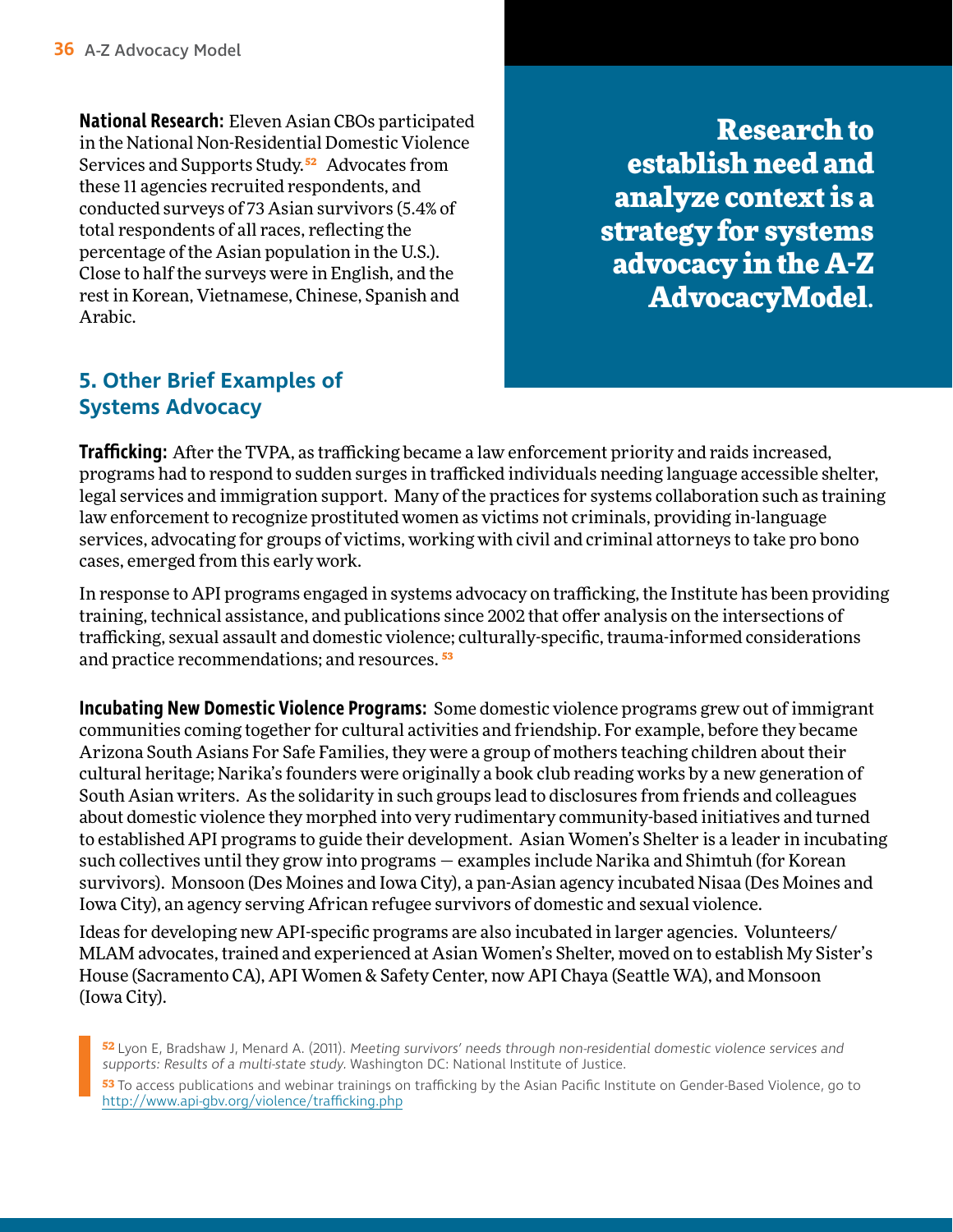These incubations mean that community-centered outreach and intervention can grow organically, be mentored by experienced organizations, and new programs can build up their business system and operations. They are then better positioned to seek and manage funding, develop a robust program, and collaborate with other agencies.

**Healthcare**: Forty-four percent of 160 programs provide advocacy or services related to the healthcare needs of survivors. Small CBOs may provide "warm" referrals, medical accompaniment by a bilingual advocate, identify resources for uninsured survivors and their children, etc. Larger multi-service agencies may provide direct on-site medical services or have a robust Obamacare/ACA enrollment program, provide mental health and/or substance abuse intervention services. National policy advocacy efforts to oppose the five-year bar on public benefits for documented immigrants and to increase ACA enrollment have been made by organizations like the Asian & Pacific Islander American Health Forum.

**Consulates**: Asian advocates started engaging in systems advocacy with consular offices in key American cities as early as 1995. As they worked with citizens of Asian countries victimized by domestic and family violence, they reached out to consulate offices to raise their awareness of the problem, link websites, train them to serve the distressed citizens of their country, and to use their cultural events to message this capacity to the community. Advocates turned to consular staff to obtain passports for victims whose families did not allow access to them, to arrange travel back to the home country, or to communicate and coordinate with family and resources in the home country. For example, an elderly woman, forced to put in 10-12 hours of housework and babysitting in her son's home, was a virtual prisoner with no

access to her documents. So the consulate cancelled the passport being held by the son, issued a new one, contacted the woman's daughter in the home country to inform her of the situation, and helped the victim get her back to her home country. The Filipino Consulate has been exemplary in this regard — instructing its officers to provide help, offering significant levels of assistance to victims, and holding events to commemorate Filipina victims of gender violence. In 2015, embassy personnel and members of the Filipino-American community, in collaboration with A/PI Domestic Violence Resource Project, gathered for a forum on a Campaign to End Violence Against Women at the Embassy in Washington DC.<sup>54</sup> Collaboration and training by Asian-serving programs has produced similar results with other consulates.

54 [http://philippinessanfrancisco.org/news/4767/70/EMBASSY-](http://philippinessanfrancisco.org/news/4767/70/EMBASSY-HOSTS-FORUM-ON-ADDRESSING-VIOLENCE-AGAINST-WOMEN-AND-CHILDREN/)[HOSTS-FORUM-ON-ADDRESSING-VIOLENCE-AGAINST-WOMEN-](http://philippinessanfrancisco.org/news/4767/70/EMBASSY-HOSTS-FORUM-ON-ADDRESSING-VIOLENCE-AGAINST-WOMEN-AND-CHILDREN/)[AND-CHILDREN/](http://philippinessanfrancisco.org/news/4767/70/EMBASSY-HOSTS-FORUM-ON-ADDRESSING-VIOLENCE-AGAINST-WOMEN-AND-CHILDREN/)

**Unique** collaborations to promote systems advocacy for immigrant survivors unfamiliar with systems in the U.S. is a principle of the A-Z Advocacy Model.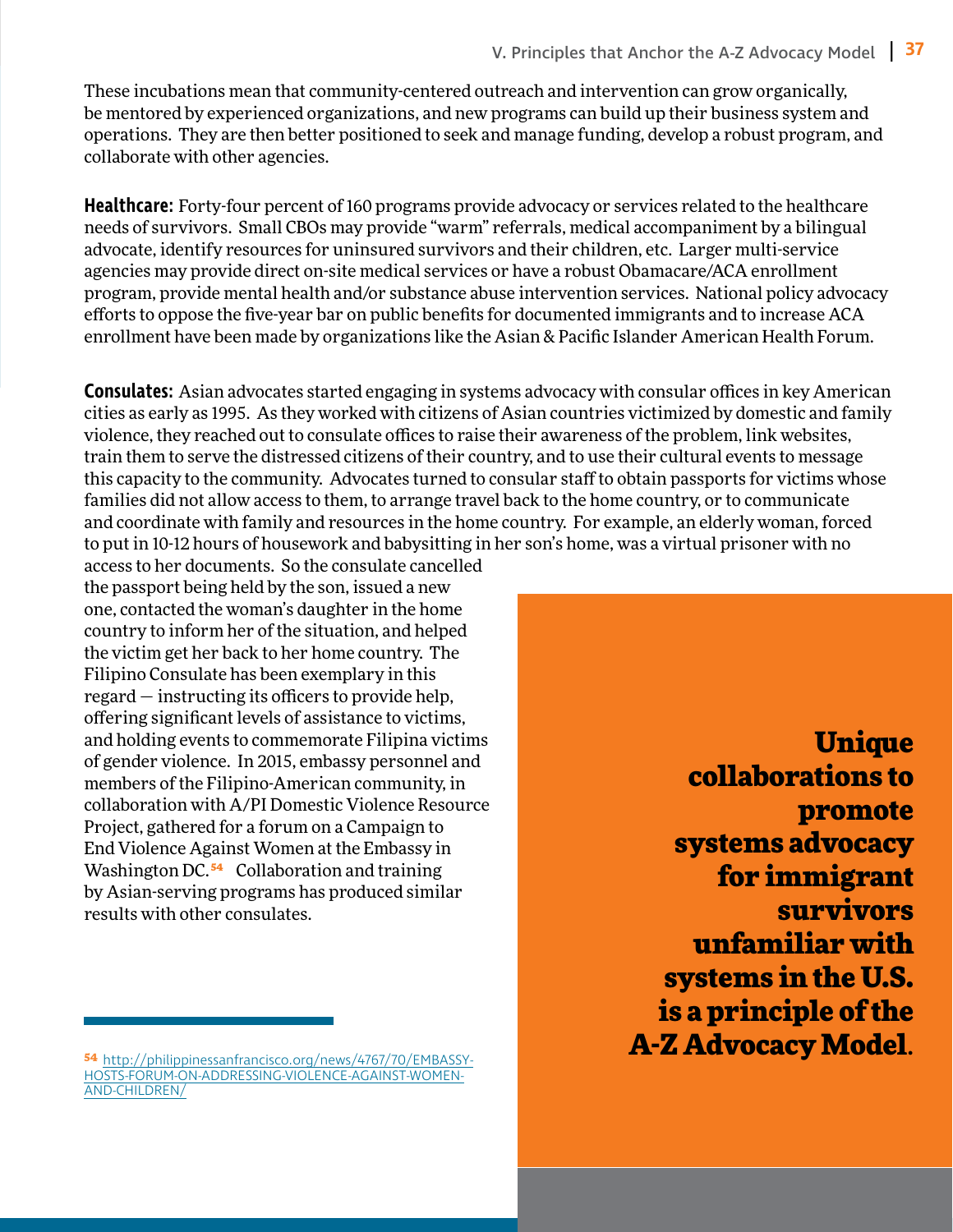#### **SUMMARY:** Principles and Sub-Principles of the A-Z Advocacy Model

**Principle One**: An analysis of intersectionality and patriarchy deepens the understanding of root causes and becomes fundamental to program design.

- An analysis of how power, equality and empowerment are compromised by the intersectionality of oppressions, including patriarchy, is fundamental to the A-Z Advocacy Model.
- Confronting root causes and building culturally-specific interventions are intertwined in the A-Z Advocacy Model.

**Principle Two**: Culturally-specific programming means designing services that address ethnic and linguistic diversity within and among Asians and Pacific Islanders.

- Expanding language services to match the changing needs of ethnic communities, in some cases even beyond the original target population, is a principle of the A-Z Advocacy Model.
- **Providing language access, often for multiple API and non-API languages is a principle of the A-Z** Advocacy Model.

**Principle Three**: Survivor-centered advocacy is based on a culturally-specific analysis and definition of domestic and family violence.

- $\blacksquare$  Broadening the definition and analyzing the differing dynamics of domestic violence in API families is a principle of the A-Z Advocacy Model.
- Culturally-specific definitions, interventions, and prevention of domestic violence become integral to systems change in the A-Z Advocacy Model.

**Principle Four**: Integrating an analysis of, and responses to, gender-based violence when working with API survivors of domestic violence became evidence-informed practice.

- **Broadening domestic violence services to address gender-based violence over the lifecourse is a** survivor-centered advocacy principle of the A-Z Advocacy Model.
- Understanding the impact of lifecourse abuse and negative and positive help-seeking experiences has expanded a culturally-specific inventory of practices.

**Principle Five**: Engaging in systems advocacy builds gateways to services through collaboration, policy advocacy, and research.

- Institutionalizing systems advocacy to mitigate system barriers is a principle of the A-Z Advocacy Model.
- Taking leadership on systems advocacy to mitigate language access barriers for *all* survivors with limited English proficiency is a principle of the A-Z Advocacy Model.
- Integrating tools for economic security is a growing component of the A-Z Advocacy Model.
- **Policy advocacy on behalf of Asian (and other) immigrant survivors is a core organizing principle** for systems advocacy in the A-Z Advocacy Model.
- Research to establish need and analyze context is a strategy for systems advocacy in the A-Z Advocacy Model.
- $\mathcal{L}^{\text{max}}$ Unique collaborations to promote systems advocacy for immigrant survivors unfamiliar with systems in the U.S. is a principle of the A-Z Advocacy Model.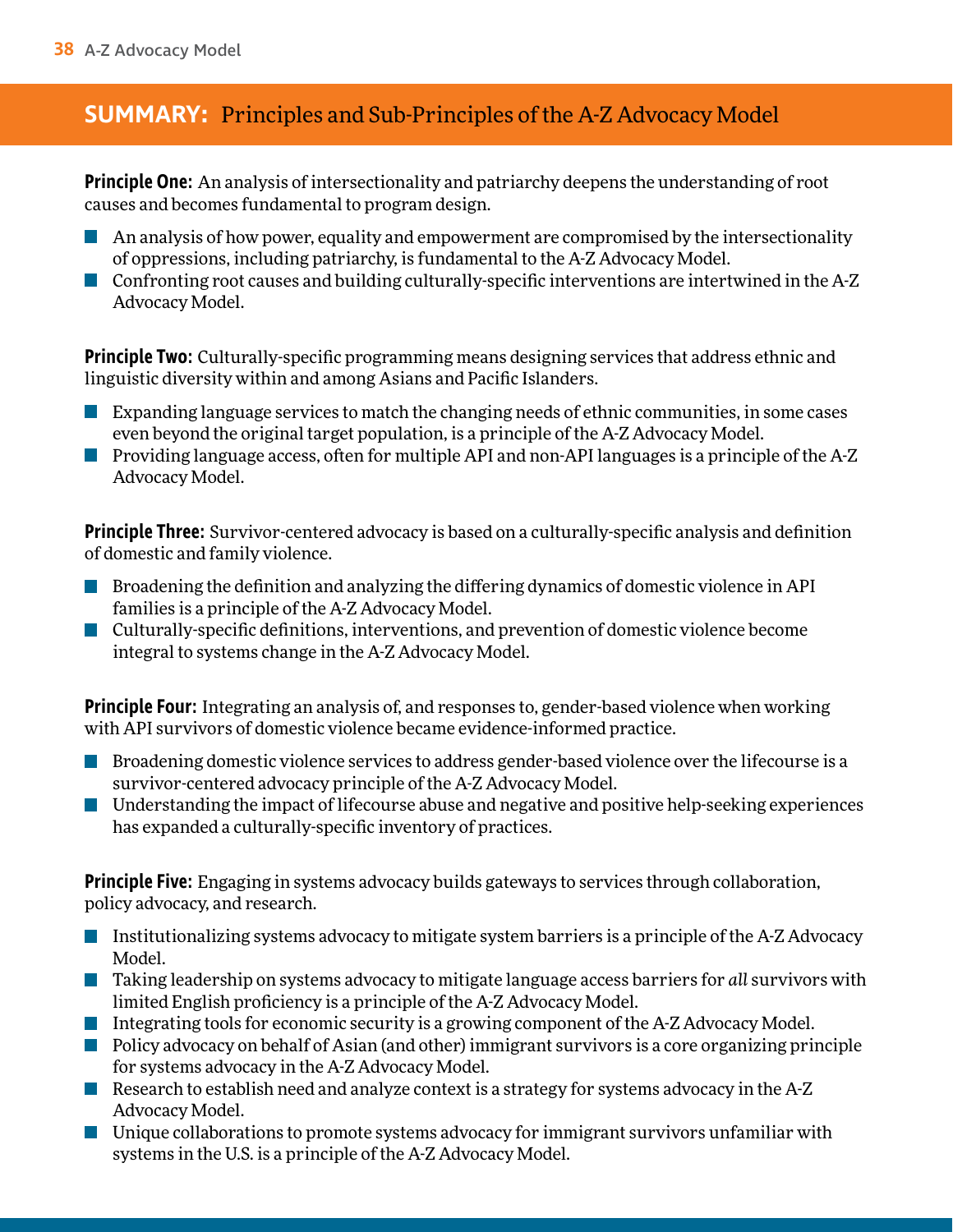# **VI. Concluding Thoughts**

The *A-Z Advocacy Model for Asian and Pacific Islander Survivors* is anchored in culturally-specific, survivor-centered principles and sub-principles that grow out of an analysis of the issues affecting Asian and Pacific Islander survivors of gender-based violence and the cultural contexts of their lives. It has been operationalized through a range of interventions, systems change, and community engagement strategies in response to the ethnic, demographic, and linguistic diversity of Asians and Pacific Islanders — building a rich inventory of practice. To substantiate this inventory of practice, the Institute has presented quantitative data collected from API-serving community-based organizations. Qualitative data, based on a multitude of examples provided throughout, demonstrate how principles have informed practices; and how practices that grow out of necessity and intention, have shaped principles.

The A-Z Advocacy Model is evidence-informed practice at its best — braiding together the strands of available research, advocates' expertise, and survivors' needs in order to build a unique structure for safety, individual and community well-being, and systems and cultural change. Such advocacy is built on an impressive body of work: intervention, prevention and community engagement strategies designed by Asian and Pacific Islander advocates; establishing a dynamic *A to Z Inventory of Practice*, requiring constant nimbleness and regular recalibration.

Indeed, more work remains to be done. Take the example of trauma-informed advocacy. Given their intimate knowledge of communities and their own experiences of gendered or racialized oppression, most API advocates can understand and identify the types of trauma their communities have suffered; but trauma-informed care has yet to be systematically integrated into smaller agencies. Findings from a well-designed four-year research project (ending in 2017) by Texas Muslim Women's Foundation promises to significantly inform culturally-specific, trauma-informed care, and well-being in historically marginalized communities. With regard to well-being, questions posed to other API groups will help the field understand what constitutes well-being, because indicators are going to differ given diversity within API communities. This does not mean that there will not be common measures; but community specific well-being remains to be better understood. The Asian Pacific Institute on Gender-Based Violence continues to work on deepening the applications of trauma-informed care and culturallyspecific indicators of well-being in API communities.

The A-Z Advocacy Model provides an excellent foundation for understanding the complexity through which programs address the diverse needs of Asian and Pacific Islander survivors and acts as a primer for broader discussions around how the field has come to define the nomenclature of culturally-specific efforts while maintaining a focus within API communities. The compilation of evidence-informed practices creates a distinctly unique profile for API programs, culminating in the A-Z Advocacy Model.

We hope the A-Z Advocacy Model is as inspiring as it is inspired!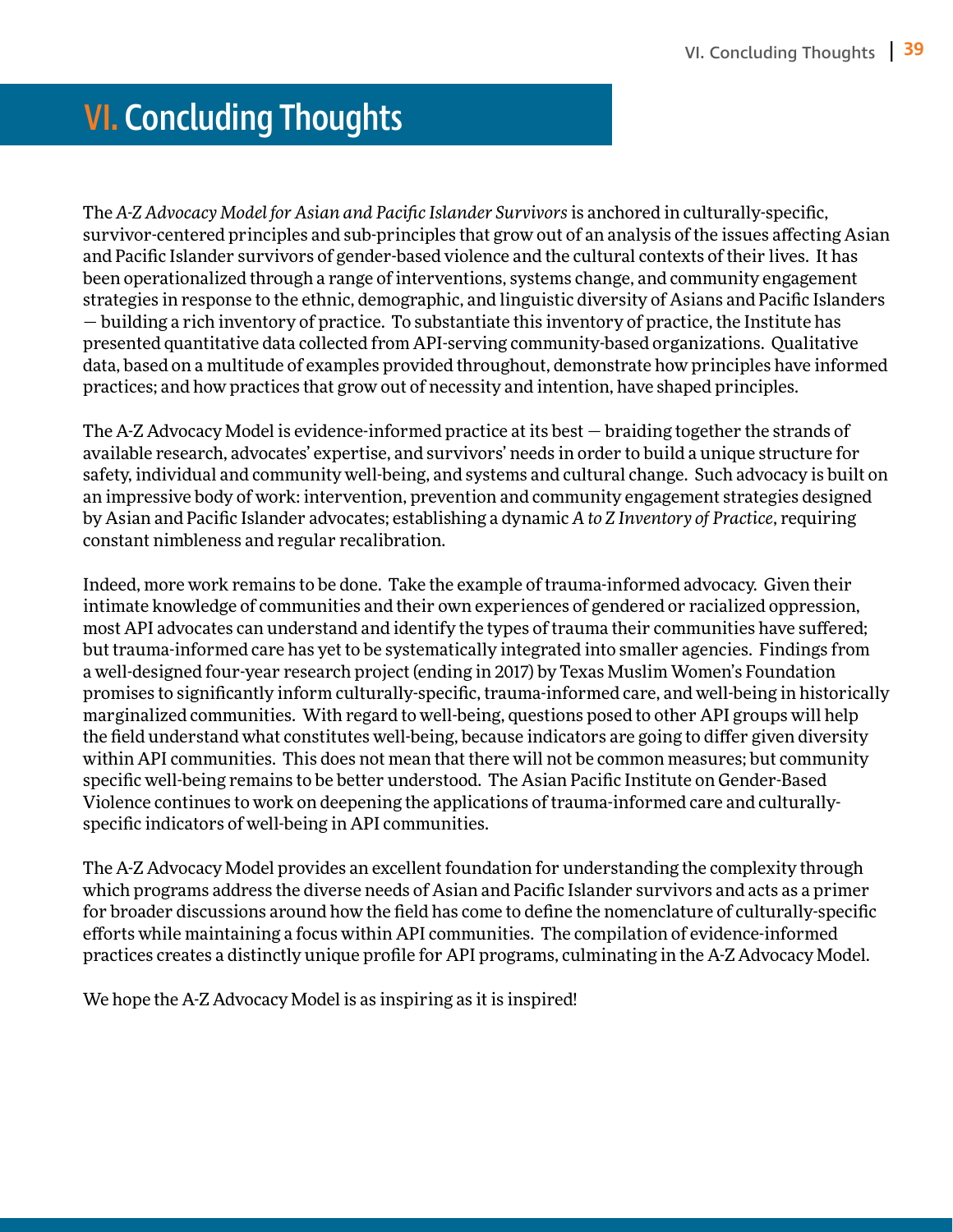As advocates for gender democracy, we are passionately committed to grow and influence social justice movements. Asian and Pacific Islander advocates have been working to effect change within three domains of culture: the cultures of gender-based violence that normalize victimization, the cultures of ethnic and identity-specific communities that prescribe and enforce gender norms, and the cultures of systems that are barriers, instead of gateways, to services and justice. The vision of ending domestic and other forms of gender violence has been central to the anti-domestic violence movement. But it is also important to boldly articulate what we want affirmatively. After all, just like individual DNA, cultural DNA changes with every generation.

So, what kinds of cultures do we want? And are these radical or fundamental demands?

As agents of change, we want:

- $\blacksquare$  Cultures where gender democracy and equity are normative
- $\blacksquare$  Cultures where culturally-rooted societal norms value women and girls
- **Cultures divested of toxic masculinity**
- $\blacksquare$  Cultures where resistance is liberating
- **Cultures that invest in well-being, not just services, for everyone**
- Cultures that go beyond defining equality as a matter of catching up, but rather as a redistribution of resources and power
- $\blacksquare$  Cultures that out-shine patriarchy
- $\blacksquare$  Cultures that shift from the inter-generational transfer of violence to the inter-generational transfer of caregiving
- $\blacksquare$  Cultures where relationships of power are replaced with relationships of meaning

We hope the A-Z Advocacy Model conveys how the struggles of victims and survivors are transformed to reflect the strengths of our movement!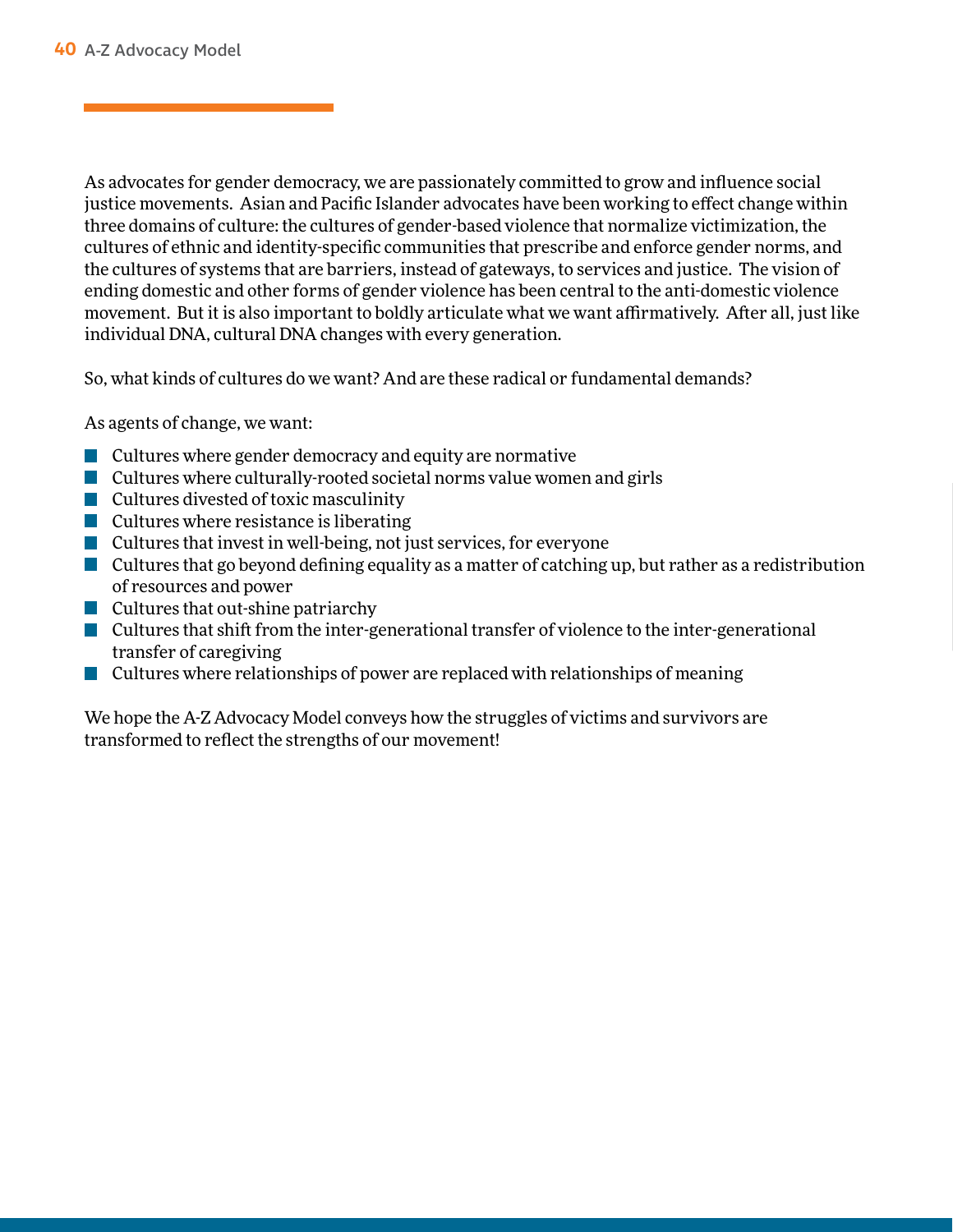# VII. Appendices

to

# Inventory of Practice<br>Asian and Pacific Islander Advoce<br>Build Evidence-Informed Practice Asian and Pacific Islander Advocates

Build Evidence-Informed Practices

The A to Z Inventory of Practice has been developed by the Asian Pacific Institute on Gender-Based Violence to document the range of work and issues addressed by advocates serving Asian and Pacific Islander (API) survivors of gender-based violence and how culturally-specific advocacy is operationalized and continually expanded by them in the A-Z Advocacy Model.

There are items on the list that require no explanation  $-$  for those that do, we have provided a brief description to clarify their meaning and/or explain how they apply to or why they belong in an inventory of practice on gender-based violence. We invite advocates to add items by contacting us at [info@api-gbv.org.](mailto:info%40api-gbv.org.?subject=)

Categories listed include:

- Types of gender-based violence addressed  $\mathcal{L}^{\text{max}}$
- Services/interventions offered
- **Community engagement/prevention activities**
- **Languages of service (Only Asian and Pacific Islander languages are listed)**
- **Ethnic groups served**
- **Demographic groups served**
- $\blacksquare$  Systems that community-based organizations work with, and
- Other activities such as research and policy advocacy.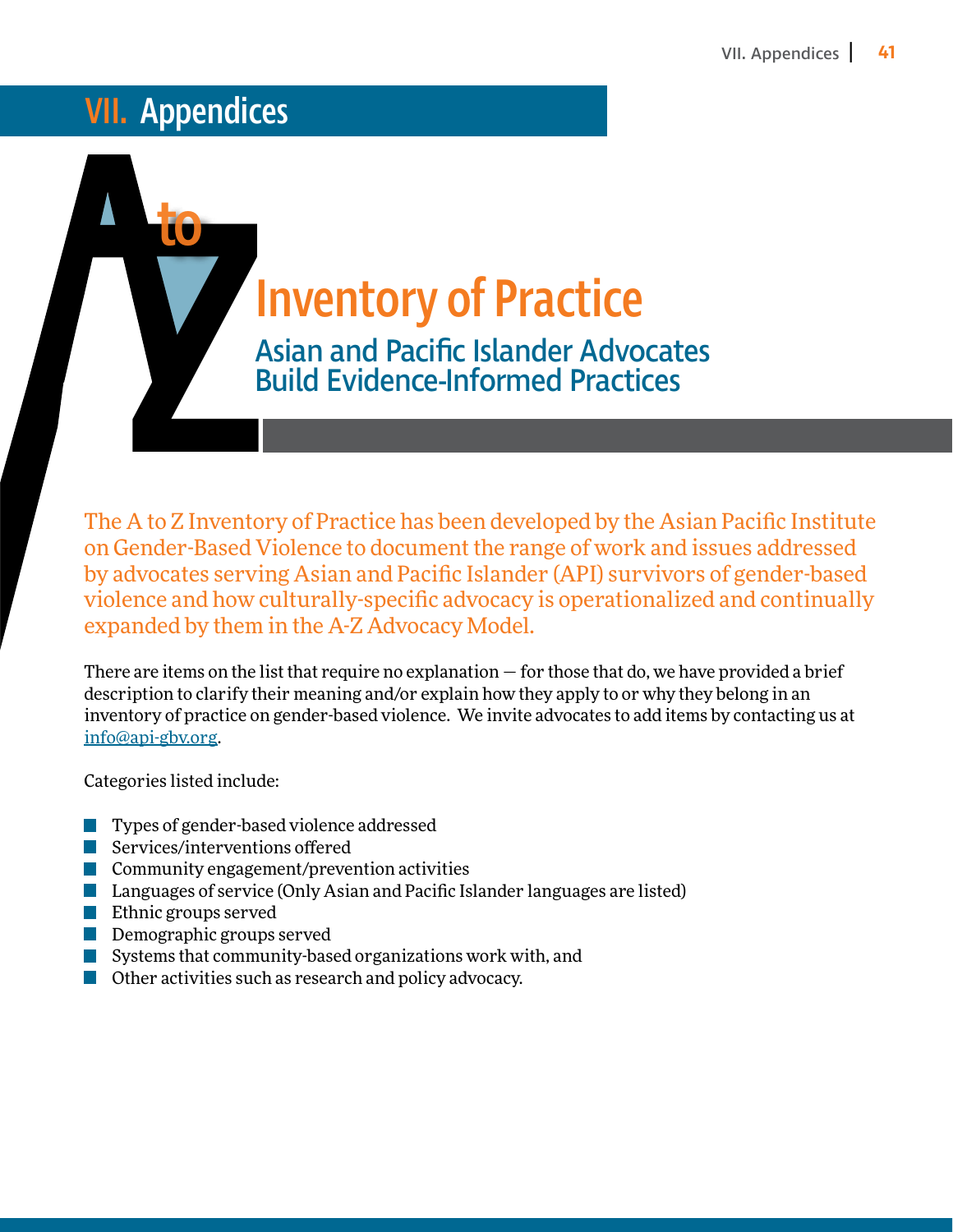# A B

#### **Gender-Based Violence:**

Abandonment Abduction, child Abortion: forced by partner, in-laws Abusive international marriage Adoption coercion: mothers forced to relinquish infant daughters, children from previous marriage Adultery: survivors forced to accept or be blamed for men's affairs, polygamy (emotional/sexual abuse) AIDS/HIV transmission and IPV Alcohol-facilitated rape/assault

#### **Services | Interventions:**

Acculturation: classes, guidebooks, tip sheets for new immigrants, refugees Addiction recovery programs Alternatives to violence programs Anger management counseling Art therapy for children, adults Asylum: gender-based asylum applications prepared and filed to USCIS Autonomy: services that promote survivor autonomy

#### **Prevention | Community Engagement:**

Accountability: practices to ensure accountability from abusers; from systems to mitigate barriers; from communities to change cultural norms; After-school programs for children Art: to raise awareness Attitudes to women: tools, activities, curricula to change gender norms that devalue women/girls

#### **Demographic Groups:**

Adolescents, Adults, Asylees

**Ethnic Groups:** Afghani, Arab

**Languages:** American Sign Language (ASL), Arabic, Assamese

**Systems Advocacy:** AIDS/HIV clinics, APS: Adult Protective Services

#### **Gender-Based Violence:**

Body shaming/ humiliation: making critical, humiliating comments (as in fat shaming); behaviors designed to humiliate a victim's body (e.g., in-laws forcing their daughter-in-law to take her clothes off, pointing or prodding and ridiculing parts of her body) Body modification that is forced; coerced plastic surgery; hymen examination for proof of virginity Branding: using hot branding iron (as used on cattle) on trafficked victim to show they are the property of a certain pimp, part of his 'stable'

#### **Services | Interventions:**

Batterer Intervention Programs (BIPs) Behavioral health services Bereavement support and resources: especially for immigrant survivors prevented from contact with natal family in home country, or not being allowed to mourn death of natal family member BIA | Board of Immigration Appeal accredited services Boys groups Burial for intimate homicide victims that marital family refuses to or natal family cannot conduct

#### **Prevention | Community Engagement:**

Bride price: addressing abusive aspects of this practice

#### **Demographic Groups:**

Batterers, Bisexuals, Boys, Buddhists

#### **Ethnic Groups:**

Bangladeshi, Bengali, Bhutanese, Burmese

#### **Languages:**

Bahasa Indonesia, Bahasa Malaysia/Malay, Bangla/ Bengali, Bari, Bhojpuri, Bhutanese, Burmese

#### **Systems Advocacy:**

Buddhist temples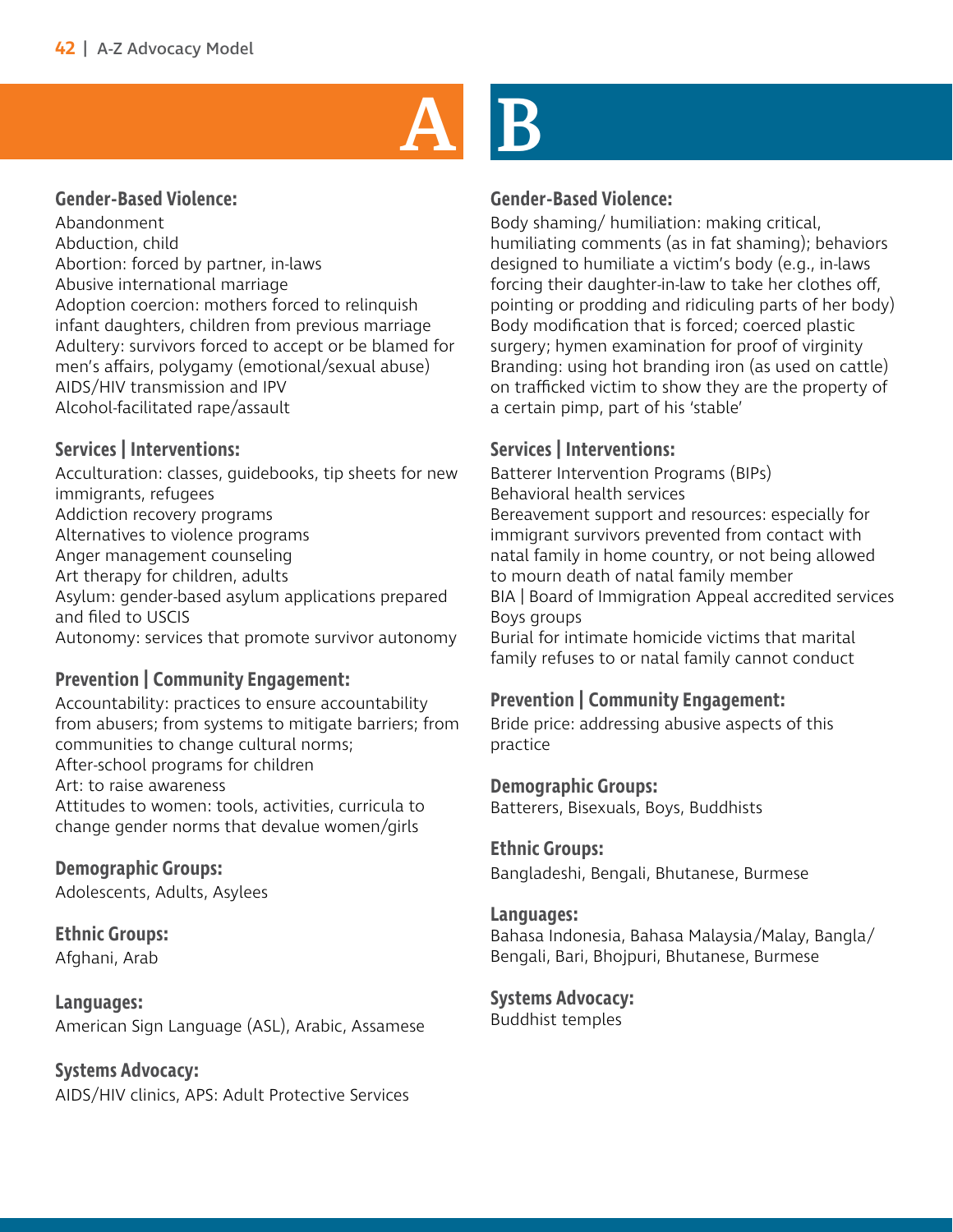

#### **Gender-Based Violence:**

Campus sexual assault Child abuse, neglect, abandonment Child trauma from exposure to domestic violence or

maternal homicide

Clergy abuse

Coercive control

Crime-syndicate controlled trafficking

Criminal entrapment: coercion by abuser to engage in criminal activities (e.g., driving getaway car) CSEC | Commercial Sexual Exploitation of Children Custodial rape: by police, refugee camp personnel, immigration/border officers, prison guards Custody-related abuses and battles: coercion, threats, actions to silence domestic violence disclosure; false allegations that mothers are child abusers; refusing to pay child support Cyber-stalking

#### **Services | Interventions:**

Campus assault-related advocacy for foreign and other non-citizen students Cars: car donation programs for survivors; car

insurance payments

Case management

CCR: Coordinated Community Response teams Childcare: services; accessing respite care

Child custody: legal services; obtaining support; parenting time arrangements; accompaniment to child custody evaluation, mediation

Children's services in residential and non-residential programs

Citizenship: assistance; classes/education Computer literacy training

Conflict zones: services for victims who experienced

sexual violence in conflict zones, camps

Cooking: teaching skills; as healing, restoring normalcy Counseling services for adults, teens, children

Court accompaniment

Crisis intervention/counseling

Cultural adjustment: support, resources, "cultural brokers" to assist at-risk families during initial contact with social services

Cultural competency | culturally-responsive trainings for systems, other providers

Cultural defense: serving as expert witness/providing consultation to claim or rebut cultural defense

#### **Prevention | Community Engagement:**

Chai Chats: outreach, awareness raising Child abuse prevention education Civic engagement: multilingual voter registration, census participation drives Civil legal remedies: assistance, accompaniment, direct services, referrals Civil rights advocacy: protections against discrimination Cultural change work: analysis, critique of culture and cultural explanations of domestic violence

#### **Demographic Groups:**

Children, COFA migrants from Palau, Marshall Islands, Federated States of Micronesia College students

#### **Ethnic Groups:**

Cambodian, Carolinian, Chamorro, Chin, Chinese, Chuukese

#### **Languages:**

Cantonese, Carolinian, Cebuano, Chamorro, Chin, Chuukese

#### **Systems Advocacy:**

Campus administration, Child custody, Child protection/Child welfare, Churches, Civil justice system, Civil rights organizations, Consulates, Criminal justice system



#### **Gender-Based Violence:**

Date rape

Dating violence

Death threats

Debt bondage, aka debt slavery for trafficked victims Devaluation of girl children: withholding nutritious food, medical care, education from girls; having sex-selected abortion

Digital abuse

Disaster zones: sexual violence victimization after natural/man-made disasters

Divorce-related: forced divorce; religious divorce without civil divorce; abusers falsifying income, assets to avoid child support and/or to obtain spousal

support from victim DMST | Domestic Minor Sex Trafficking Domestic violence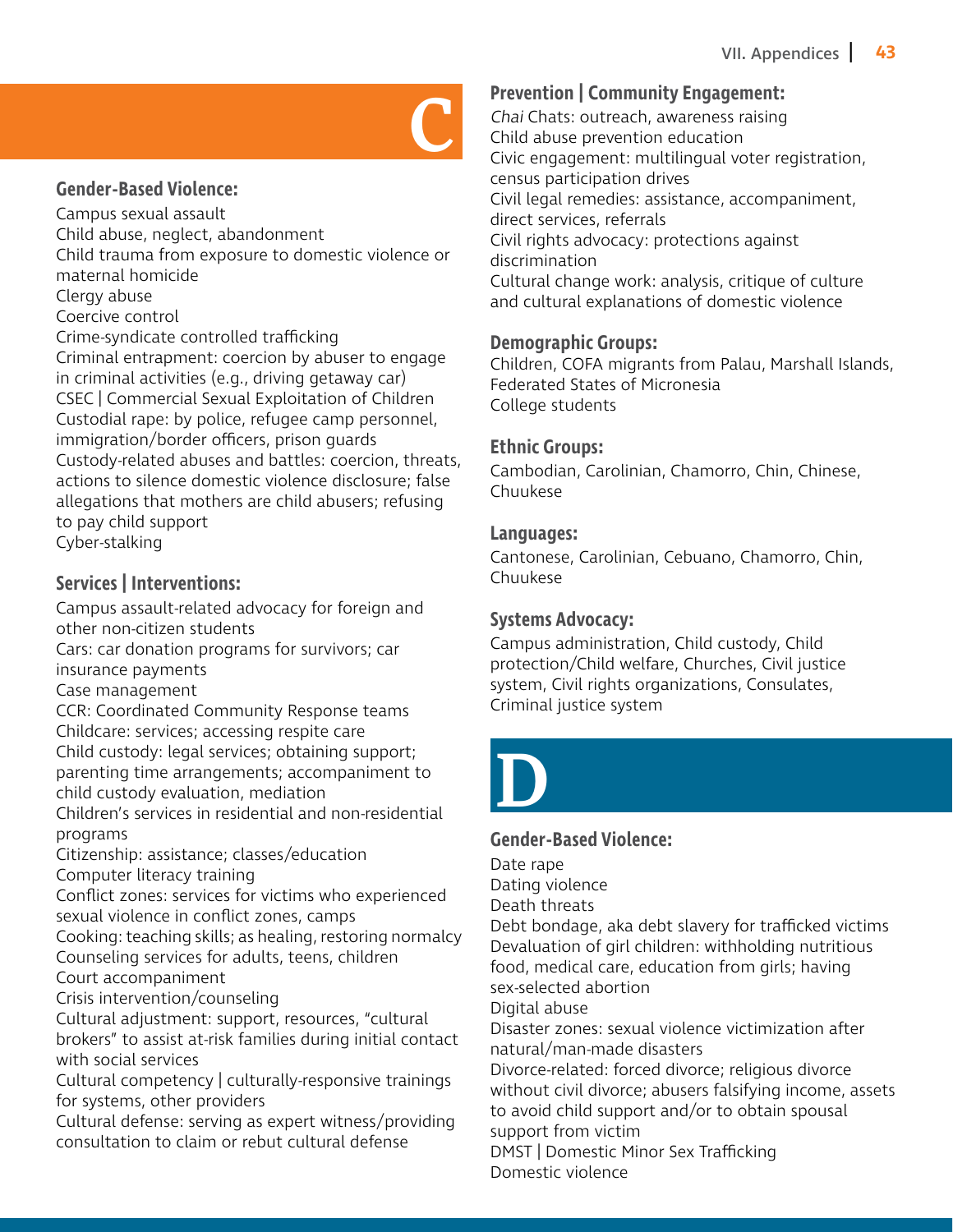#### **44** | A-Z Advocacy Model

Dowry-related abuse/death threats to exhort postmarriage payments Drug-facilitated rape/assault

Drug-muling: being forced by traffickers to smuggle drugs across borders by swallowing or inserting them into a body cavity

#### **Services | Interventions:**

Defense issues: advocacy, resources for battered women who use violence Deportation: advocacy in U.S. and/or home country for at-risk survivors, perpetrators, children, refugee youth Disaster zones: addressing sexual violence victimization in disaster aftermath Driver's education; learner's permit classes DUI/risk reduction intervention course

#### **Prevention | Community Engagement:**

DACA | Deferred Action for Childhood Arrivals (aka DREAMers): advocating for them, supporting them; movement related work

#### **Demographic Groups:**

Deaf/Hard of Hearing; Disabilities i.e., survivors w/cognitive, physical, psychological disabilities; Domestic workers suffering sexual/labor exploitation; DREAMers

**Ethnic Groups:** Dhivehi/Maldivian

**Languages:** Dari

**Systems Advocacy:**

Defense attorneys/Public defenders



Economic abuse: withholding access to income, bank accounts, joint assets, etc.; ruining victim's credit; not paying child or spousal support; leaving victim responsible for failed business, mortgage payments Elder abuse

#### **Services | Interventions:**

Economic assistance: cash grants, small loans, emergency funds; economic relief through protection orders; credit repair

Economic security/empowerment: economic literacy;

homebuyer education; micro-credit loan applications, management; debt repayment structuring Elder abuse intervention Emergency disaster relief and recovery Emergency Protection Orders Emergency domestic violence shelter program Emergency food assistance Emergency safe housing Emotional intelligence curricula for children, survivors Employment-related assistance Expert witness testimony provision

#### **Prevention | Community Engagement:**

Education-related: awarding/finding scholarships for survivors, their kids; school enrollment; emergency tuition loans Empowerment workshops ESL | ESOL classes

#### **Demographic Groups:**

Elders

#### **Ethnic Groups:**

East Asian

#### **Systems Advocacy:**

Economic institutions and services, Elder abuse service programs, Employment-related



E

#### **Gender-Based Violence:**

Familicide (killing partner and children) Family-controlled trafficking FGM | FGC: Female Genital Mutilation/Cutting Fiancé(e) abuse: U.S.-based individuals refusing to marry K visa holder they sponsored Forced divorce Forced marriage by parents: to pre-selected husband/ much older man; to one's rapist; to block same-sex marriage, relationships

#### **Services | Interventions:**

Faith-based interventions: including working with religious professionals Family justice center Family law assistance Family support program, therapy Fatherhood: responsible fatherhood programs, fathering after battering programs Food stamps (SNAP) application assistance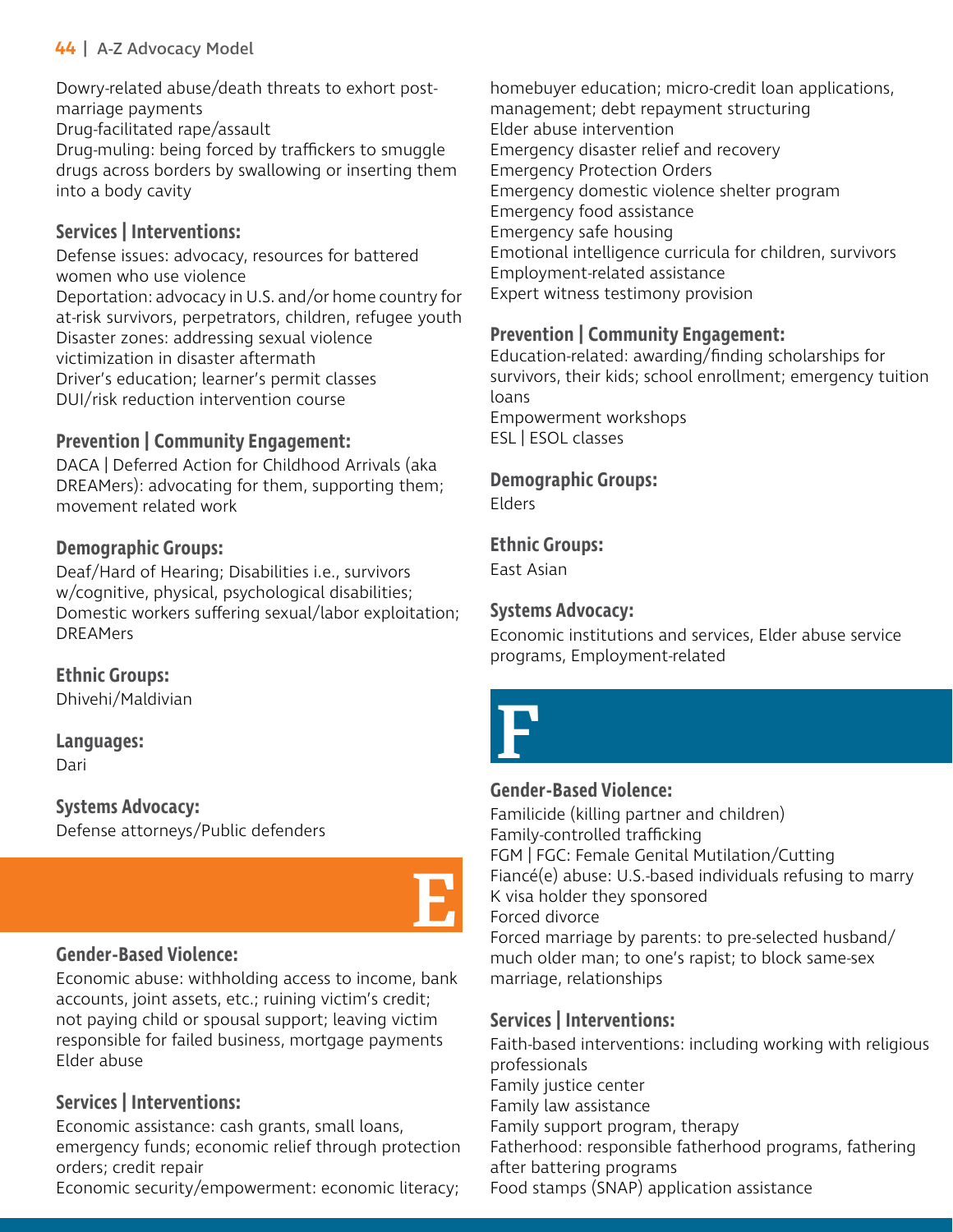#### **Prevention | Community Engagement:**

Familicide prevention Food-related: food security, collecting and distributing food to needy families, food pantry Foster-parenting: recruiting, training API families

#### **Demographic Groups:**

Fathers, Foreign students

#### **Ethnic Groups:**

Fijian, Filipino

#### **Languages:**

Farsi, Fijian, Filipino, French (for Vietnamese, Cambodian, West African refugees), Fujian, Fuzhou

#### **Systems Advocacy:**

Family courts: mediators, evaluators, GALs, parenting coordinators, Foster care, Funding: advocating for sustainable programs, giving input in state plans



#### **Gender-Based Violence:**

Gambling-related abuse: depleting or withholding family income causing poverty, food insecurity Gang-controlled trafficking Grooming/Sexual predation

#### **Services | Interventions:**

GED classes

Gender-based asylum (also listed under 'A') Group counseling for residential and non-residential survivors

#### **Prevention | Community Engagement:**

Gardening to promote healing Gender analysis: norm change; inter-generational awareness-raising; education on gender-based violence, misogyny, sexism Gender equity: curricula, strategies to promote gender equity and democracy

#### **Demographic Groups:**

Gay men and youth, Girls

**Languages:** Gouyu/Mandarin, Gujarati

# $\overline{\mathbf{H}}$

#### **Gender-Based Violence:**

Harassment, sexual: by clergy, coaches, teachers, professors, extended family members, therapists, doctors, supervisors, co-workers, military personnel Harassment in public spaces: streets, buses, trains HIV | AIDS: forced to have unprotected sex by infected partner; buyers forcing prostituted minors, adults to have unprotected sex

Homicide-related: Danger Assessment; assessing family-, community-generated risks; supporting surviving children; emotional and legal support for victim's parents in Asia for access/custody of grandchildren; (burial for victims under 'B') Honor killing

Hooking-up related abuse and coercion

#### **Services | Interventions:**

Harm-reduction

Hate crimes-related: advocacy for victims Healing: culturally-rooted individual and group healing practices

Healthcare access: ACA enrollment, increasing access, accompaniment, enrolling survivors' children, training providers on culturally-specific domestic violence dynamics, ensuring use of trained

medical interpreters

Health services: on-site clinics; primary care clinic partnerships; referrals/services for uninsured, undocumented immigrants, documented immigrants subject to 5-year bar

Helpline

HIV | AIDS: identifying Asian-specific risk-factors for survivors, counseling, early intervention, testing support Home visitation

Housing: temporary, emergency, establishing/using safe home networks, Section 8 assistance Hotline

#### **Prevention | Community Engagement:**

Healthcare awareness: for survivors, specific groups e.g., Vietnamese nail salon workers, refugees, elders Healthy marriage programs Homophobia: addressing it within programs, in communities Honor killing: safety planning in U.S. and home country for at-risk women, girls, LGBTQ

#### **Demographic Groups:**

Hard of Hearing individuals, Hindus, H-4 visa holders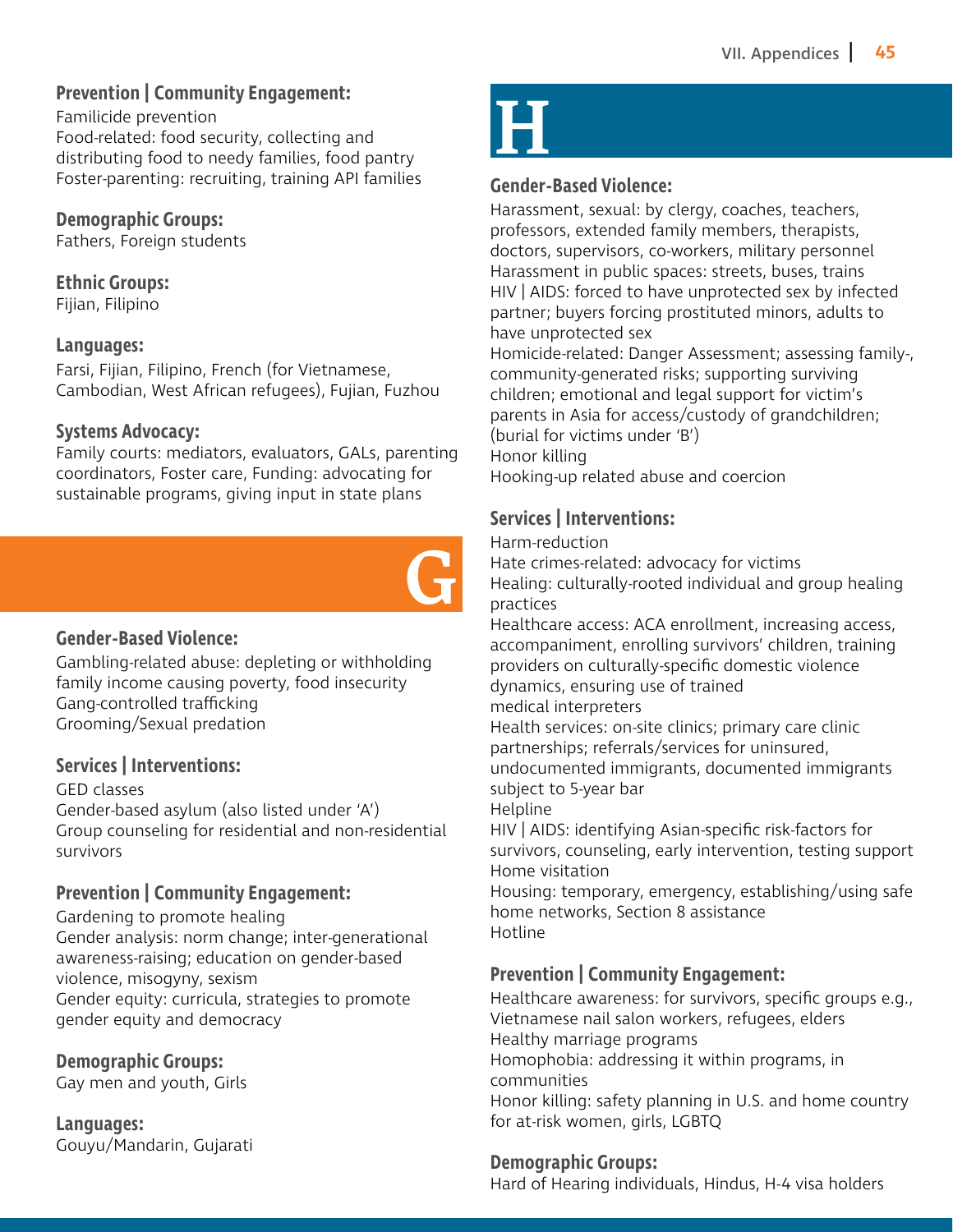#### **Ethnic Groups:**

Hawaiian, Hmong

#### **Languages:**

Hawaiian/'Ōlelo Hawai'i, Hindi, Hmong/Mong, Hokkien

#### **Systems Advocacy:**

Healthcare, Health insurance, Hindu temples, Homeland Security, Hospitals, Housing

#### **Gender-Based Violence:**

Immigration-related abuse and threats depending on survivor's status

Incest

In-laws perpetrating domestic/family violence International Marriage Broker | IMB-contracted relationships: abuse by men in U.S. with domestic violence histories

Intimate Partner Violence

Isolation: blocking all contact with natal family, friends; withholding warm clothes, shoes so victim is housebound

#### **Services | Interventions:**

I-751 battered spouse waiver for conditional residents abused by U.S. citizen spouse IEP | Individual Educational Plan accompaniment Immigration law services/assistance International collaboration for transnational case management, referrals Interpretation: in spoken language for survivors with limited English proficiency Interpretation: in sign language for survivors who do not know/use ASL

#### **Prevention | Community Engagement:**

Imams: enlisting/training them in prevention and survivor-centered intervention IMBRA (International Marriage Bureaus Regulation Act) policy advocacy Islamic jurisprudence research, tools to challenge misinformation on religious justification

#### **Demographic Groups:**

Immigrants, Incarcerated or formerly incarcerated survivors, Indigenous groups

**Ethnic Groups:** Indian, Indonesian, Iranian, Iraqi

#### **Languages:**

Ilocano

J

#### **Systems Advocacy:**

Immigration court, Immigration and Customs Enforcement, International Marriage Bureaus



#### **Gender-Based Violence:**

Jewelry given as wedding gifts is withheld/stolen from bride by in-laws (economic abuse)

#### **Services | Interventions:**

Job training

Judicial collaboration, training

Juvenile refugees and immigrants: advocacy for deported or at-risk youth risk

Juvenile visa | SIJS: obtaining Special Immigrant Juvenile Status for abused, abandoned, neglected minors needing humanitarian protection

#### **Demographic Groups:**

Juveniles U.S.- and foreign-born, Juvenile refugees deported for status offenses/crimes

#### **Ethnic Groups:**

Japanese, Jordanian

**Languages:**

Japanese, Javanese

#### **Systems Advocacy:**

Juvenile justice



#### **Gender-Based Violence:**

Kidnapping, bride: aka marriage by capture/abduction

**Ethnic Groups:** Karen, Kazakh, Khmer/Cambodian, Korean, Kosrean, Kuwaiti

#### **Languages:**

Kannada, Kapampangan, Karen, Karenni, Kashmiri, Kazakh, Khmer, Konkani, Korean, Kurdish, Kutchi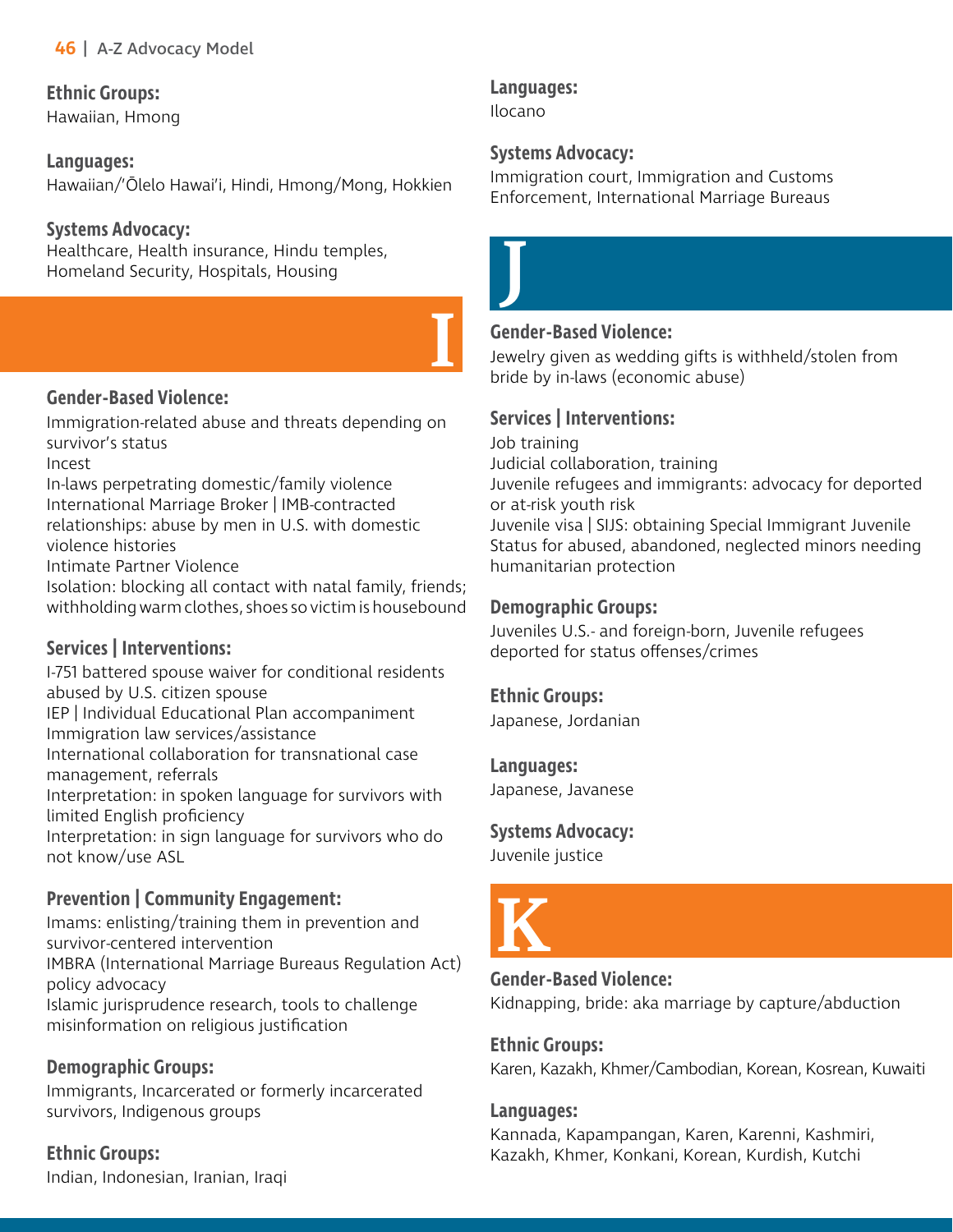

#### **Gender-Based Violence:**

Labor exploitation: of elderly parents for housework, childcare; extreme exploitation of household labor by husband and in-laws in servile marriages; of domestic helpers/maids

Labor trafficking

LGBTQ intimate partner violence, abusers claiming victimization, coerced to come out or stay closeted LGBTQ-related: homophobic parents blocking/ controlling gender expression, identity, preference, sexual orientation; forcing heterosexual marriage

#### **Services | Interventions:**

Legal services: advocacy, representation, hotlines Licensed child care services LPR status: obtaining Legal Permanent Resident status for survivors

#### **Prevention | Community Engagement:**

Leadership training for survivors as part of movement building Life-after-divorce program Life skills training Lifetime Spiral of Gender Violence, using it w/survivors, for community organizing Literacy classes

#### **Demographic Groups:**

LEP | Limited English Proficient survivors, Lesbians

**Ethnic Groups:**

Laotian, Lebanese

**Languages:**

Lao

#### **Systems Advocacy:**

Language access policy advocacy across multiple systems



#### **Gender-Based Violence:**

Marital rape

Marry-and-dump: husbands divorce wives within few months and abandon them in home country or in U.S. Mental health coercion: undermining survivors' sanity, credibility; labelling or making them feel 'crazy'; preventing help-seeking; interfering with medications Military-related: abuse of U.S. and foreign-born Asian wives on U.S. and foreign bases; sexual assault of service women Molestation

Mother-child bonding disruption: not letting mothers hold, nurse, care for children

#### **Services | Interventions:**

Marriage counseling Medicaid application assistance Mental health services Mindfulness training, meditation Mother-child bonding: rebuilding ruptured bonds Multilingual services

#### **Prevention | Community Engagement:**

Media campaigns to raise awareness, educate communities Men: engaging men; confronting men's violence, toxic masculinity Mentoring teen girls, boys Mother-child suicide prevention Movement building Multi-generational family programming to change norms, prevent abuse

#### **Demographic Groups:**

Male victims, Military personnel, Mothers, Muslims

#### **Ethnic Groups:**

Malaysian, Maldivians/Dhivehi, Mandaean, Marshallese, Middle Eastern, Mien, Mongolian

#### **Languages:**

Maay Maay, Malay/Bahasa Malaysia, Malayalam, Mandarin/Guoyu, Marathi, Marshallese/Ebon, Marwari, Mien, Mon, Mongolian/Khalkha Mongol

#### **Systems Advocacy:**

Maternal health, Mental health, Mosques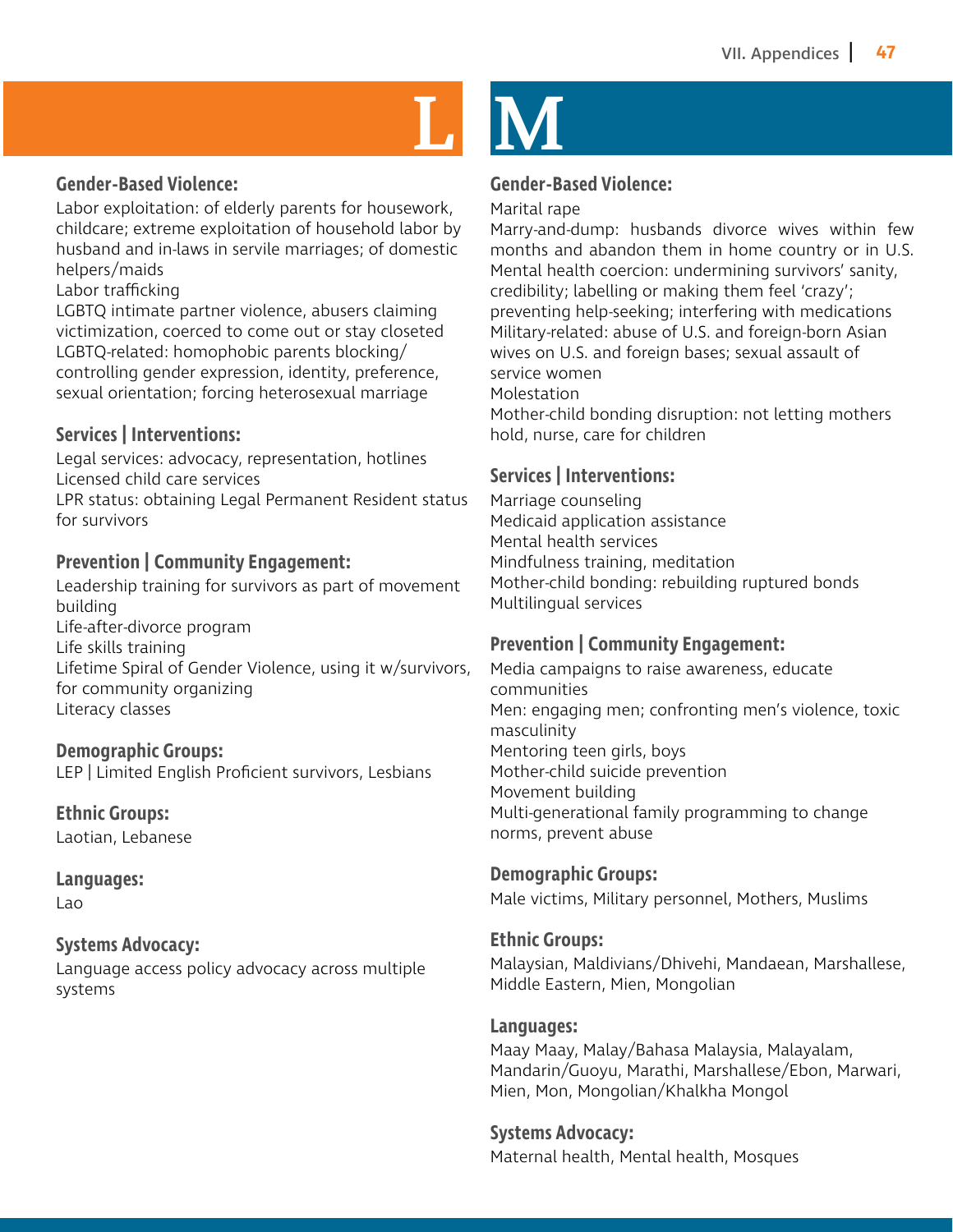

#### **Prevention | Community Engagement:**

Needs assessments Networks to share promising practices

**Ethnic Groups:** Native Hawaiian, Nepalese

**Languages:** Nepali



#### **Prevention | Community Engagement:**

Organizational trauma-informed practices Outreach events such as kite-flying, movie festivals and discussion, Blue Collar outreach, Chai Chats

#### **Ethnic Groups:**

Other races served by API agencies include survivors from following communities: African American, African Diaspora, American Indian and Alaskan Native, Latino, Middle East and North Africa (MENA), White

#### **Languages:**

Odia Other non-API languages

**Systems Advocacy: OBGYN** 



#### **Gender-Based Violence:**

Pimp-controlled trafficking Polygamy Pornography: being forced to watch and enact porn Pregnancy-related: physical abuse onset, rape by partner during and after pregnancy Psychological abuse

#### **Services | Interventions:**

Parenting programs, support, workshops Peer counseling and referrals Peer mediation training for youth Pets: sheltering survivors with pets Professionals who are foreign-trained: assist survivors to obtain U.S. credentials, licenses, insurance coverage; get recertified to practice medicine, accounting, etc. Pro se litigants: accompaniment/assistance in navigating systems Protection Orders Psychotherapy

#### **Prevention | Community Engagement:**

Patriarchy and power analysis to confront power structures Policy advocacy Pre-marital counseling, especially for survivors remarrying Prevention programs

#### **Demographic Groups:**

Pregnant women, Pro se litigants/petitioners, Prostituted adults and minors

#### **Ethnic Groups:**

Pacific Islander, Pakistani, Palauan, Palestinian, Persians, Pohnpeian, Punjabi

#### **Languages:**

Palauan, Pashto, Persian, Pohnpeian, Pothohari, Punjabi, Pwo Karen

#### **Systems Advocacy:**

Pediatrics, Prosecutors' offices, Psychological services, Public benefits, Public defenders' offices



**Gender-Based Violence:** Queer/same-sex/same-gender violence

**Demographic Groups:** Queer/LGBTQ

**Systems Advocacy:** Queer/LGBTQ service agencies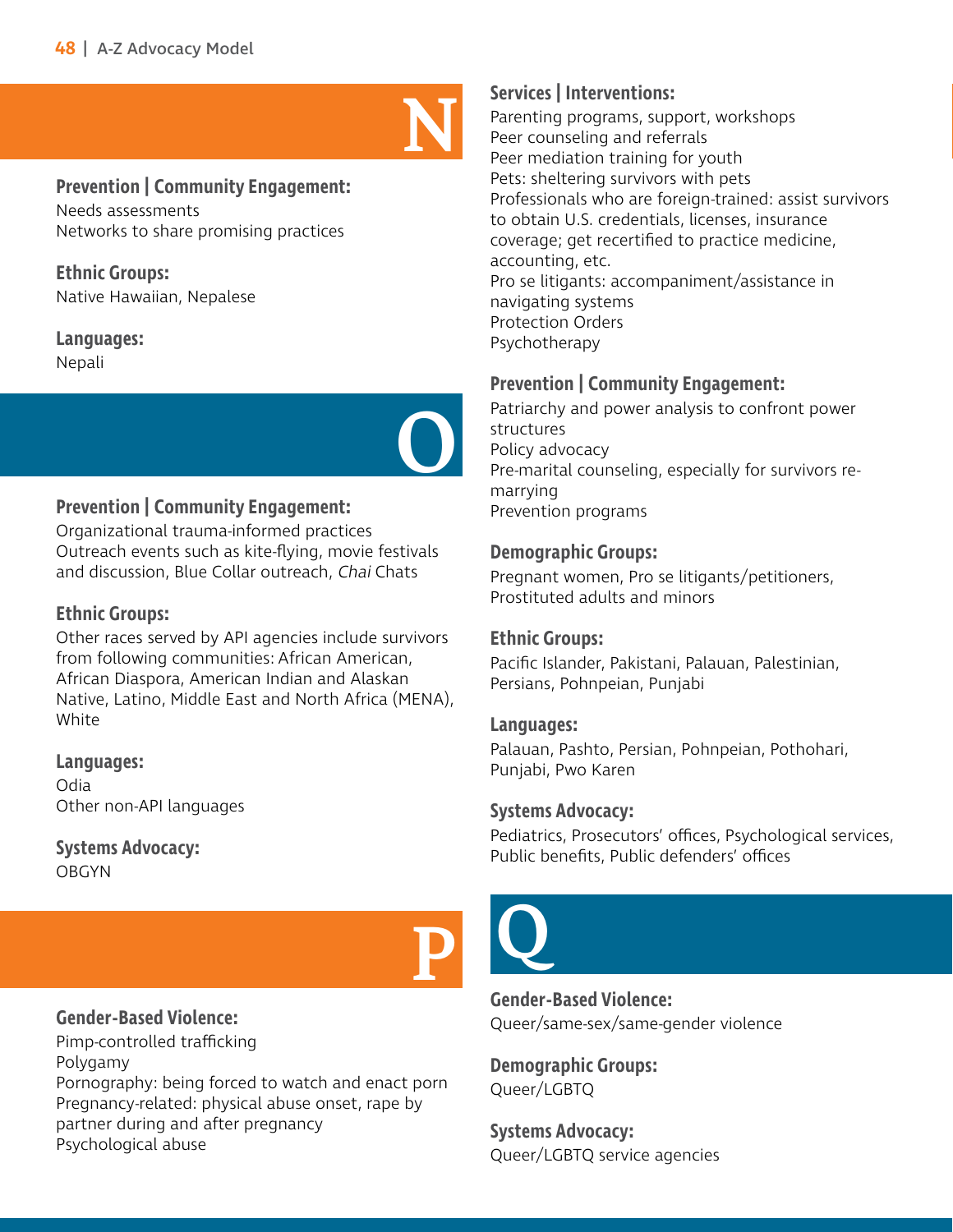# R S

#### **Gender-Based Violence:**

Religion used by abusers and faith professionals to justify/condone GBV, silence and subjugate women, support abusers

Reproductive coercion and/or sabotage: to cause pregnancy

Revenge porn: sexually explicit portrayal distributed without person's consent

#### **Services | Interventions:**

Referrals: extensive referral networks/agreements for medical, housing, legal services Refugee resettlement including orientation/case management/family strengthening programs; Rental/mortgage assistance Reproductive health education/services Respite care: providing/obtaining services for caretaking of children, elders, special-needs children Rural/remote areas: access/services for immigrant, LEP survivors

#### **Prevention | Community Engagement:**

Racism: mitigating impact on survivors of color, antioppression work within API groups, assisting victims of racial profiling Religious study: curricula challenging interpretations/ justifications that condone GBV Restorative justice programs Risk assessment to prevent homicide

#### **Demographic Groups:**

Refugees, Runaway homeless youth

**Ethnic Groups:** Refaluwasch, Rohingya

#### **Languages:**

Rohingya

#### **Systems Advocacy:**

Refugee agencies Runaway Homeless Youth (RHY) programs

#### **Other:**

Research projects/partnerships to inform practice, EBP: Evidence-Based Practice research within agency, Culturally-sensitive protocols to collect data, design outcome measures

#### **Gender-Based Violence:**

Separation-related abuse given heightened danger when leaving an abuser Sex-selected abortion Sexual assault/violence/coercion against infants, children, teens, young adults, adults, elders Sexual harassment Sibling abuse Stalking Surveillance: monitoring movements, email, phones, social media; by partner, in-laws, community members Substance use coercion, including threats to report survivors for substance use Suicide: increased risk due to abuse for LGBTQ and trafficked youth, adults, elders; coerced suicide pacts; abetted suicide STI | STD transmission from coerced sex, unprotected sex, condom sabotage

#### **Services | Interventions:**

Safety planning School-based support groups, counseling for young women survivors Shelter Special Immigrant Juvenile Status visas Special-needs children of survivors: advocacy, support groups to mitigate barriers faced by both Substance abuse gender-sensitive treatment programs or support services Supervised visitation, safe exchange Support groups, survivor mentorship programs Systems navigation

#### **Prevention | Community Engagement:**

Self-defense classes Self-help, self-reliance, self-sufficiency resources/training Senior fitness classes Sex education Small business support program for survivors Sports programs to empower immigrant/refugee girls Story-telling: training survivors, creating digital stories, collecting stories for policy advocacy Suicide prevention for youth, adults, abused mothers, elders' suicide pacts

#### **Ethnic Groups:**

Samoan, Saudi Arabian, Singaporean, Sinhala, South Asian, Southeast Asian, Sri Lankan, Syrian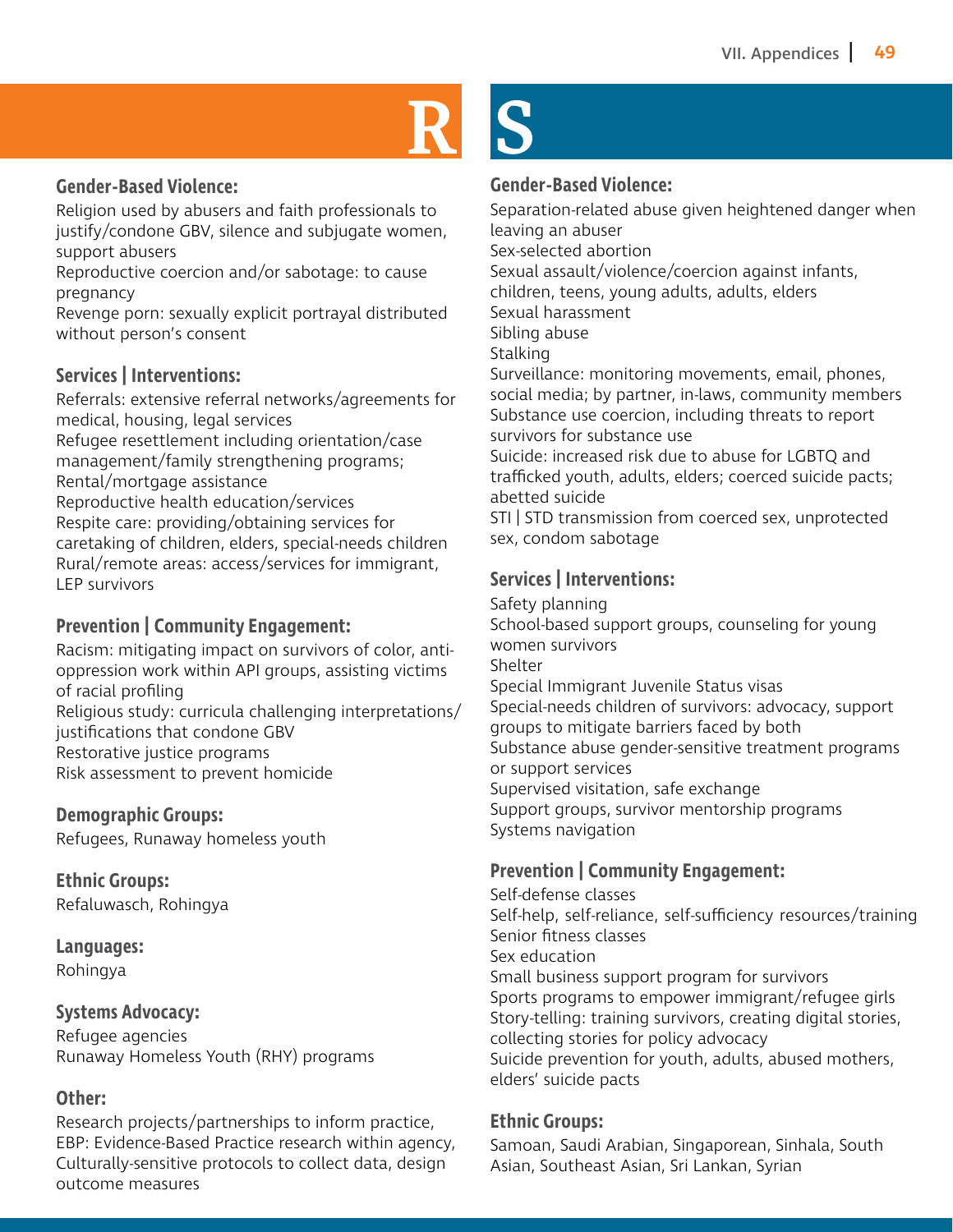#### **50** | A-Z Advocacy Model

#### **Languages:**

Samoan, Saraiki, Shanghainese, Sign Languages (other than ASL), Sindhi, Sinhala

#### **Systems Advocacy:**

Sexual assault programs, SANE (Sexual Assault Nurse Examiners), SART (Sexual Assault Response Teams), Schools, SNAP (Supplemental Nutrition Assistance Program)



#### **Gender-Based Violence:**

Teen relationship abuse Torture Trafficking, domestic Trafficking, international Transnational abandonment

#### **Services | Interventions:**

TANF: access, accompaniment, policy advocacy Tax preparation (part of economic security program) Teens: hotline, workshops Temporary Restraining Orders Translated materials: safety plans, brochures, forms, etc. to increase LEP access Translation services Transportation assistance Trauma-informed care Trauma-specific interventions T visas

#### **Prevention | Community Engagement:**

Take Back the Night events **Tutoring** 

**Demographic Groups:** Teens, Trafficked individuals, Transgender

#### **Ethnic Groups:**

Tahitian, Taiwanese, Tamil, Thai, Tibetan, Tokelauan, Tongan, Turkmen

#### **Languages:**

Tagalog, Tai Dam/Black Tai, Taishanese/Toisanese, Taiwanese, Tajik, Tamil, Telugu, Teochew/Chiu Chow, Thai, Tibetan, Tongan, Turkish

#### **Systems Advocacy:**

TANF, Technical assistance, Training for partner/ collaborative agencies, systems

# U

**Gender-Based Violence:** Uxoricide (wife-killing)

**Services | Interventions:** Utility assistance

U visas

**Ethnic Groups:** Uzbek

**Languages:** Urdu, Uzbek



#### **Gender-Based Violence:**

Vicarious trauma aka secondary trauma due to exposure to gender violence Victim-blaming by community, natal and marital families Virginity tests

#### **Services | Interventions:**

VAWA I-360 self-petition application Victims of crime assistance Vocational training classes Volunteer attorney support

#### **Prevention | Community Engagement:**

VAWA: policy advocacy, grassroots organizing Voter registration drive

**Ethnic Groups:**

Vietnamese

**Languages:** Vietnamese, Visayan

#### **Systems Advocacy:**

Victims Of Crime Assistance (VOCA), Victim-Witness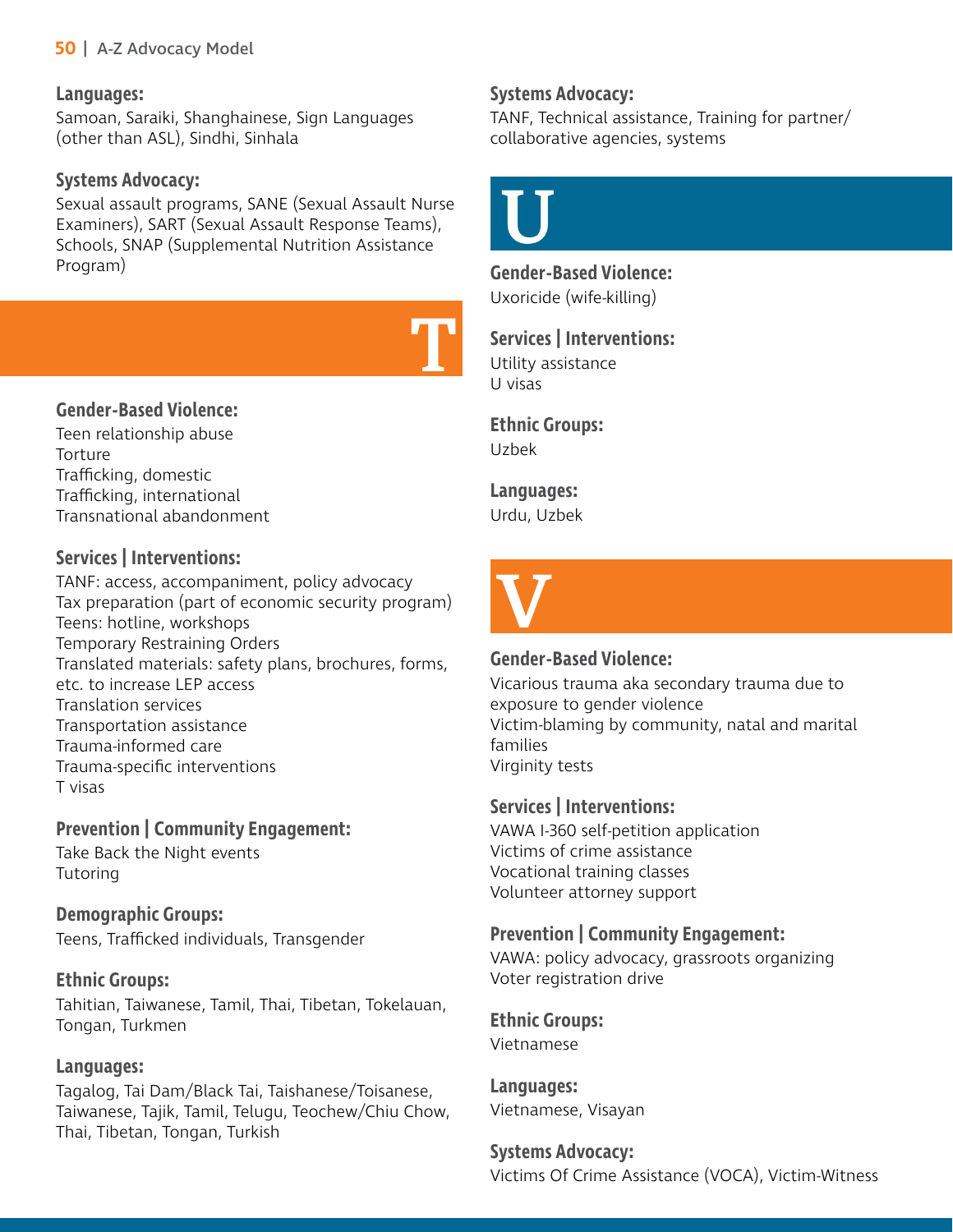

#### **Gender-Based Violence:**

Wartime rape Widowhood: demeaning widows, forcing them into extreme isolation Withholding food, clothing, daily necessities (soap, toothpaste, etc.), medication, healthcare Workplace-related abuse: sexual assault, sexual harassment

#### **Services | Interventions:**

Women survivors who use violence: obtain legal services, support legal team

#### **Prevention | Community Engagement:**

Well-being/wellness classes: yoga, meditation, exercise Workplace domestic violence prevention

#### **Demographic Groups:**

Widows, Workers, Women survivors who use violence

**Ethnic Groups:** West Asian/Middle Eastern

**Systems Advocacy:** Welfare



#### **Prevention | Community Engagement:**

Xenophobia: addressing anti-immigrant sentiments



#### **Prevention | Community Engagement:**

Yoga classes Youth centers: leadership development, mentoring, healthy relationships groups

## **Demographic Groups:**

Youth

#### **Ethnic Groups:**

Yapese, Yemeni



#### **Prevention | Community Engagement:**

Zakat: Islamic practice of giving money to the poor and needy, used by community-based organizations to raise awareness and funds for survivors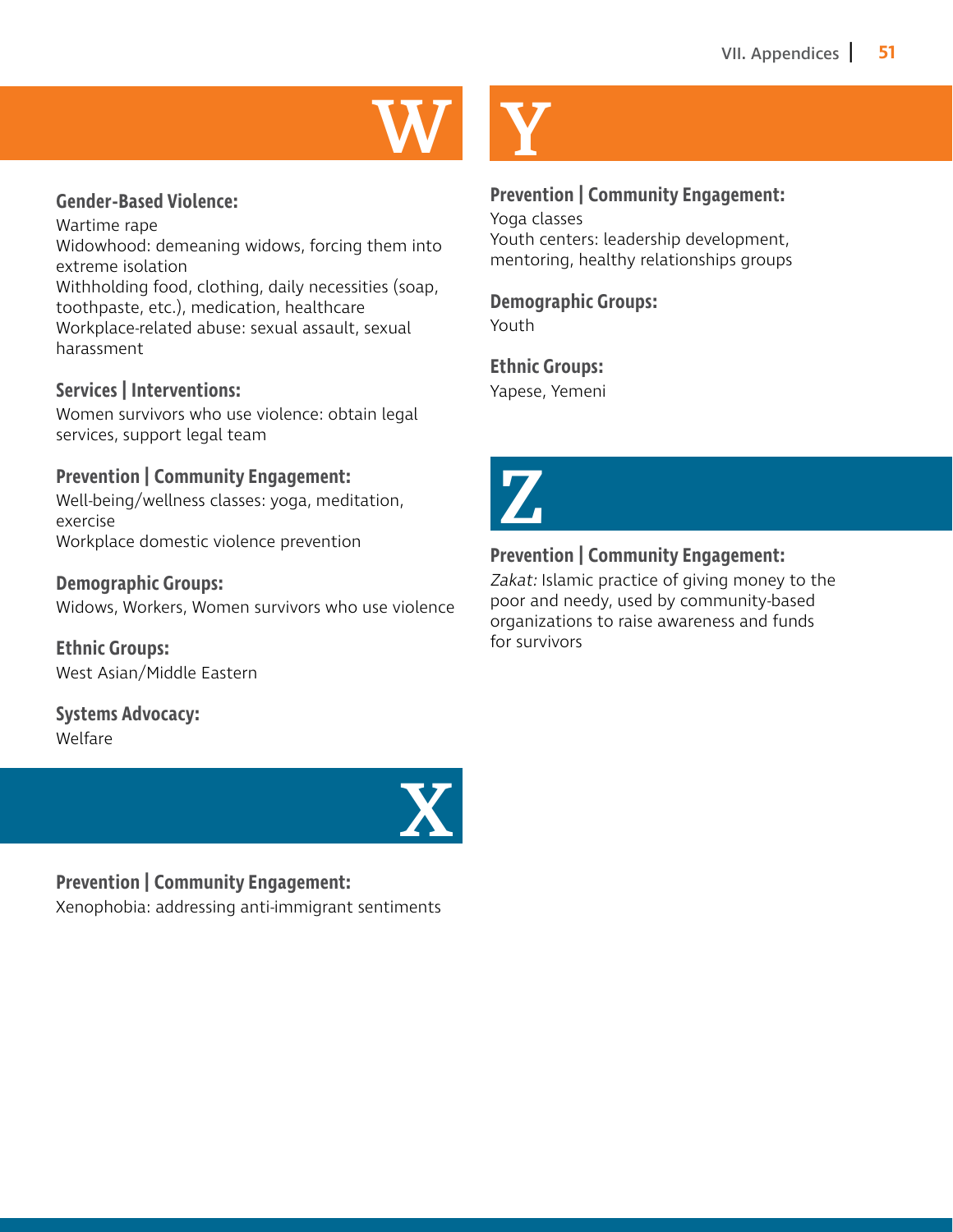#### **APPENDIX 2:** Asian, Pacific Islander, and Other Ethnicities and Races Served

*The following categories represent the ethnicities and races served most often by 160 API-serving agencies/ programs that responded to a survey in 2016 conducted by the Asian Pacific Institute on Gender-Based Violence. This is not an exhaustive list of Asian and Pacific Islander ethnicities.* 

#### **Central Asia**

- 1. Afghani (Afghanistan)
- 2. Mongolian (Mongolia)
- 3. Turkmen (Turkmenistan)

#### **East Asia**

- 4. Chinese (China)
- 5. Japanese (Japan)
- 6. Korean (Korea)
- 7. Taiwanese (Taiwan)
- 8. Tibetan (Tibet)

#### **Pacific Islands**

- 9. Carolinian (Caroline Islands)
- 10. Chamorro (Mariana Islands, Guam)
- 11. Chuukese (Federated States of Micronesia)
- 12. Fijian (Fiji)
- 13. Kosraean (Kosrae, Caroline Islands, Nauru)
- 14. Marshallese (Marshall Islands)
- 15. Native Hawaiian (United States)
- 16. Palauan (Republic of Palau)
- 17. Pohnpeian (Pohnpei)
- 18. Refaluwasch (Caroline Islands)
- 19. Samoan (American Samoa/Samoan Islands)
- 20. Tahitians (Tahiti)
- 21. Tokelauan (Tokelau)
- 22. Tongan (Tonga)
- 23. Yapese (Federated States of Micronesia)

#### **South Asia**

- 24. Bhojpuri (Nepal)
- 25. Bangladeshi/Bengali (Bangladesh, India)
- 26. Bhutanese (Bhutan)
- 27. Indian (India)
- 28. Maldivians/Dhivehi (Maldives)
- 29. Nepali (Nepal)
- 30. Pakistani (Pakistan)
- 31. Punjabi (India, Pakistan)
- 32. Sinhala (Sri Lanka)
- 33. Tamil (Sri Lanka, India) Southeast Asia
- 34. Burmese (Burma/Myanmar)
- 35. Cambodian/Khmer/Mon (Cambodia)
- 36. Chin (Burma/Myanmar)
- 37. Filipino (Philippines)
- 38. Hmong (China, Vietnam, Laos, Thailand)
- 39. Indonesian (Indonesia)
- 40. Karen (Burma/Myanmar)
- 41. Laotian (Laos)
- 42. Malaysian/Malay (Malaysia)
- 43. Mien (Laos, Thailand)
- 44. Thai (Thailand)
- 45. Vietnamese/Kinh (Vietnam)

#### **West Asia/Middle East**

- 46. Iranian/Persian (Iran)
- 47. Iraqi (Iraq)
- 48. Jordanian (Jordan)
- 49. Kuwaiti (Kuwait)
- 50. Lebanese (Lebanon)
- 51. Mandaean (Iran, Iraq, Syria)
- 52. Palestinian (Palestine)
- 53. Saudi Arabian (Saudi Arabia)
- 54. Syrian (Syria)
- 55. Turkish (Turkey)
- 56. Yemeni (Yemen)

#### **Other Racial & Ethnic Groups that Sought Services from API-serving Agencies**

- 57. African American
- 58. American Indian and Alaska Native
- 59. Bosnian
- 60. Egyptian
- 61. Ethiopian
- 62. German
- 63. Latino/a
- 64. Libyan
- 65. Moroccan
- 66. Russian
- 67. Somali
- 68. Sudanese
- 69. White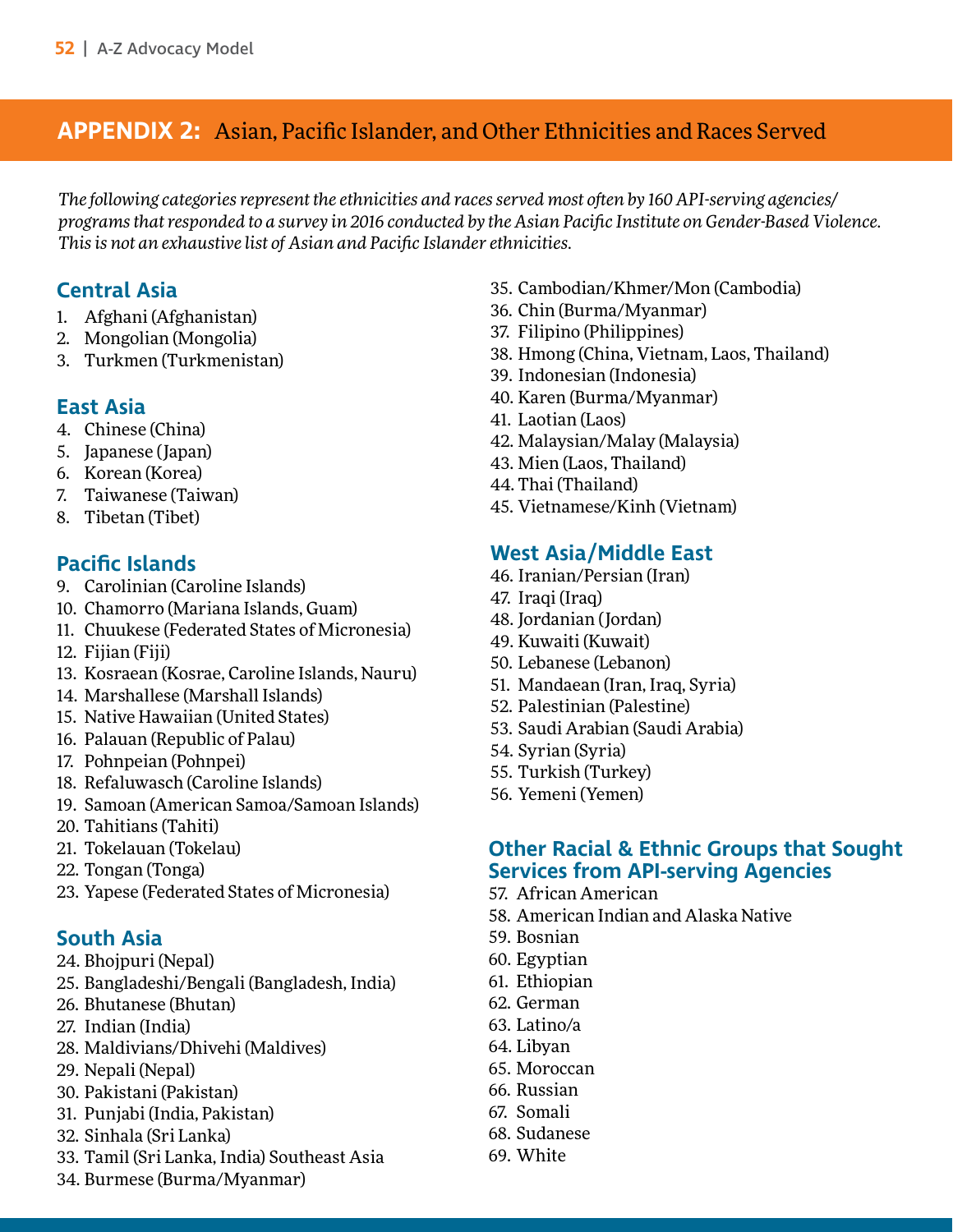#### **APPENDIX 3:** In-Language Advocacy Capacity of API-serving Programs

*The following data on Asian, Pacific Islander, and other languages that services are provided in by 160 APIserving agencies/programs was obtained in response to a survey in 2016 conducted by the Asian Pacific Institute on Gender-Based Violence. (The main countries and regions the languages are spoken in are listed, but given the Asian diaspora, they may be spoken in other countries too.)* 

#### **Asian and Pacific Islander Languages**

- 1. Arabic (Middle East, North Africa)
- 2. Assamese (India)
- 3. Bahasa Indonesia (Indonesia)
- 4. Bahasa Malaysia/Malay (Indonesia, Malaysia, Brunei, Singapore)
- 5. Bangla/Bengali (Bangladesh, India)
- 6. Bhojpuri (Nepal, India)
- 7. Bhutanese (Bhutan)
- 8. Burmese (Burma/Myanmar)
- 9. Cantonese (China)
- 10. Carolinian (Pacific Islands)
- 11. Cebuano (Philippines)
- 12. Chamorro (Pacific Islands)
- 13. Chin (Burma/Myanmar)
- 14. Chuukese (Pacific Islands)
- 15. Dari (Afghanistan)
- 16. Farsi/Persian (Iran, Afghanistan, Tajikistan)
- 17. Fijian (Pacific Islands)
- 18. Filipino/Tagalog (Philippines)
- 19. Fujian (China)
- 20. Fuzhou (China)
- 21. Gujarati (India)
- 22. Hawaiian/'Ōlelo Hawai'i (Hawai'i, USA)
- 23. Hindi (India)
- 24. Hmong/Mong (Thailand, Laos, China)
- 25. Hokkien (China)
- 26. Ilocano (Philippines)
- 27. Japanese (Japan)
- 28. Javanese (Indonesia)
- 29. Kannada (India)
- 30. Kapampangan (Philippines)
- 31. Karen (Burma/Myanmar)
- 32. Karenni (Burma/Myanmar)
- 33. Kashmiri (India)
- 34. Kazakh (Kazakhstan)
- 35. Khmer (Cambodia)
- 36. Konkani (India)
- 37. Korean (Korean)
- 38. Kurdish (Iran, Turkey)
- 39. Kutchi (India, Pakistan)
- 40. Lao (Laos)
- 41. Malayalam (India)
- 42. Mandarin/Guoyu (China)
- 43. Marathi (India)
- 44. Marshallese/Ebon (Pacific Islands)
- 45. Marwari (India)
- 46. Mien (Laos, Thailand, Vietnam, China)
- 47. Mon (Burma/Myanmar, Thailand)
- 48. Mongolian/Khalkha Mongol (Mongolia)
- 49. Nepali (Nepal)
- 50. Odia (India)
- 51. Palauan (Pacific Islands)
- 52. Pashto (Afghanistan, Pakistan)
- 53. Pohnpeian (Pacific Islands)
- 54. Pothohari (Pakistan)
- 55. Punjabi (India, Pakistan)
- 56. Pwo Karen (Burma/Myanmar)
- 57. Rohingya (Burma/Myanmar)
- 58. Samoan (Pacific Islands)
- 59. Saraiki (Pakistan)
- 60. Shanghainese (China)
- 61. Sindhi (India)
- 62. Sinhala (Sri Lanka)
- 63. Tai Dam/Black Tai (Vietnam, Laos, Thailand, China)
- 64. Taishanese/Toisanese (China)
- 65. Taiwanese (China)
- 66. Tamil (India, Sri Lanka)
- 67. Telugu (India)
- 68. Teochew/Chiu Chow (China)
- 69. Thai (Thailand)
- 70. Tibetan (Tibet)
- 71. Tongan (Pacific Islands)
- 72. Urdu (India, Pakistan)
- 73. Uzbek (Uzbekistan)
- 74. Vietnamese (Vietnam)
- 75. Visayan (Philippines)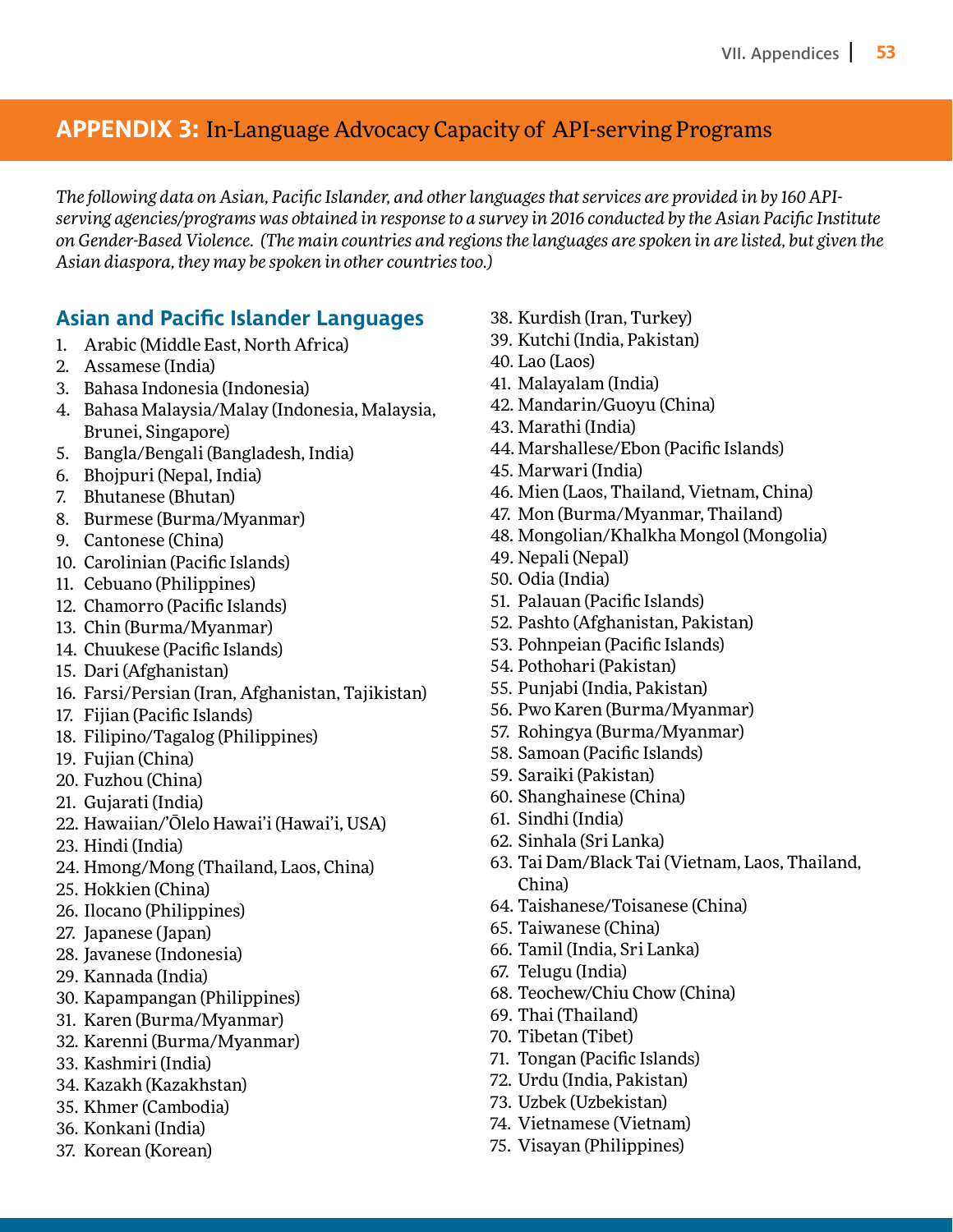#### **Other Languages**

- 76. Albanian (Kosovo, Albania, Macedonia)
- 77. American Sign Language (United States)
- 78. Amharic (Ethiopia)
- 79. Armenian (Armenia)
- 80. Bari (Sudan)
- 81. Bosnian (Bosnia and Herzegovina)
- 82. Bulgarian (Bulgaria)
- 83. Croatian (Croatia)
- 84. Daju (Sudan)
- 85. Dinka (Sudan)
- 86. Dutch (Netherlands)
- 87. French (France)
- 88. Fula (West Africa)
- 89. Fur (Sudan)
- 90. Gallego (Spain)
- 91. German (Germany)
- 92. Grebo (Liberia)
- 93. Haitian Creole (Haiti)
- 94. Hebrew (Israel)
- 95. Italian (Italy)
- 96. Kikongo (Congo)
- 97. Kikuyu (Kenya)
- 98. Kinyarwanda (Rwanda)
- 99. Kirundi (Burundi)
- 100. Kituba (Central Africa, Congo)
- 101. Kizigua (Somalia, Somali Bantu, Tanzania)
- 102. Lingala (Congo)
- 103. Maay Maay (Somalia, Somali Bantu, Tanzania)
- 104. Mararit (Western Sudan)
- 105. Polish (Poland)
- 106. Portuguese (Portugal)
- 107. Romanian (Romania)
- 108. Russian (Russia)
- 109. Serbian (Serbia)
- 110. Somali (Somalia)
- 111. Spanish (Spain, Latin America)
- 112. Sudanese (Sudan)
- 113. Susu/Sosoxui (Guinea and Sierra Leone)
- 114. Swahili (East Africa)
- 115. Swedish (Sweden)
- 116. Tigrinya (Tigray)
- 117. Turkish (Turkey)
- 118. Ukranian (Ukraine)
- 119. Wolof (Senegal)
- 120. Yoruba (West Africa)
- 121. Zaghawa (Sudan, Chad, Darfur)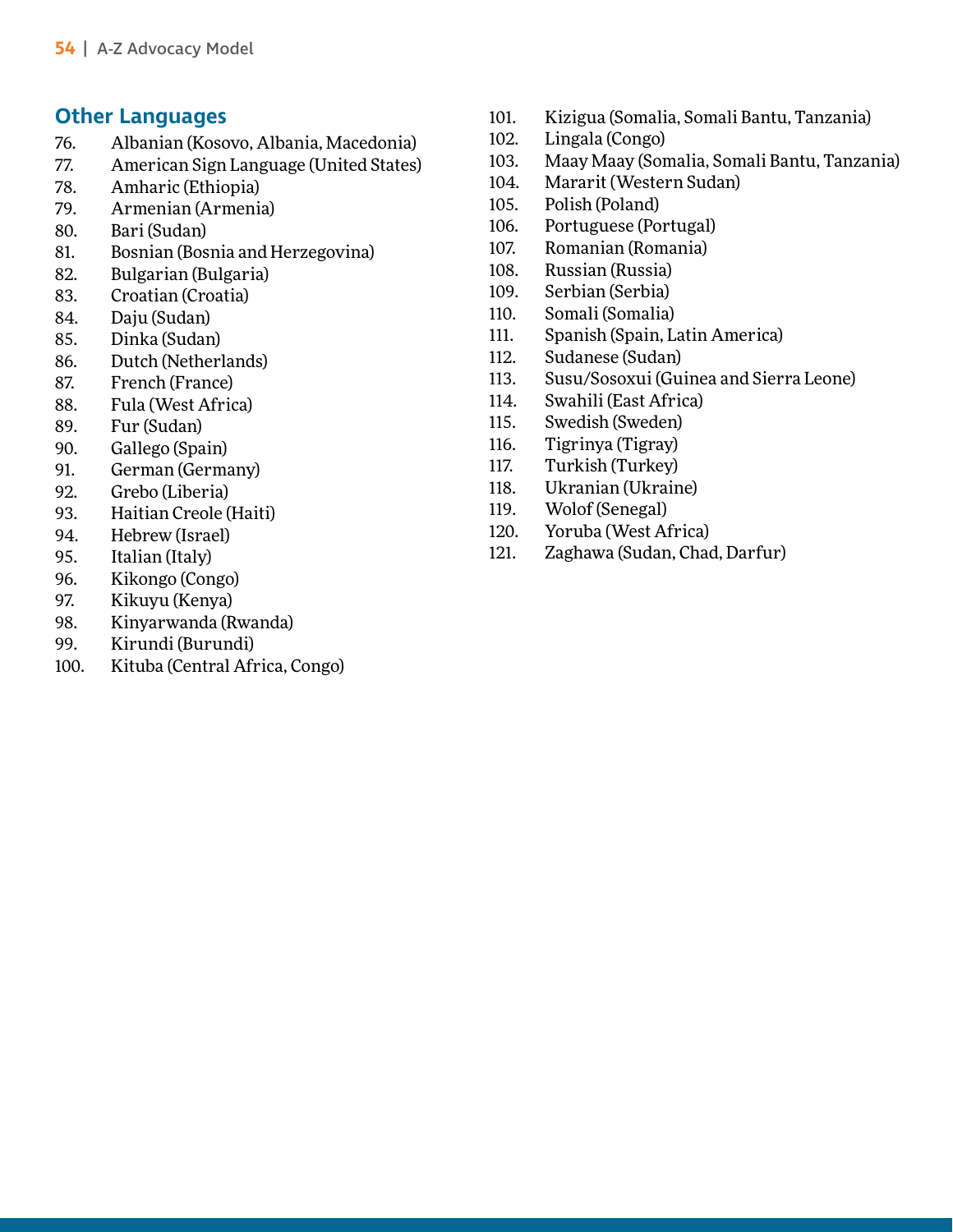#### **Acknowledgements**

The Institute wishes to acknowledge and thank Mimi Kim's contributions to begin identifying themes in 2013. These themes have been changed and revised extensively. A few passages of the initial draft prepared for the Institute have been included in this report with the writer's permission.

Mieko Yoshihama generously engaged in numerous discussions with the author on the articulation of the model and its underpinnings in sociocultural change — her clarity and understanding of advocacy helped sharpen the analysis of the model.

Advocates and colleagues from API-serving agencies across the country are the unequivocal inspiration for and foundation of the A-Z Advocacy Model — constantly building an amazing inventory of practice to impact survivor safety and well-being and influence cultural transformation and social justice. The Institute, and indeed the field, is gratefully indebted to their vision and expertise.